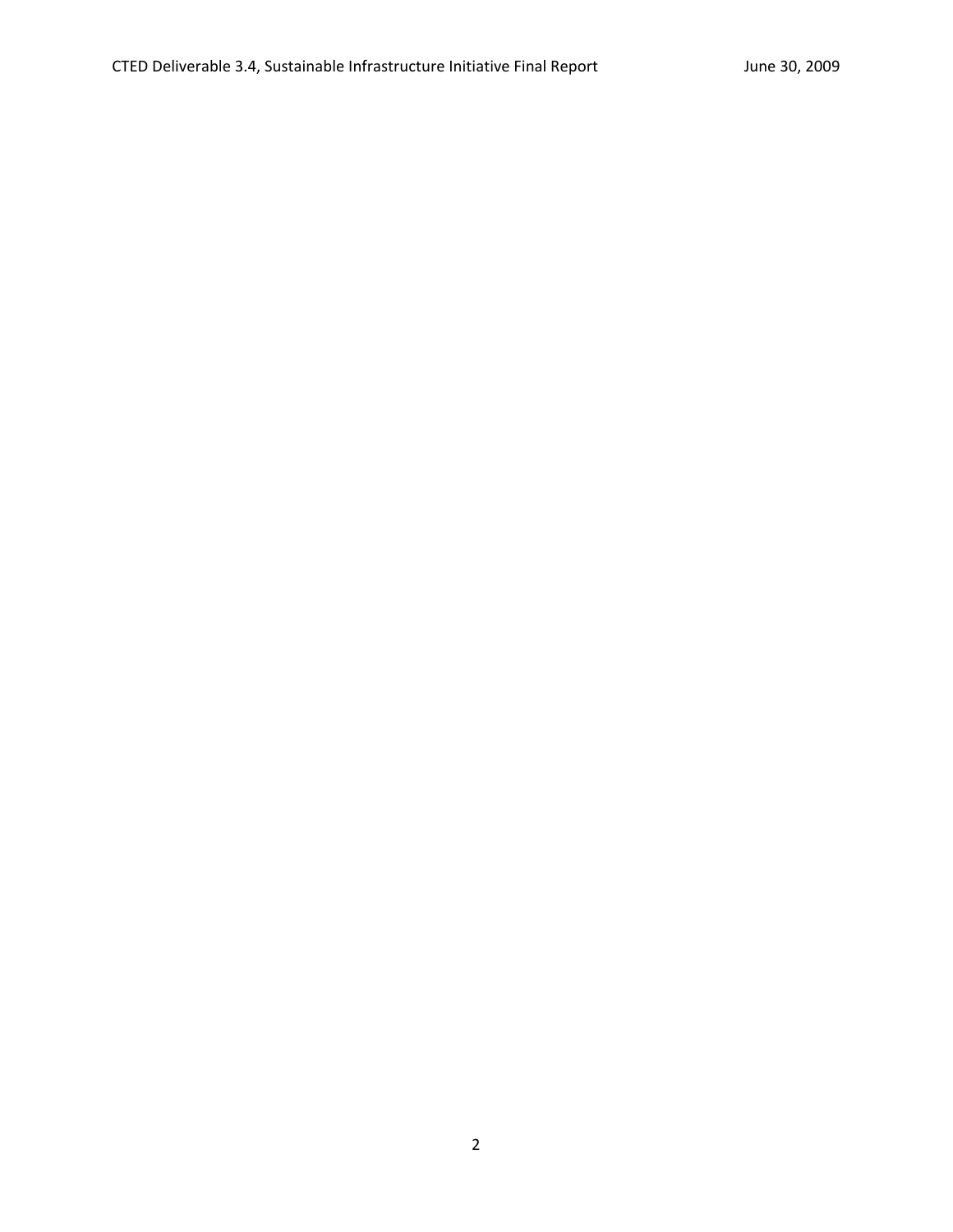# **Table of Contents**

| $\mathbf{1}$   |     |  |
|----------------|-----|--|
|                | 1.1 |  |
|                | 1.2 |  |
|                | 1.3 |  |
| $\overline{2}$ |     |  |
|                | 2.1 |  |
|                | 2.2 |  |
|                | 2.3 |  |
|                | 2.4 |  |
| 3              |     |  |
|                | 3.1 |  |
|                | 3.2 |  |
|                | 3.3 |  |
| 4              |     |  |
|                | 4.1 |  |
|                | 4.2 |  |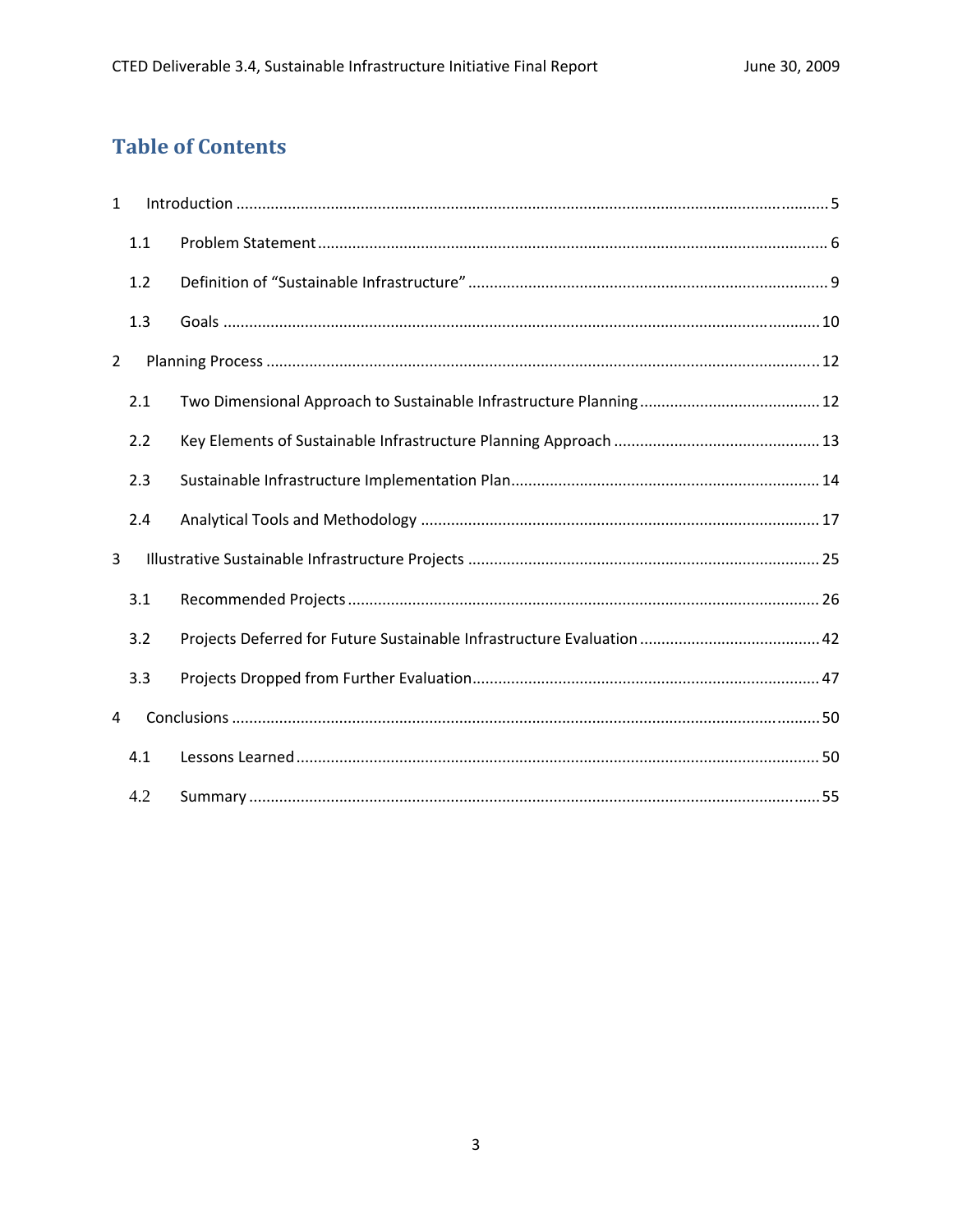# **Abbreviations**

- CIP capital improvements project
- CSO combined sewer overflow
- DOE Washington Department of Ecology
- DOF Seattle Department of Finance
- DPD Seattle Department of Planning and Development
- FFD Seattle Fleets and Facilities Department
- GHG greenhouse gas
- GIS geographical information system
- IDT Interdepartmental team
- MLK Martin Luther King Avenue
- O&M operations and maintenance
- PAH Polycyclic Aromatic Hydrocarbons
- PSCAA Puget Sound Clean Air Agency
- SCL Seattle City Light
- SDOT Seattle Department of Transportation
- SHA Seattle Housing Authority
- SPR Seattle Parks and Recreation Department
- SPU Seattle Public Utilities
- TBL Triple Bottom Line
- UW –University of Washington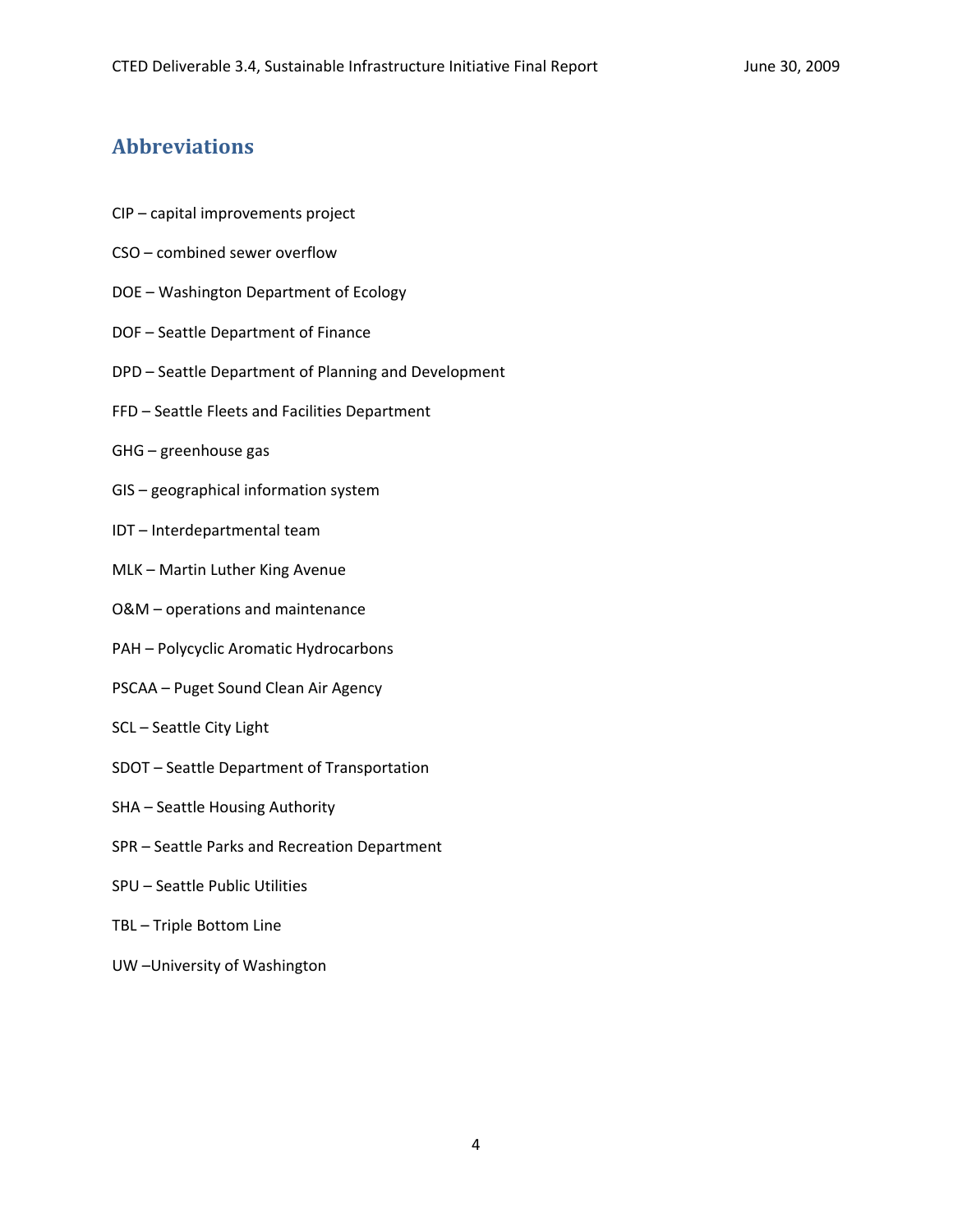# SUSTAINABLE INFRASTRUCTURE INITIATIVE: INTERDEPARTMENTAL PLANNING FOR BETTER CAPITAL PROJECTS

# 1 INTRODUCTION

In the City of Seattle, every major department involved in the City's capital budget is beginning to address the need for long-term infrastructure planning by implementing "asset management" strategies. These approaches include "full cost accounting" as well as better identification of asset ownership and asset conditions.

However, as asset management is adopted by each department, the city runs of the risk of precluding integrated solutions that may cross lines of business. When projects are conceived, it is almost always within the context of a particular line of business, and disincentives discourage a broader scope: you don't control other departments' budgets, collaboration complicates project management and timelines, or it never occurs to you. Consequently, transportation projects miss opportunities to provide open space or take advantage of private investment in new buildings, and utility projects move on their own timeline without coordination across utilities. Opportunities for city‐wide benefits are missed because departmental priorities supplant broader priorities.

The concept of "sustainable infrastructure" has emerged in this environment, to connect a general commitment to sound asset management with environmental and inter-departmental concerns. The Sustainable Infrastructure Initiative was inspired by the diversity of capital projects needed to deliver the City's various services, the presence of significant environmental and social impacts for many of them, and the opportunities to improve coordination among potentially complementary projects from multiple departments.

The City of Seattle's Sustainable Infrastructure Initiative, supported in part by a grant from the Washington State Department of Commerce, Trade and Economic Development, established a planning process and implementation plan for Sustainable Infrastructure projects. The Department of Planning and Development has the primary responsibility to implement the City of Seattle Comprehensive Plan which delineates city-wide policies for land use and sustainability. The Department of Planning and Development is also ultimately responsible for the permitting of private sector development projects, which largely drive the need for new infrastructure improvements. This responsibility is consistent with the Sustainable Infrastructure Initiative as it seeks to balance green building efforts with a broader city‐ wide approach to overall urban sustainability.

The Sustainable Infrastructure project team, led by staff from the Department of Planning and Development and their consultant, convened an interdepartmental team (IDT) to help develop the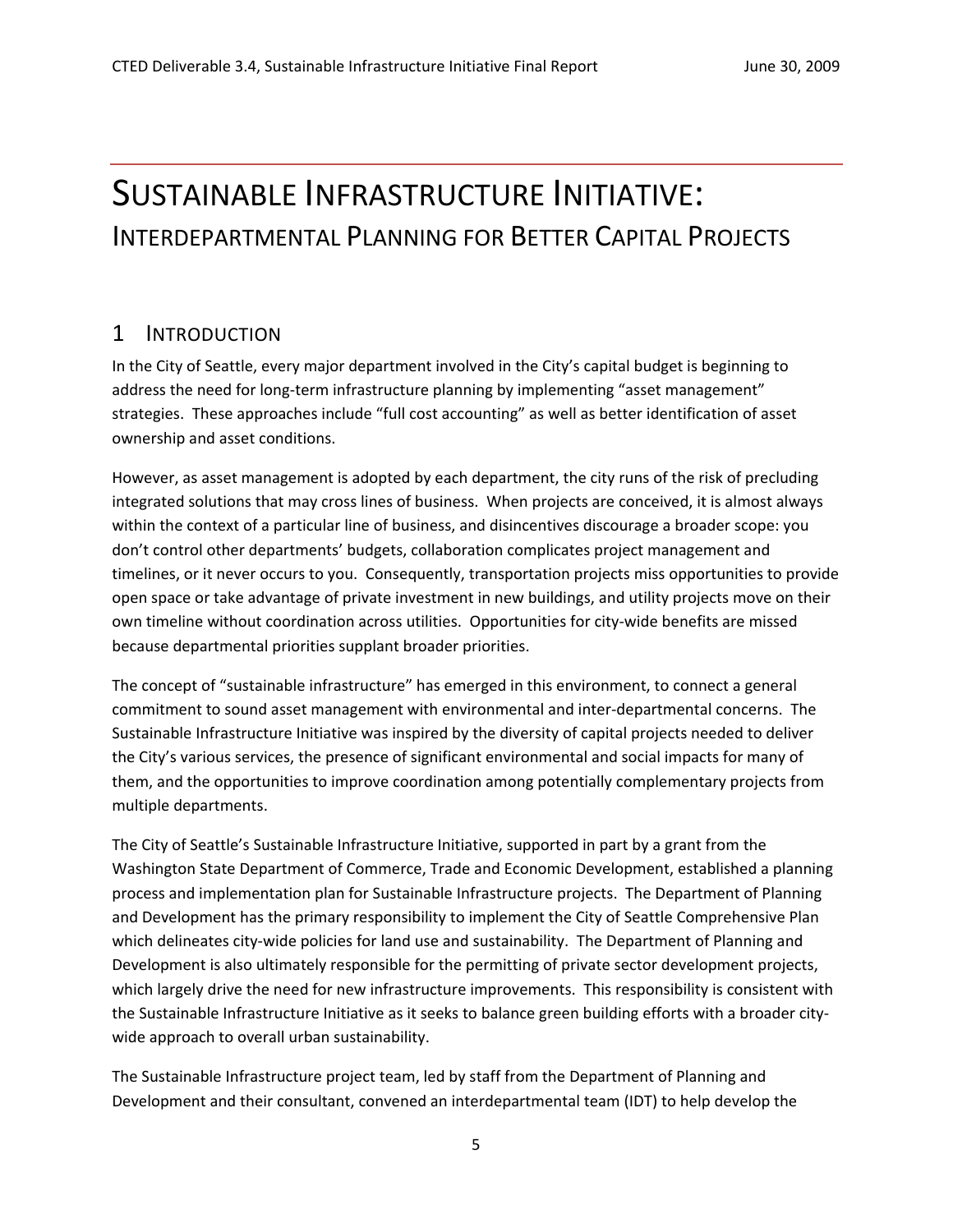Sustainable Infrastructure planning approach and select an initial set of pilot projects to illustrate and test the capital planning concepts included in the Initiative. This IDT considered a wide range of potential pilot projects – discarding some and refining others – and helped the Team narrow the number of candidates to those that could most effectively demonstrate the concepts involved.

Despite the inherent diversity of projects, the Sustainable Infrastructure IDT and support team sought to define a consistent approach that would produce efficient, environmentally sound, and wisely timed project selection and design outcomes. This involved identifying guidelines to help find a wider range of alternatives, testing them against a multi‐departmental range of illustrative projects, listing project circumstances likely to benefit from a Sustainable Infrastructure approach, and addressing the range of analytical tools and presentation standards that would support that approach.

This process and report are not intended to draw conclusions about how specific capital projects should proceed; rather, they are intended to provide strategic recommendations for a set of potential pilot projects and thereby establish a more holistic lens through which to evaluate future asset management decisions throughout City government.

# 1.1 PROBLEM STATEMENT

The City owns over 30 % of the land base in Seattle, but has no integrated plan to manage this resource for multiple outcomes including sustainability. Land is managed in silos by different departments with different priorities and different methods. This means that departmental interests regularly supplant city‐wide ones.

Because project managers are focused on their particular line of business, opportunities to maximize the benefits of city capital spending are regularly missed. When a solution to an identified problem is selected, the majority of the project costs are fixed. To be most efficient with public resources, it is important to look at robust alternatives before a solution is selected. Too often we fail to do this either because we don't have the systems in place that require a robust evaluation, or because decisionmakers tend to pre‐select solutions based on habit or tradition. While these solutions may pencil out in many cases, we have no way of knowing if they are truly the best solution because alternatives are not analyzed based on their full cost to build, own and operate.

As an example, transportation projects may miss opportunities to provide open space or take advantage of private investment from new buildings; utility projects move on their own timeline, missing opportunities to coordinate across utilities.

Additionally, City departments have idiosyncratic methods for prioritizing, evaluating, and implementing projects leading to wide variation in quality of decision‐making. This creates significant financial burden to implement integrated strategies. Further, it limits the ability of the City financial experts to track spending. It also means that many quantifiable benefits are not captured each year. For example, the City's reinvestment in Seattle Center could play a significant role in cleaning up the water quality of critical watersheds if SPU and Seattle Center can collaborate. If not for our Sustainable Infrastructure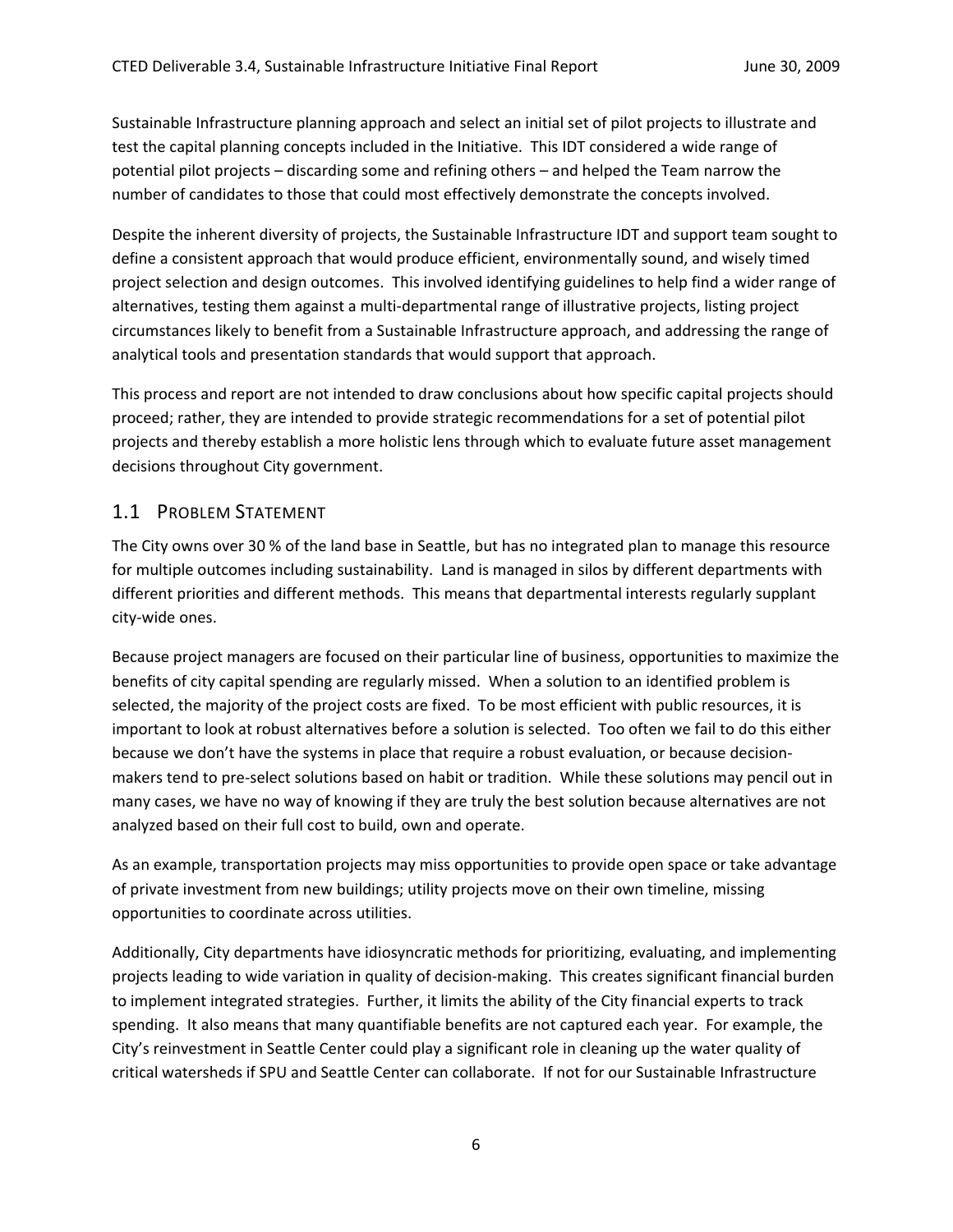Initiative, neither would have necessarily recognized this opportunity and its potential for optimizing city investments.

Each department has different ways of thinking about their needs for capital spending in "out" years. Some are very rigorous and some are not. This makes it very difficult for one City department to coordinate with another in a meaningful way. This means lost opportunities to leverage resources and minimize repeat visits to the same site.



**Figure 1 ‐ Property Owned and Managed by the City of Seattle**

Too often departments make capital planning decisions based on past practice rather than on a review of alternative approaches. Dollar savings or valuable benefits to the community can be missed. SPU alone has identified well over \$100 million in savings by adopting asset management approaches that evaluate alternative approaches to meeting levels of service. How much could we save if we applied the same rigor to the city's \$650 million annual capital budget?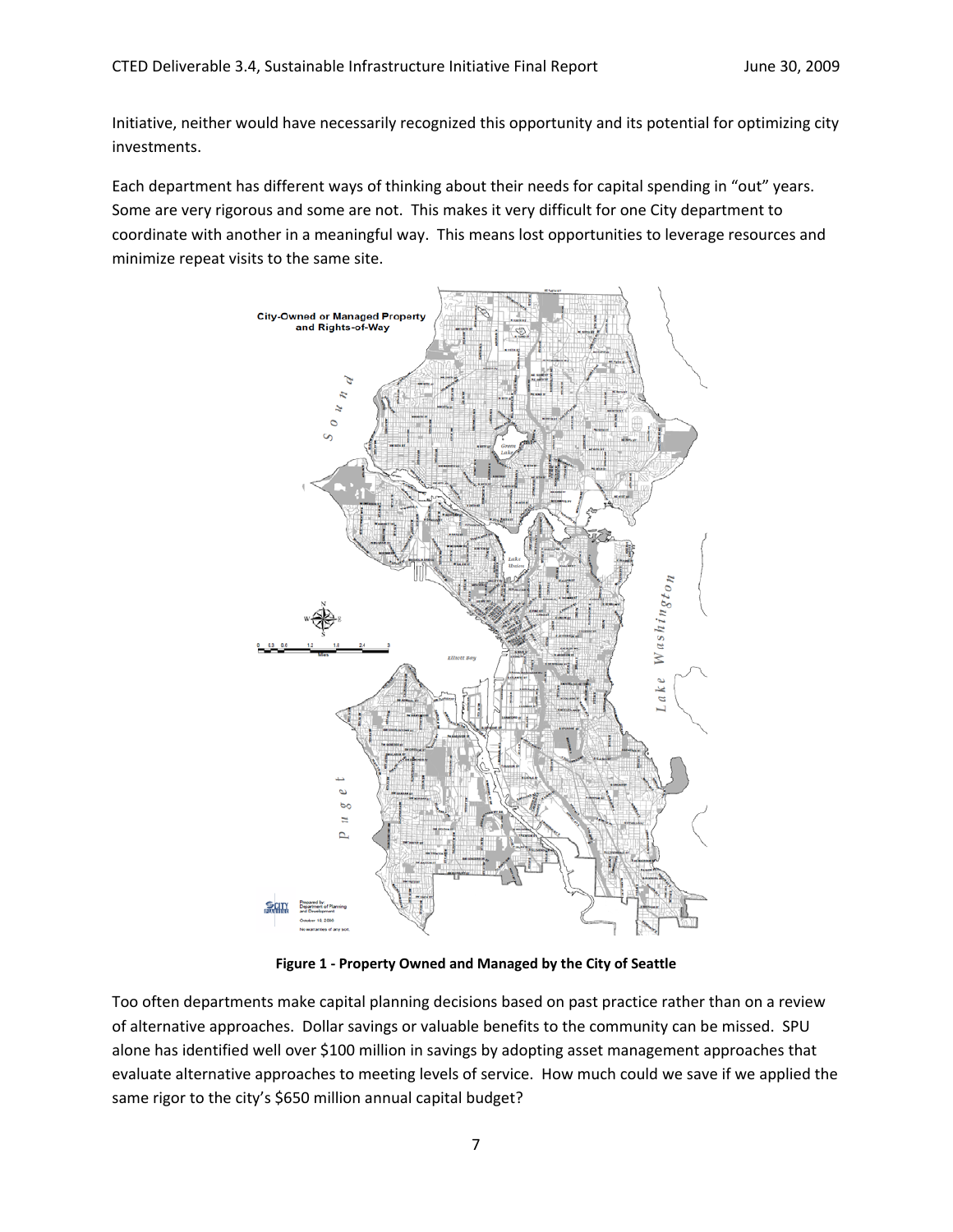Many capital departments in the city are recognizing the benefits of asset management, but prefer to develop their own system that may or may not mesh with citywide needs for information, collaboration, or value optimization in a holistic sense. Thus we add unnecessary costs and complexity in our tasks to monitor and track city spending. Also, different prioritization methods make it difficult for city leaders to prioritize between competing proposals, especially when competition for general fund dollars is fierce. As asset management principles are adopted by different City departments it will be important to make sure that these systems are compatible with a city-wide approach.



**Figure 2 ‐ 2007 Proposed Capital Improvement Budget, by Department**

# *What are the barriers to a sustainable infrastructure approach?*

There are numerous and reasonable barriers to collaboration and cooperation within the City family.

- **•** Often times funding is constrained to very specific purposes, such as our enterprise funds that are limited to fairly narrow definitions of purposes.
- Sometimes there are grants that have very specific and limited uses.
- Other times, capital spending may be programmatic in nature such as "spot drainage" where it is difficult to predict more than a few days in advance of where the next project will be.
- And there are institutional issues where it is simply much easier to complete a project within the confines of one's own department, given that departments may differ in their methods, priorities, and urgency to accomplish certain tasks.

To achieve a more coordinated, more environmentally‐oriented approach to capital planning, we must face squarely the normal institutional frictions that confound collaboration between departments. Some departments seek to avoid thresholds for their projects that might require them to spend money on infrastructure improvements outside of their line of business. Other departments might "gold plate" requirements for repair or restoration of infrastructure disturbed during project construction. Such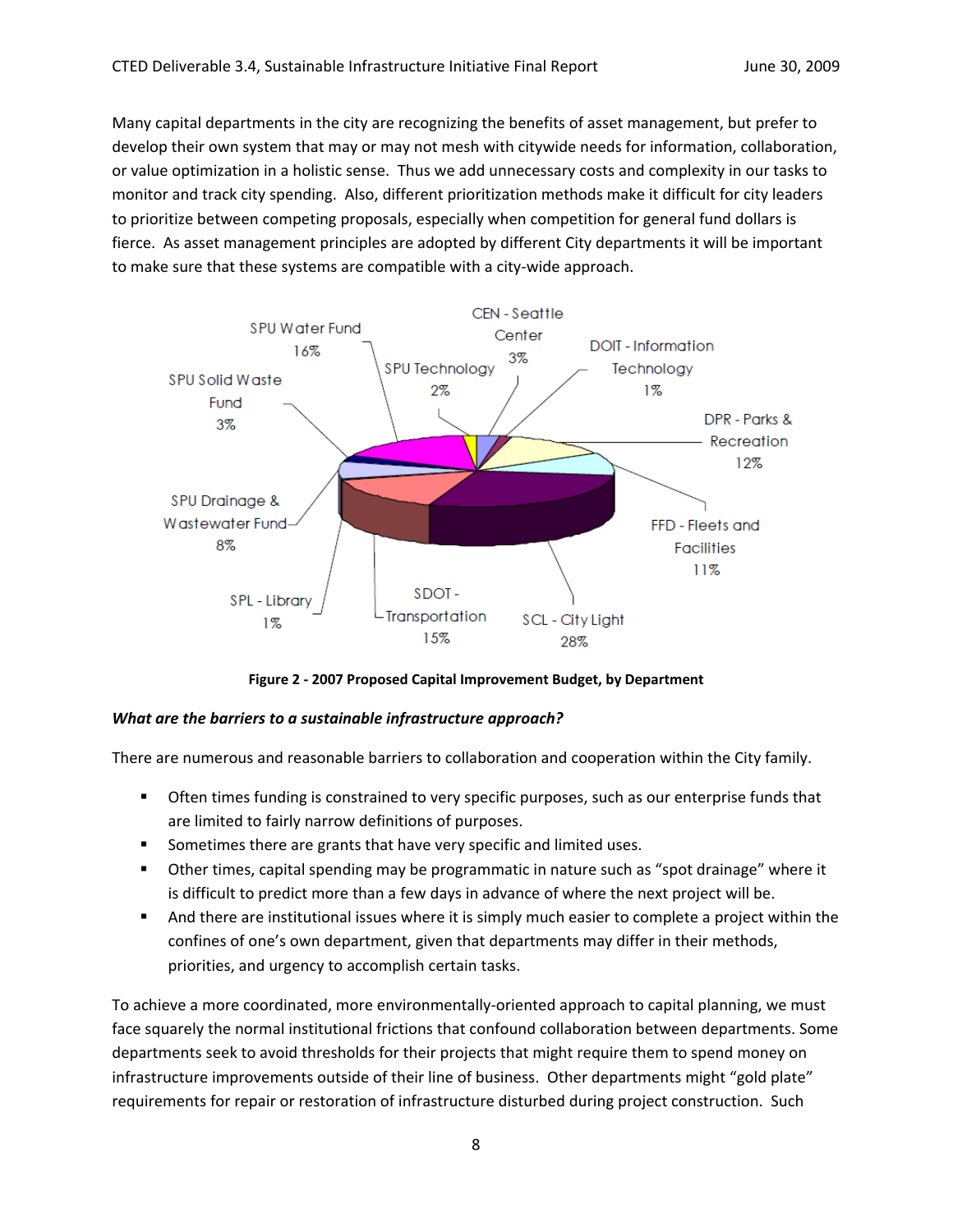issues drive up the cost of infrastructure work to a level that may have nothing to do with customer promises about level of service.

# 1.2 DEFINITION OF "SUSTAINABLE INFRASTRUCTURE"

"Sustainable infrastructure is a decision‐making framework for capital spending that links **asset management** to an interest in **green outcomes** and an understanding that the most effective capital investments may require us to **explore some non‐traditional alternatives** and **integrate efforts across department silos and lines of business**."

Based on this definition, sustainability means many things – all involving the ability to sustain efficient delivery of city services over time

**Financial Sustainability.** Optimizing the value of capital dollars spent compounds the benefit year after year. The city gets more robust investments that provide multiple services. Money that might otherwise been spent in less optimal ways instead builds value upon value, creating a system that can better withstand economic downturn or a sudden shock due to natural or manmade disaster. This makes it more financially sustainable.

**Natural Resource Sustainability.** Sustainability also means investigating alternatives for capital spending that explicitly consider environmental and community impacts of that spending. This broadens traditional searches to identify and select alternatives that achieve an equal level of service but may also achieve better environmental and community outcomes.

# *What are important dimensions of the definition of Sustainable Infrastructure?*

- Multi-media (integrated across resource types or lines of business)
- **Full life cycle costs**
- **•** Whole city
- **Systems thinking**
- $\blacksquare$  Public/public public/private solutions
- Use existing flows of capital (follow the money)
- **Use triple bottom line tools**
- A conscious effort to consider solutions that are not limited by departmental silos and traditional approaches

The Sustainable Infrastructure Initiative being developed for the City of Seattle will be supported by new Department of Finance processes that are intended to:

- Promote cross-departmental cooperation on project development and implementation, and
- **E** Ensure that asset management tools being developed by City departments remain compatible with the City's sustainable infrastructure approach to capital spending.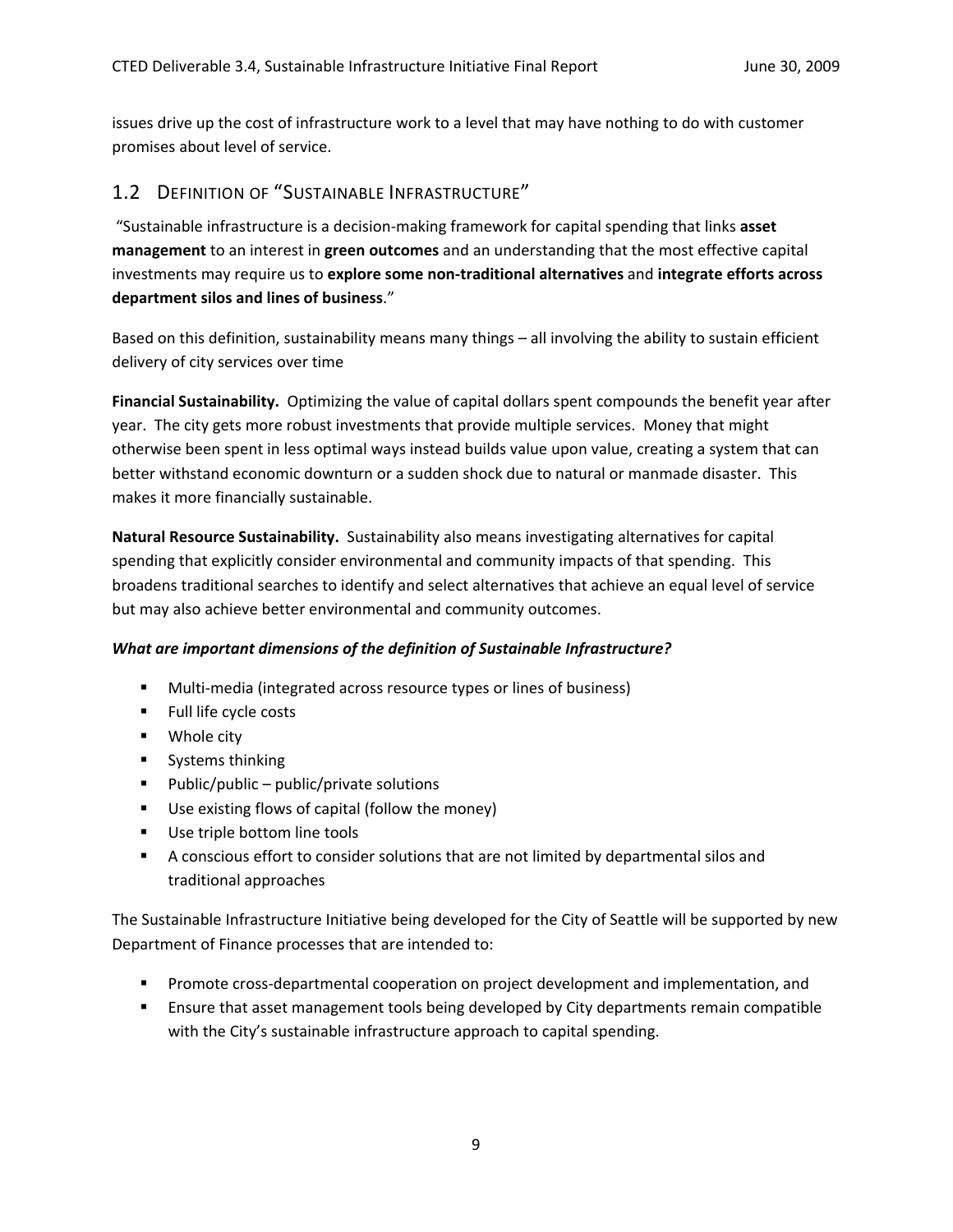# 1.3 GOALS

# *City wide asset management is an approach that should be adopted with sustainability as an underpinning.*

The intent of the Sustainable Infrastructure Initiative is to provide needed services in a more integrated, sustainable and cost effective manner. Asset management is a key aspect of a sustainable infrastructure approach and it can be used very effectively to lower costs of services. However, the overall intent of the initiative is to build on the creativity and experience of existing city staff, using their insights to identify where systems can be improved. To improve levels of service and better match the expectations and needs of our citizens, the Sustainable Infrastructure Initiative is seeking to engage knowledgeable staff to collaborate in overcoming barriers and improving sustainable outcomes to our work.

# *All capital departments should evaluate the benefit/costs of capital projects using appropriate methods including alternatives that achieve the same level of service.*

The capital planning benefits from this more "sustainable" approach are both significant and varied. When pursued effectively, the targeted benefits of sustainable infrastructure planning include the following:

- It pays for itself over time (the aggregate value of services provided exceeds the cost). Sustainable infrastructure approaches do not eliminate any options, so it will only change current planning outcomes when it helps us identify a superior opportunity.
- If will help to restore environmental functions through greater reliance on natural systems/ecologies. Again, by more explicitly highlighting and accounting for environmental values – and costs – a sustainable approach will tend to lead to choices that capture these benefits (or avoid these costs) in ways that may not have occurred otherwise.
- It directly benefits the community by providing services, cultural diversity, open space, etc. These are other outcomes linked to some City infrastructure projects, whose values can also be incorporated in selection of appropriate projects or project alternatives.
- It benefits the economy by creating jobs, increasing opportunity, etc. A likely result of sustainable infrastructure will be a more diverse set of City projects. This may help emerging, green, decentralized, and local businesses of the future establish themselves.

# *Sustainability can also build community support*

**Our citizens want a more integrated and sustainable approach to how the City manages public lands in the City.** This desire is demonstrated in many ways, from Seattle Open Space 2100 to Sustainable Seattle, from neighborhood councils and groups demanding open space, housing and transportation options to business interests identifying sustainability as a key regional core competency, from green infrastructure investments by City departments to City utilities implementing sustainable strategies for their line of business.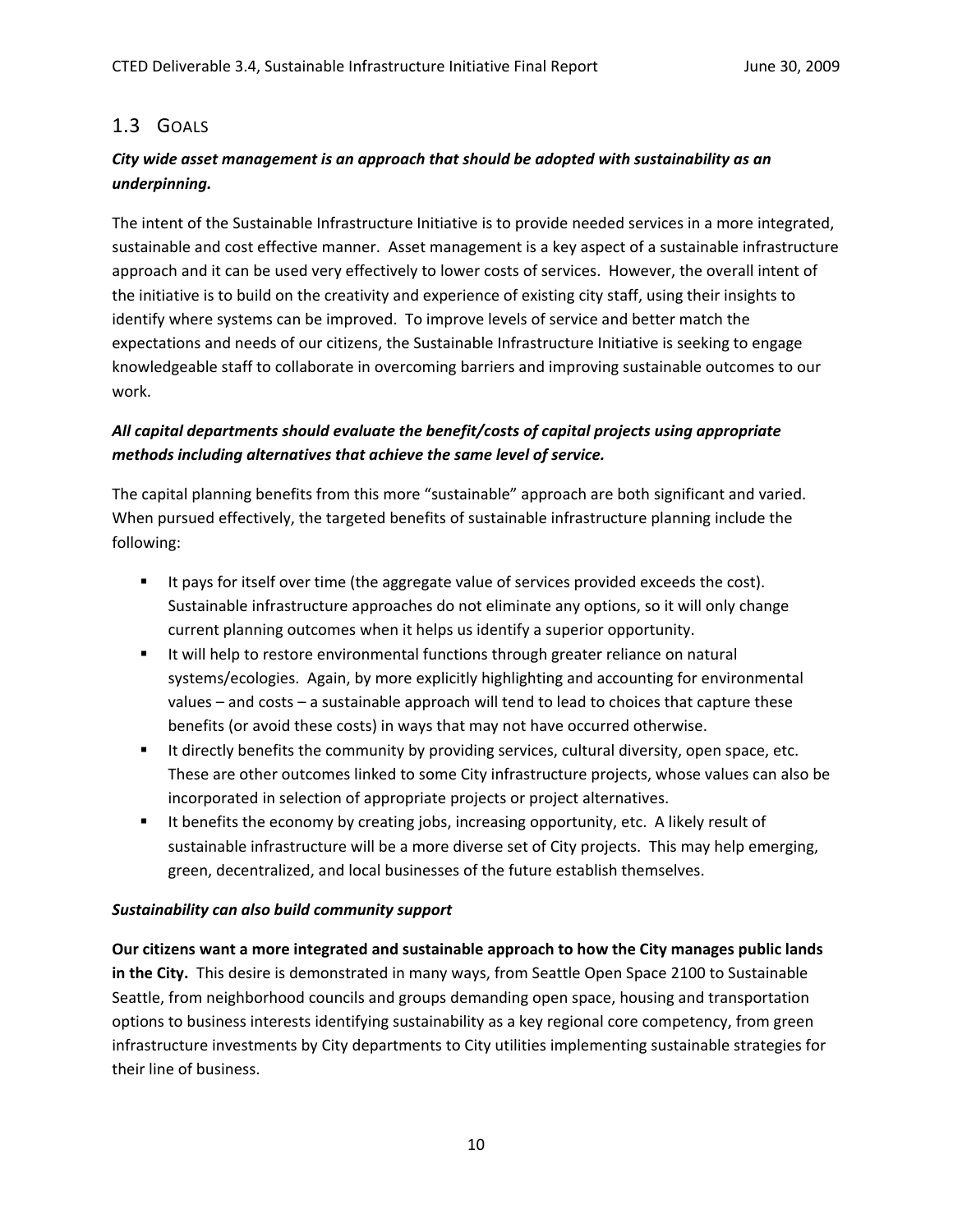Many times community resistance to City capital projects is based upon the idea that greener or lower impact alternatives were not adopted or considered. Citizens may argue against auto parking in a park because of global warming, or wonder why we don't build sidewalks when we lower parking requirements in business districts. While spirited debate is an essential feature of city living, capital departments may be able to temper community angst if we do robust analysis of alternatives, attempt to accommodate community interests and concerns, and seek to maximize environmental benefit and increase community opportunities. Using asset management tools, the City will routinely evaluate full life cost of facilities as well as environmental and community costs.

### *Sustainability makes a healthier and more beautiful city*

As we move aggressively to curb emissions for green house gasses and to improve water quality, we will also be building a healthier city. By controlling green house gasses we can also be diminishing smogforming gasses that exacerbate health in the city.

### *What is the general capital planning approach that will help achieve these aims?*

Adopt a "sustainable infrastructure" capital planning approach. Sustainable infrastructure is a decision‐ making framework for capital spending that links **asset management** to an interest in **green outcomes** and an understanding that the most effective capital investments may require us **to integrate efforts across department "silos" and lines of business**.

Sustainable Infrastructure:

- **EXED 10** Links sustainability principles with asset management to bring the rigor of asset management to our green ambitions.
- **Helps the City identify innovative solutions that transcend lines of business and departmental** silos.
- Provides a decision-making framework for capital spending that maximizes the City's values of service levels and policy goals relative to life cycle-costs.

The Sustainable Infrastructure decision‐making framework for capital spending includes:

- **Consideration of economic, environmental and social concerns in assessments of project costs** and benefits (the "Triple Bottom Line" approach),
- A thorough analysis of alternatives, and
- A conscious effort to consider solutions that are not limited by departmental silos and traditional approaches.

The Sustainable Infrastructure Initiative will:

- Promote cross-departmental cooperation on project development and implementation, and
- **E** Ensure that asset management tools being developed by City departments remain compatible with the City's sustainable infrastructure approach to capital spending.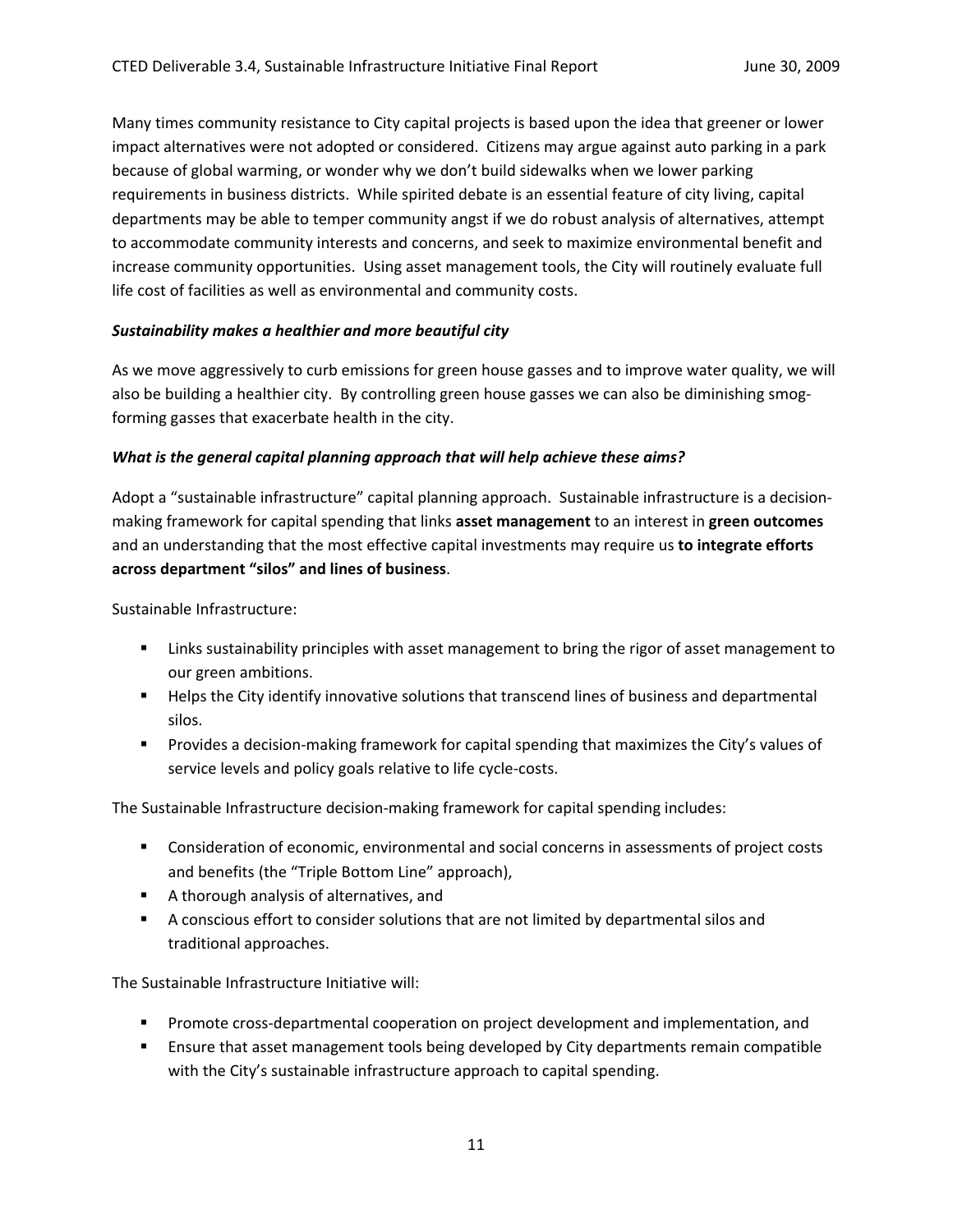Even with existing constraints, the city regularly does coordinate and collaborate between departments. Some projects, like the viaduct replacement project, are so large that they demand collaboration. For these kinds of projects tools have been developed to assist in project delivery; Memoranda of Agreement are signed between department directors, interdepartmental teams are convened to monitor and coordinate response, and joint problem solving is typically arranged to minimize conflicts between different departments and their different timelines.

These large "mega‐projects" give us a challenge. Can we make it an expectation that cross‐ departmental collaboration is a given? Can we create tools and processes that facilitate this coordinated approach? Can we lower the transaction costs to departmental coordination such that it is not a burden, but best practice to collaborate?

# 2 PLANNING PROCESS

In order to achieve the goals described above, the City should adopt a Sustainable Infrastructure capital planning approach. The Sustainable Infrastructure Initiative will:

- **Promote cross-departmental cooperation on project development and implementation.**
- Ensure that asset management tools being developed by City departments remain compatible with the City's sustainable infrastructure approach to capital spending.
- **Promote consideration of economic, environmental and social concerns in assessments of** project costs and benefits (the "Triple Bottom Line" approach).
- **EXECT 1** Link sustainability principles with asset management to bring the rigor of asset management to our green ambitions.
- **Help the City thoroughly identify and evaluate alternatives, including innovative solutions that** transcend lines of business and traditional approaches.
- Provide a decision-making framework for capital spending that maximizes the City's values of service levels and policy goals relative to life cycle‐costs.

This report is intended to provide a conceptual model of how an ongoing Sustainable Infrastructure Planning Process could work to incorporate this approach.

# 2.1 TWO DIMENSIONAL APPROACH TO SUSTAINABLE INFRASTRUCTURE PLANNING

Since 2008 the City has been developing a Sustainable Infrastructure planning process which embraces both vertical and horizontal dimensions, diving more deeply into the true business needs of individual departments to identify innovative but previously unrecognized possibilities, while simultaneously developing a broader perspective that encompasses multiple lines of business.

# 2.1.1 DEEP PROGRAMMATIC REVIEW

Review business practices or programs for optimization, integration, and/or greener outcomes. This entails a thorough review of a particular task that requires city coordination and collaboration, such as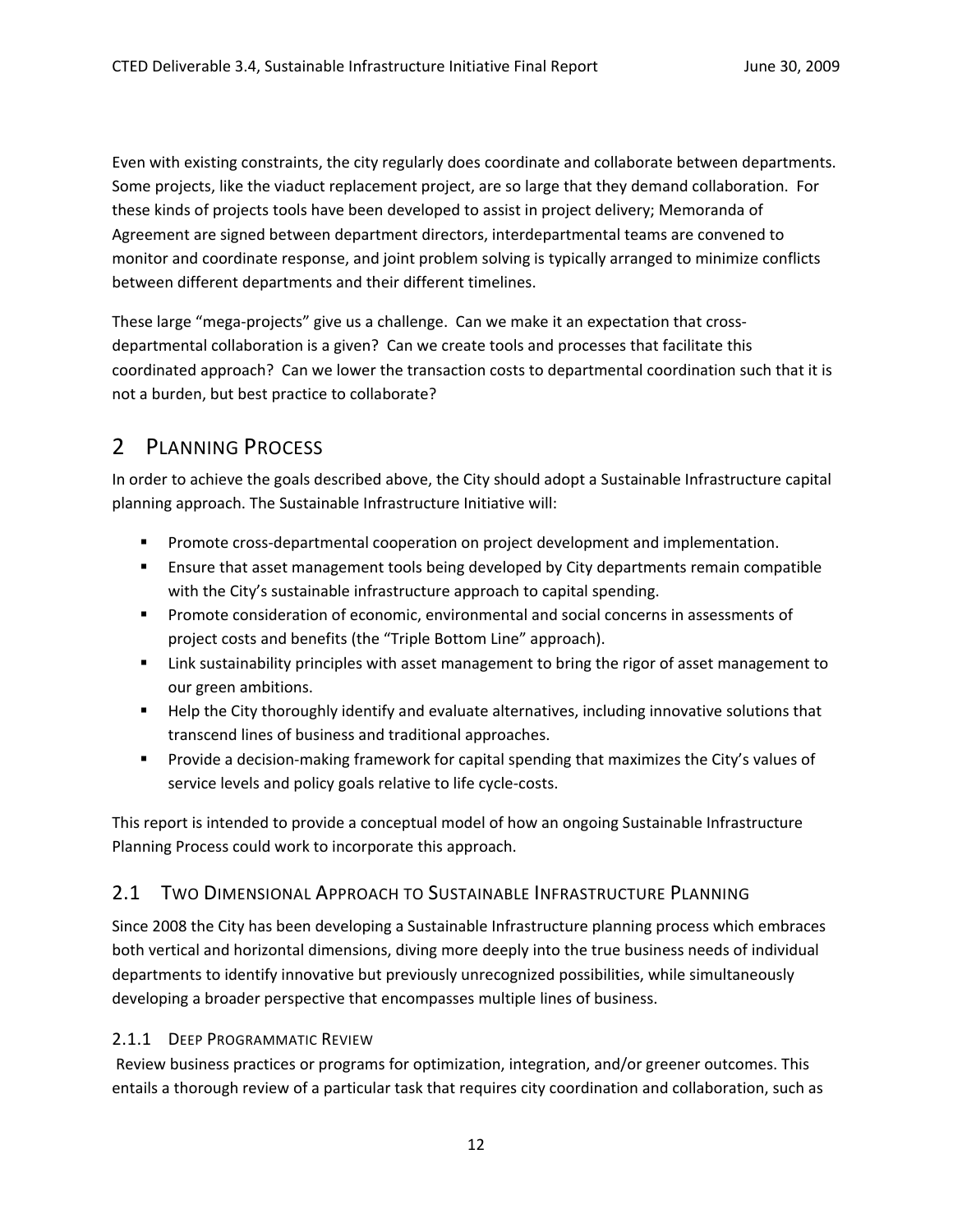sidewalks or street trees. As we conduct this review we will identify areas where processes, communications, or funding categorization constrains achieving our best possible outcomes. Candidates might include street trees or ecological restoration projects. Deep Programmatic Review provides the vertical vision needed to look at all levels within a single line of business, and ensure that the permitting and investment decisions are in alignment with strategic goals.

# 2.1.2 COORDINATED CAPITAL PLANNING

Coordinate management of selected current projects to promote on time and budget delivery. For projects in out years, develop a strategic cross‐departmental working group to identify opportunities for interdepartmental coordination and collaboration before solutions and timelines have been decided. Additionally, the Department of Finance will begin mapping capital spending projects to facilitate opportunities for collaboration and coordination between departments. Coordinated Capital Planning provides the horizontal vision needed to look across multiple lines of business and across time (3 to 5 year planning horizon).

# 2.2 KEY ELEMENTS OF SUSTAINABLE INFRASTRUCTURE PLANNING APPROACH

The following key organizational elements will be needed in order to support this planning process:

# 2.2.1 SUSTAINABLE INFRASTRUCTURE IDT

The Sustainable Infrastructure IDT will meet regularly to: review business practices or programs for optimization, integration, and/or greener outcomes; catalogue assumptions guiding current practice; brainstorm opportunities for coordination, integration and optimization; apply asset management evaluation methodologies with a city-wide perspective; and recommend program changes, if any.

# 2.2.2 EXPERT TEAMS

Expert teams will consist of a small group of experts who are very knowledgeable of departmental processes and priorities, but also have the ability to consider a city‐wide perspective on projects. The teams would provide assistance to departments seeking integrated solutions within the sustainable infrastructure framework. For best results, the teams would be composed of "T‐shaped" individuals – people who have expertise in a particular capital department's line of business, combined with broad familiarity with issues across multiple lines of business. The teams could be composed of city staff or consultants selected by departments to represent their interests.

# 2.2.3 ASSET MANAGEMENT LIAISON

The liaison ensures that every asset management system has the capacity to coordinate consistent with sustainable infrastructure approach.

# 2.2.4 BUDGET POLICY GUIDELINES AND TRAINING

Policy guidelines, to be included in Budget Instructions, will establish the expectation for cross departmental coordination and a robust assessment of sustainable/green alternatives.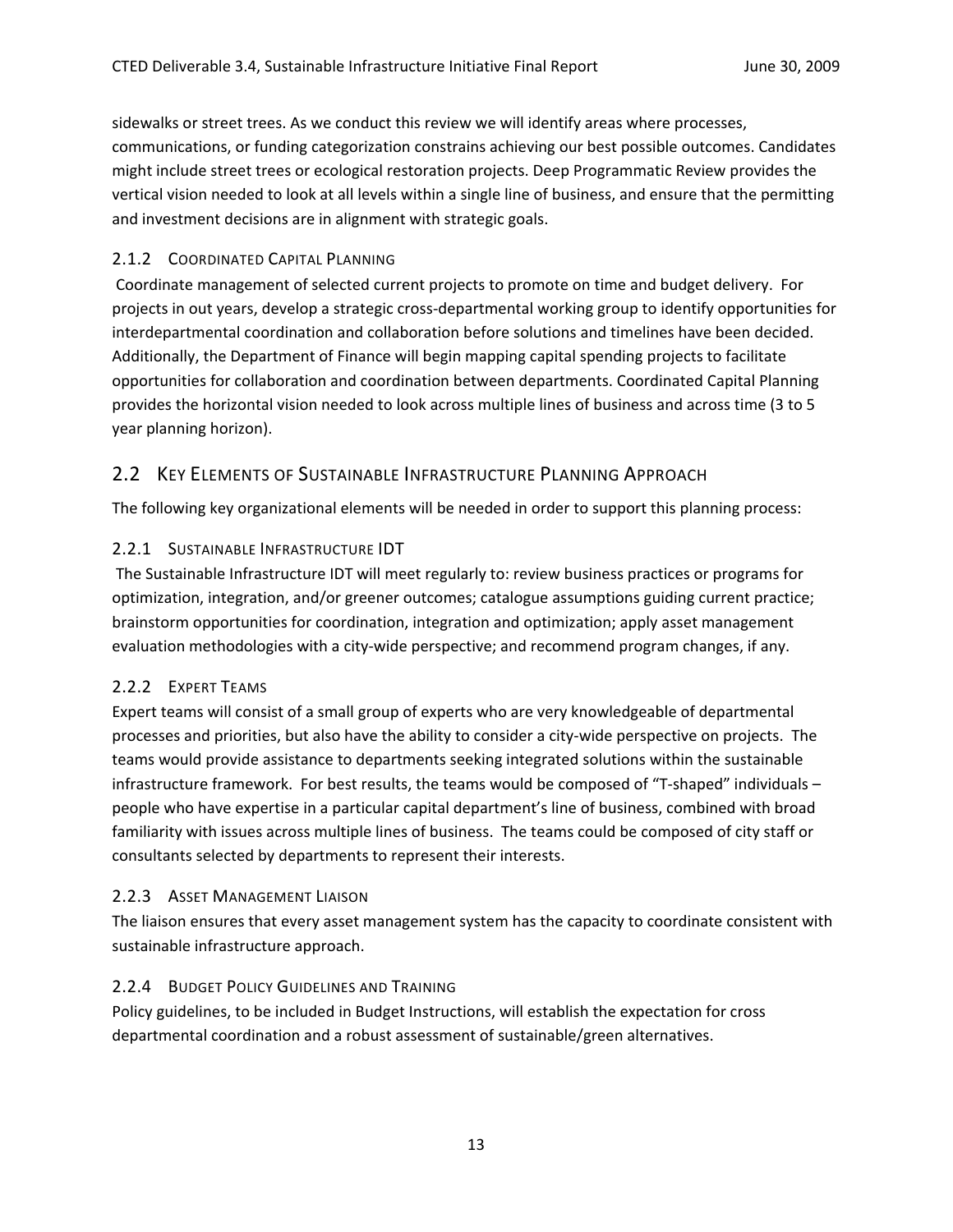

**Figure 3 ‐ Map of Projected Capital Improvement Projects**

# 2.3 SUSTAINABLE INFRASTRUCTURE IMPLEMENTATION PLAN

Transitioning to a process that fully embraces a Sustainable Infrastructure Planning perspective will entail major cultural, institutional and procedural changes. This requires a significant shift in thinking, and is not a process that can happen overnight. It is more likely that this will take several budget cycles to actualize, and would occur over a four to six year period.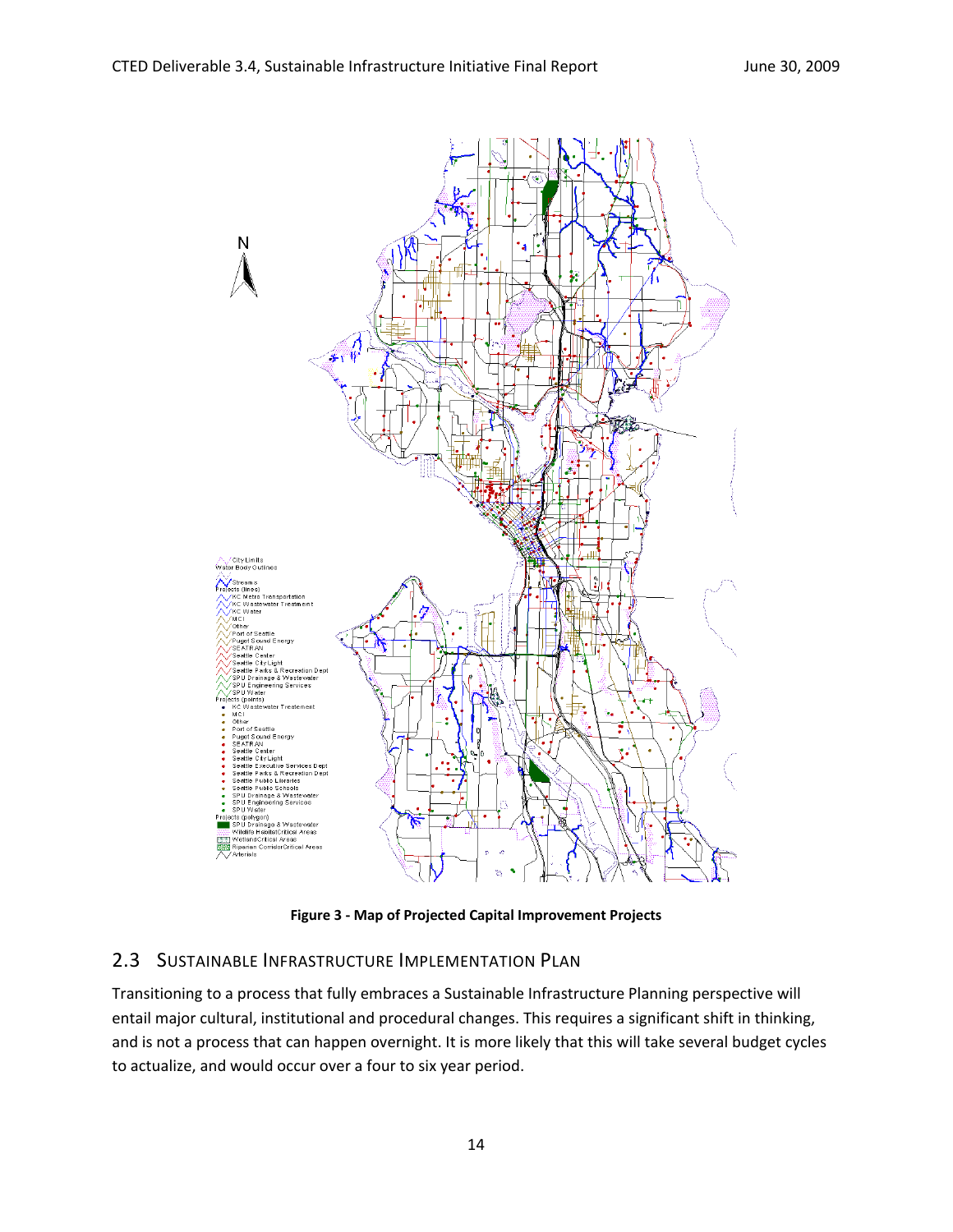The Sustainable Infrastructure Planning model is currently being developed and considered for adoption by the City of Seattle. Using Seattle as a case study, we envision that early implementation of Sustainable Infrastructure Planning will follow the roadmap outlined below. The City of Seattle has completed the initial steps in this process, and will continue to refine this roadmap as implementation progresses.

### 2.3.1 EXECUTIVE BRIEFINGS

Numerous briefings will be needed to inform key decision makers and garner early but‐in of this process. Briefings should be occurring in parallel at two different levels:

**Capital Cabinet:** These briefings are for management and staff within Capital Cabinet, who may be taking on new roles in guiding sustainable infrastructure and asset management approaches. Briefings will review principles of sustainable infrastructure and essentials of asset management.

Each quarter expand one Capital Cabinet to two hours for a Coordinated Capital Strategy session.

- Q1 and Q3 will focus on SDOT, SCL and DPD
- Q2 and Q4 will focus on all other capital departments

**Senior Staff:** These briefings are for leadership within the Executive and Capital departments, who need to be knowledgeable of this emerging initiative. Briefings will outline major elements of larger briefings presented to Capital Cabinet on principles of sustainable infrastructure and essentials of asset management.

# 2.3.2 DATA GATHERING

GIS mapping tools can play a critical role in helping to identify where multiple departments are anticipating constructing capital projects in the same location over different time periods. Sustainable Infrastructure data gathering will work with the existing capital projects reporting systems to define processes for adding spatial and time‐oriented information, as well as examining where standards may need to be developed to allow consistent sharing of GIS data across departments.

# 2.3.3 TRAINING

Training is required at several levels for a sustainable infrastructure approach. In Year 1, members of the Sustainable Infrastructure Inter‐departmental Team will work with SPU's successful training program and a consultant to develop a training program. This training must be cognizant of the fact that each capital department will have their own unique training for asset management. However, Executive department briefings will be held in Year 1 to bring leadership up to date on Sustainable Infrastructure Initiative elements and emerging issues.

#### **Elements of Training for Analysts**

- Analytical tool training training analysts in development of alternatives
	- o Recognition of direct and indirect costs
	- o Use of total Life Cycle Analysis approach for cost‐benefit accounting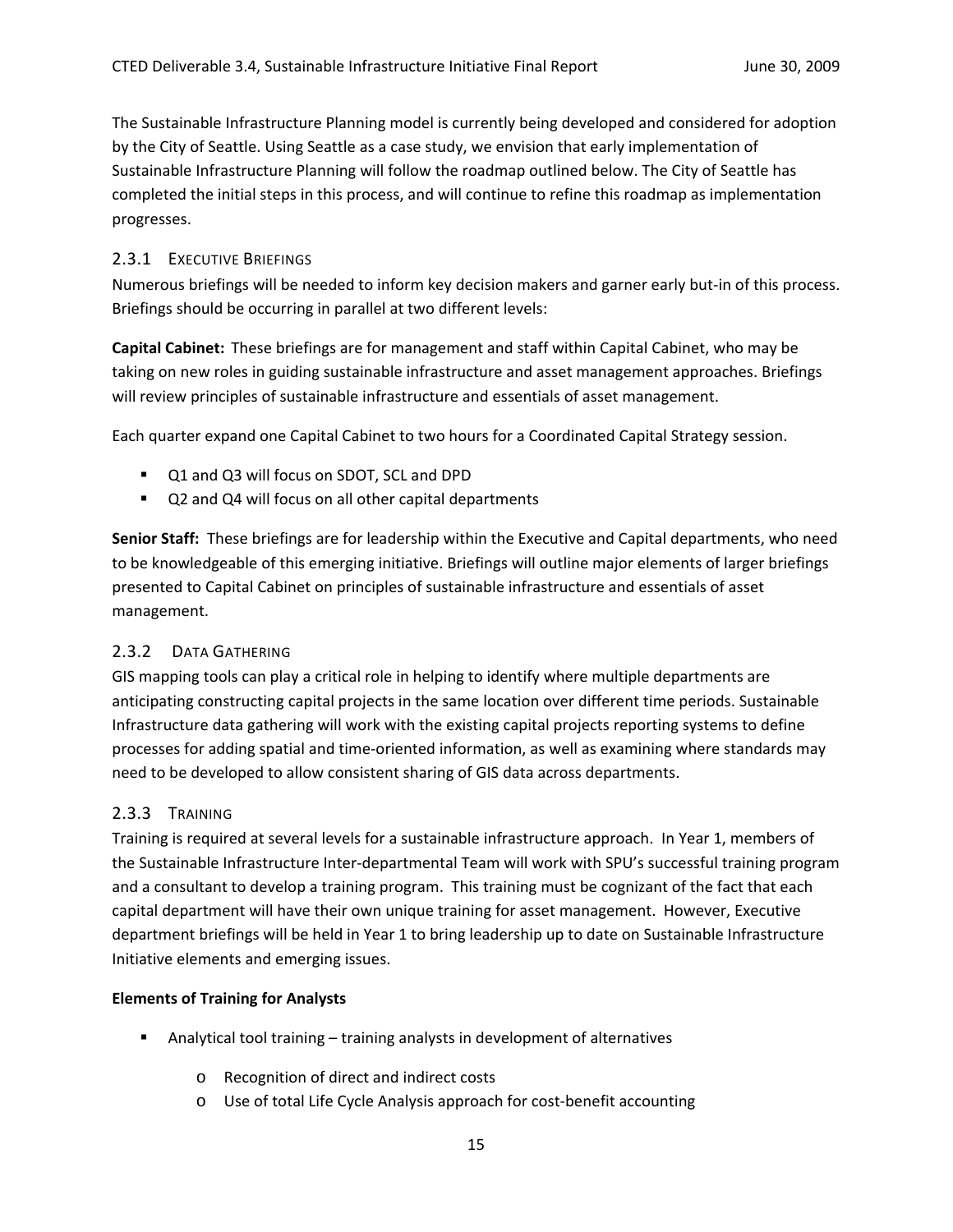- o Use of Triple Bottom Line accounting practices
- **Use elegant models that have the least complications necessary to solve problems consistently**
- How and when to use which elements of what model
- Systemize to get consistently better answers than we do now
- Do not over-define problems
- Create consistent approaches to similar problems and use consistent values when analyzing them
- Locate analysts in-house
	- o One in Finance (centralized experience)
	- o One or more in each capital department

### 2.3.4 PREPARATION OF STAFF MATERIALS

- Basic Sustainable Infrastructure materials to be used in Year 1, to put departments on notice that in the next budget cycle projects will be evaluated based on Sustainable Infrastructure principles. This will alert departments that they should now begin thinking that way while planning.
- Policy Guidelines and Training ready for roll-out to City capital planners in Q3 of Year 1 for use in budget decisions in Q3 of Year 2.
- Training for DOF Capital Analysts this will inform DOF Capital Analysts so that by Q2 of Year 2 they are able to evaluate projects from a Sustainable Infrastructure perspective.

# 2.3.5 SILO BUSTING

Convene "silo buster" working groups, consisting of staff representing each capital department, to help design coordinated capital strategies for presentation to Capital Cabinet. Members will be strategic thinkers, identified by Department Directors. Hold working group meetings prior to each Coordinated Capital Strategy session.

**Meeting 1:** Focus on potential coordinated strategies

- **What are the big issues in this area?**
- **What are we thinking we might do about it?**
- **Are there neighborhood strategies that have already been identified in the Bands of Green, or** Seattle Open Space 2100, or Neighborhood plans that might be starting points for our discussion?
- What are some options that reflect our best integrated thinking that might be considered?
	- o Multi‐media (integrated across resources/lines of business/departments)
	- o Capital‐intensive versus O&M‐intensive approaches
	- o Centralized versus decentralized approaches
	- o Dept‐alone versus collaborative approaches
	- o Traditional versus natural or green approaches
	- o Supply enhancement versus demand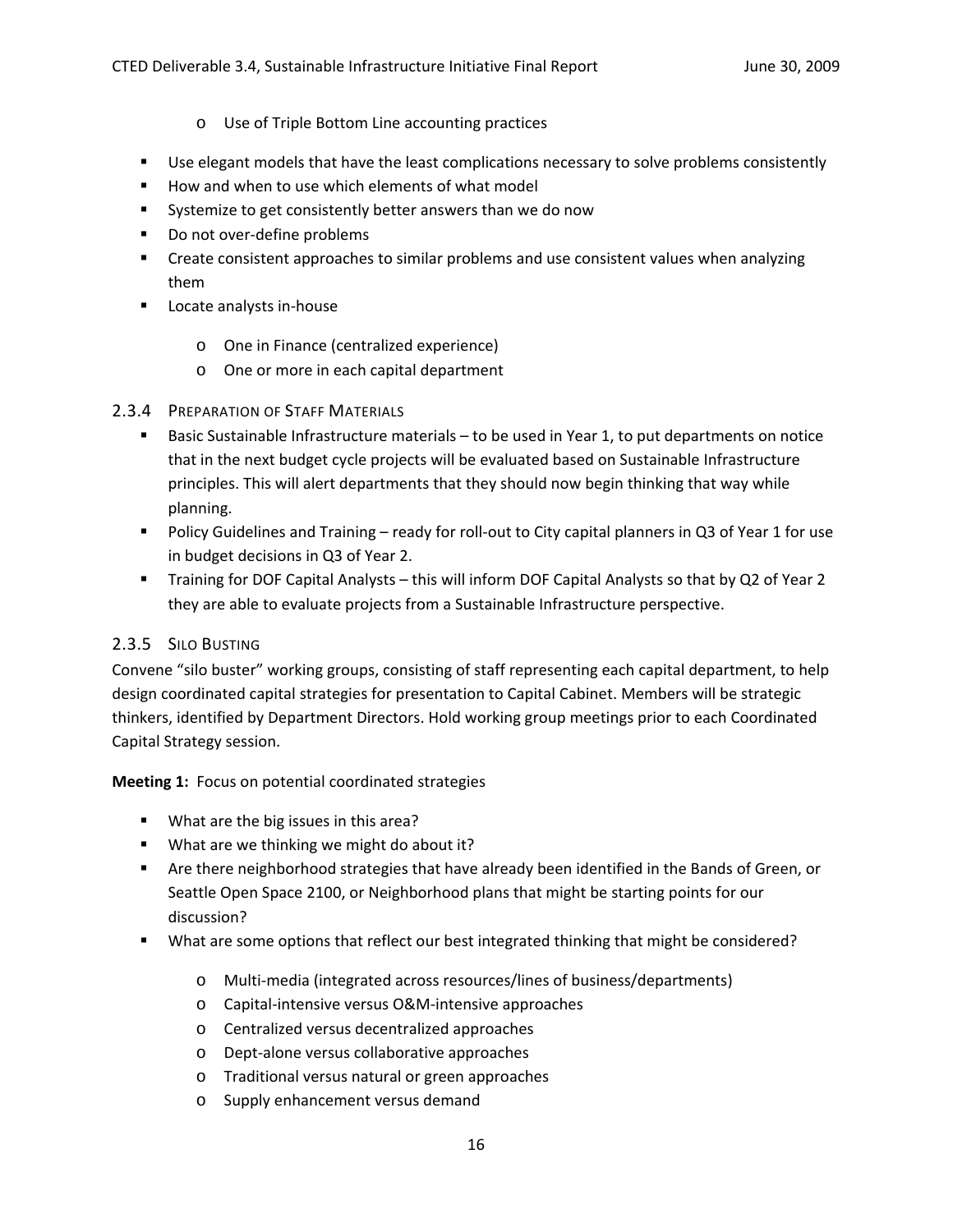o City staff versus contracted performance of project development

**Meeting 2:** Focus on selecting and developing strong candidates

- Consider existing flows of capital (follow the money)
- Use triple bottom line tools
- Off-ramp: elimination of inferior alternative types and alternatives

## 2.3.6 IMPLEMENT PILOT PROJECTS

The focus of pilot projects must be on future problems, still within planning and scoping stages, where solutions are still adaptable. Previous efforts have worked with project manager, which means solutions and timelines had largely already been decided.

- **If all identify potential pilot projects that demonstrate benefits of Sustainable Infrastructure planning** approach
- **Develop business cases**
- Assist in innovations
- $\blacksquare$  Identify policy/regulatory barriers

Illustrative examples of real‐world pilot projects for the City of Seattle, and alternative solutions to consider, are presented in Section 3.

# 2.3.7 ASSET MANAGEMENT INVOLVEMENT

Participate on asset management teams for all departments that are developing these systems. The goal is not to create uniform asset management systems throughout City, but instead to ensure that every asset management system in the City provides the basic information needed for Sustainable Infrastructure capital planning.

# 2.4 ANALYTICAL TOOLS AND METHODOLOGY

# 2.4.1 SUSTAINABLE INFRASTRUCTURE ANALYTICAL HALLMARKS

To make a difference, the Sustainable Infrastructure design, review and analysis of capital projects must be sound and accessible, and its advances over previous practices must be clear. A few "hallmarks" help define in brief terms how it will work and what it will look like.

**Simple Checklists** – Project managers and Capital Improvement Project (CIP) staff will be better able to spot sustainable aspects of a project, and even sustainable projects and alternatives if they have one or more checklists that guide them through key characteristics to look for, such as inter‐department synergies, environmental benefits and costs, and life‐cycle cost implications.

**Consistency** – Systematize the capital planning approach to get consistently better answers than we do now. Create consistent approaches to similar problems and use consistent values when analyzing them, by sharing simple guides and a library of researched values for environmental impacts in particular.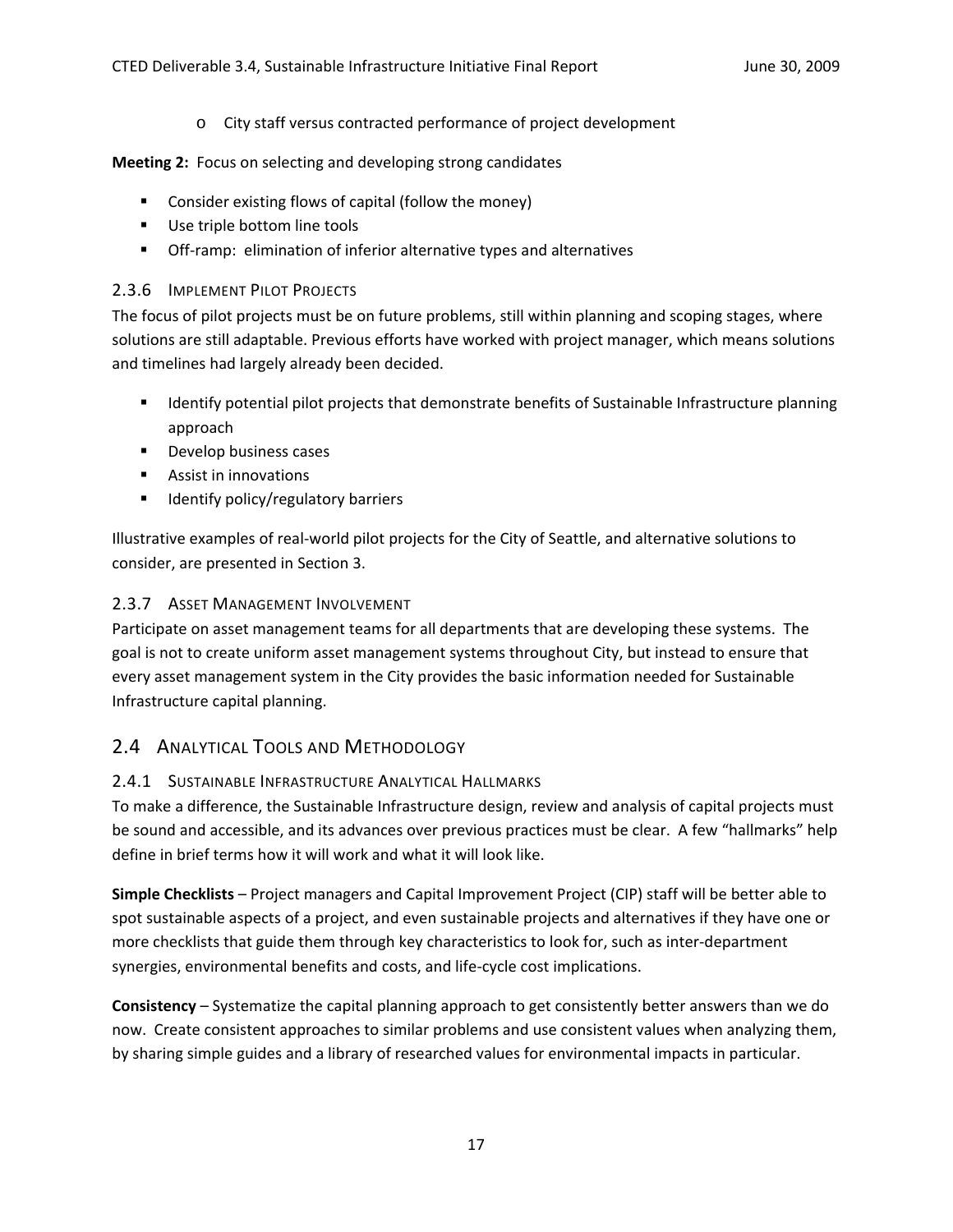**Elegance** – The framework presented for analysis and the steps used should be as simply structured as possible, while providing enough depth to address the issues that define "sustainable infrastructure" planning. There can be a tendency to apply complicated tools to too many projects and to over‐define analysis. The Sustainable Infrastructure process should emphasize the use of the least complicated approach necessary to solve problems consistently, always including a basic minimum and adding special tools only when useful to support good decisions.

**Analysis "Off‐Ramps"** – An important principle of sustainable infrastructure analysis will be the design and use of "off-ramps," that help staff identify unpromising alternatives and unnecessary analytical tools as early as possible, to avoid costly and wasteful work and time.

**Support for Analysts** – Provide both written "guidebook" and staff expert reference support, to help analysts answer: Here is how and when to use which elements of what model.

**In‐House City Capability** – Analysts should be in‐house staff, not contractors. Finance (centralized experience) should be the lead and central "clearinghouse" of both record-keeping and methodological support, and each capital department should have some level of dedicated staff assigned this responsibility.

### 2.4.2 SUSTAINABLE INFRASTRUCTURE ANALYTICAL GUIDELINES

These hallmarks were broadened into a set of general "analytical procedure guidelines," which were discussed and accepted by an Interdisciplinary Team convened by the City to review Sustainable Infrastructure analysis:

- 1. Establish a standard checklist of project impacts or design features most likely to spawn synergistic opportunities. An inclusive list might include the following:
	- Building construction projects in an urban area
	- **Any street surface disruption**
	- **Projects that are near streams or wetlands**
	- **Projects that use substantial amounts of water**
	- Projects that generate heat as a by-product
	- **Projects that produce ongoing vehicle emission impacts**
	- **Projects that are part of a transmission, collection or distribution system**
- 2. Broaden the range of project alternative types that are consistently sought, to include a range of solutions to defined problems:
	- Both centralized and decentralized solutions
	- Both "green" or alternative, and traditional solutions
	- Both supply enhancement and demand management solutions
	- Both direct and indirect project design solutions
	- Both interdepartmental or public/private and department-only solutions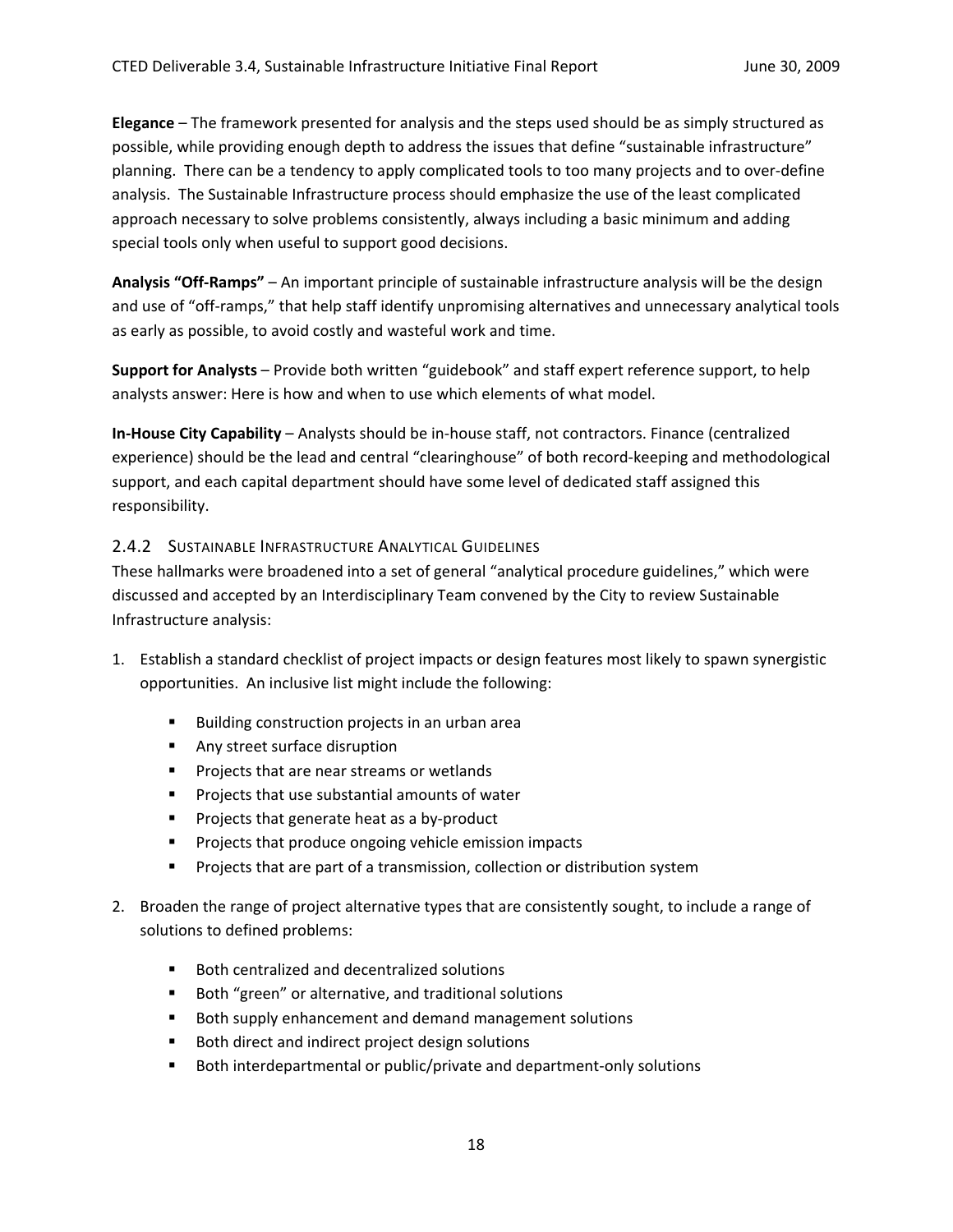- 3. Subject innovative approaches to analysis; do not reject them unless they are shown to be inferior to other approaches. Avoid bias.
- 4. Identify and plan early for interdepartmental project alternatives. Assign staff responsibility for working on interdepartmental projects.
- 5. Focus the City's GIS capabilities on spotting co-location of different capital needs.
- 6. Establish a set of "early detection" capital planning procedures that consistently identify and produce sustainable solutions throughout the City.
- 7. Develop‐checklists of environmental and social impacts common for municipal capital projects, together with shared information on tools, multipliers, etc. for quantifying those impacts.
- 8. Universalize the consistent use of environmental and social considerations in evaluation of capital alternatives ("Triple Bottom Line," or TBL).
- 9. Account for the impact of changing future conditions, such as those potentially accompanying continued global warming.
- 10. Broaden risk evaluation to identify capital alternatives that are most suitable for a wide variety of potential futures, including major natural and financial disasters.
- 11. Consistently apply Sustainable Infrastructure analysis tools to identify the best overall solution, independent of financial constraints. Then address the need for innovative financing, cost‐sharing arrangements, etc., to translate the solution to a "win-win" outcome for City and private interests and for various involved City departments.

Several crucial guidelines are described further below.

#### 2.4.3 GUIDELINES FOR ALTERNATIVES DEFINITION

The IDT discussed general types of projects for which Sustainable Infrastructure planning was most likely to produce new alternatives or more efficient outcomes. These included the following general project types, which are listed along with some key sources of potential Sustainable Infrastructure planning benefits associated with each:

- 1. Urban Building Construction Projects: Major City capital programs have recently recognized the importance of coordinating City projects for stormwater control, transportation mobility, and environmental enhancement with the development of new construction projects. The Green Factor, the currently evolving CSO Plan, and Complete Streets are all examples of the benefits that may be available from coordinating City capital plans with private development.
- 2. Any Street Surface Disruption: Potential exists for multiple utilities' access and upgrades; there is also potential for stormwater‐managing repaving.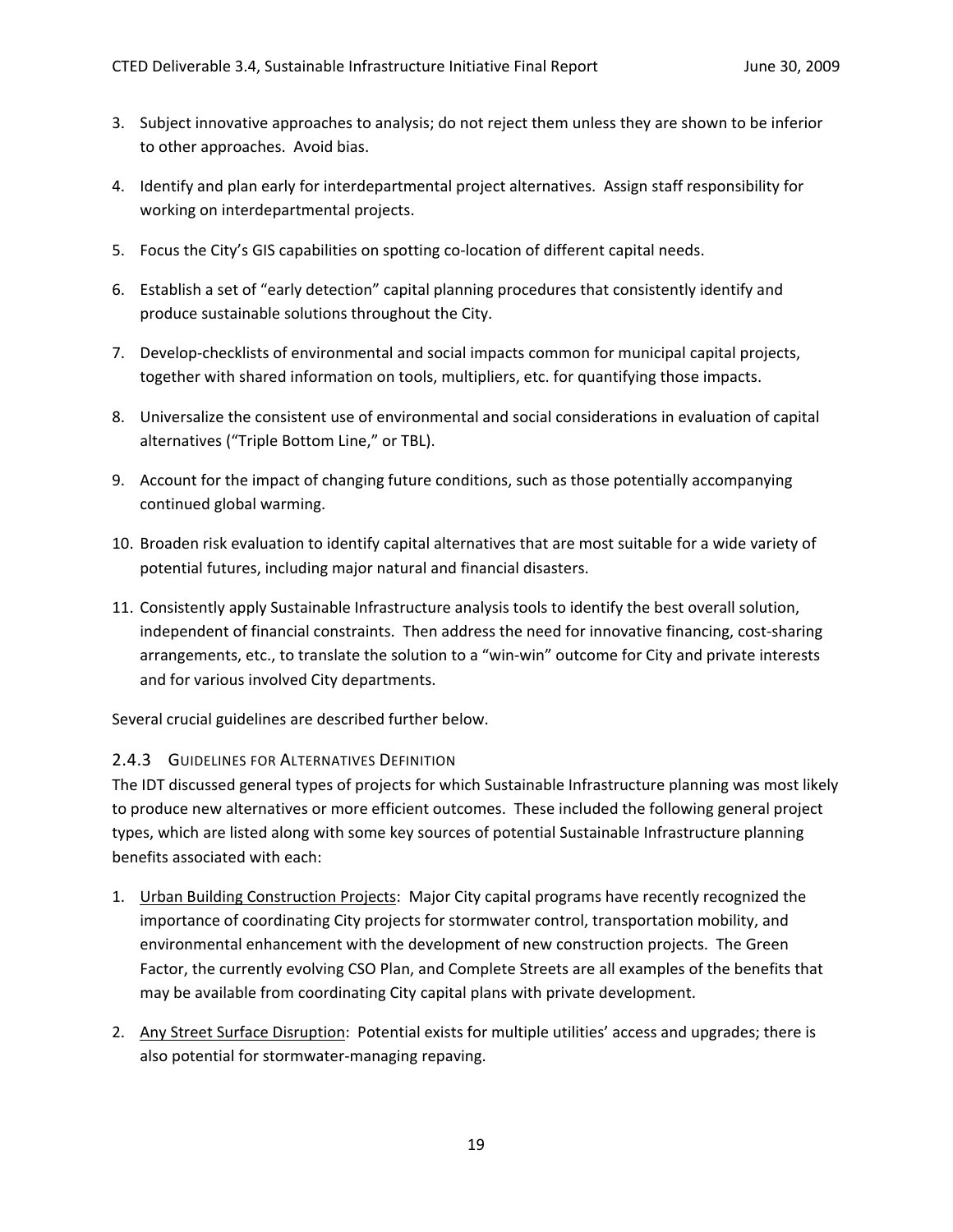- 3. Projects That Are Near Streams or Wetlands: These projects have the potential to reduce environmental impacts through project design and construction timing.
- 4. Projects That Use Substantial Amounts of Water: Potentially economical reuse of water is most likely to occur for these projects.
- 5. Projects That Generate Heat as a By-Product: These have the potential for capture and use for heating needs in the immediate area.
- 6. Projects That Produce Ongoing Vehicle Emission Impacts: Such projects have the potential to limit environmental greenhouse gas emission and health impact costs by limiting vehicle use; potential to select clean‐fuel vehicles.
- 7. Projects That Are Part of a Utility Transmission, Collection or Distribution System: For these, the City might economize on pipe system costs and reduce water quality impacts, by selecting a mixed strategy including on-site contributions or conservation efforts.

Focusing on these project types may also be useful as part of a "filtering process" to more efficiently identify the most likely Sustainable Infrastructure planning candidates from within each department's full CIP listing. The departmental CIPs are very large for some departments, and quick filtering guidelines may allow planners and analysts to pursue the best Sustainable Infrastructure candidates without an undue search and analysis effort on each and every project.

An important component of Sustainable Infrastructure planning is expanding the search for alternative means of achieving a project's basic purpose. As described below, this can include both non-traditional techniques for addressing the basic project purpose and exploring multi-faceted alternatives that can address the original project purpose as well as other complementary purposes, either within the same department or from other departments or agencies. Some general rules that can help uncover new, more efficient alternatives are the following:

**Seek both centralized and decentralized solutions.** In recent years, utilities have looked harder at decentralized solutions to stormwater, CSO control, and energy generation requirements. Information regarding these alternatives is still relatively new, and identifying suitable decentralized alternatives for some services will require that project planners do more research than is required for traditional centralized alternatives' planning.

**Seek both "green" alternatives and traditional solutions.** Some so‐called "green" alternatives emerge from considering ways to avoid environmental impacts of traditional solutions that range from paving with impervious materials to relying on fossil fuels rather than cleaner energy sources.

**Consider both supply enhancement and demand management solutions.** Energy conservation, water conservation and waste recycling are by now well‐established alternatives for City capital planners. These types of alternatives should remain, while planners expand their demand‐management alternatives search. Emerging or growing demand management approaches include such things as on‐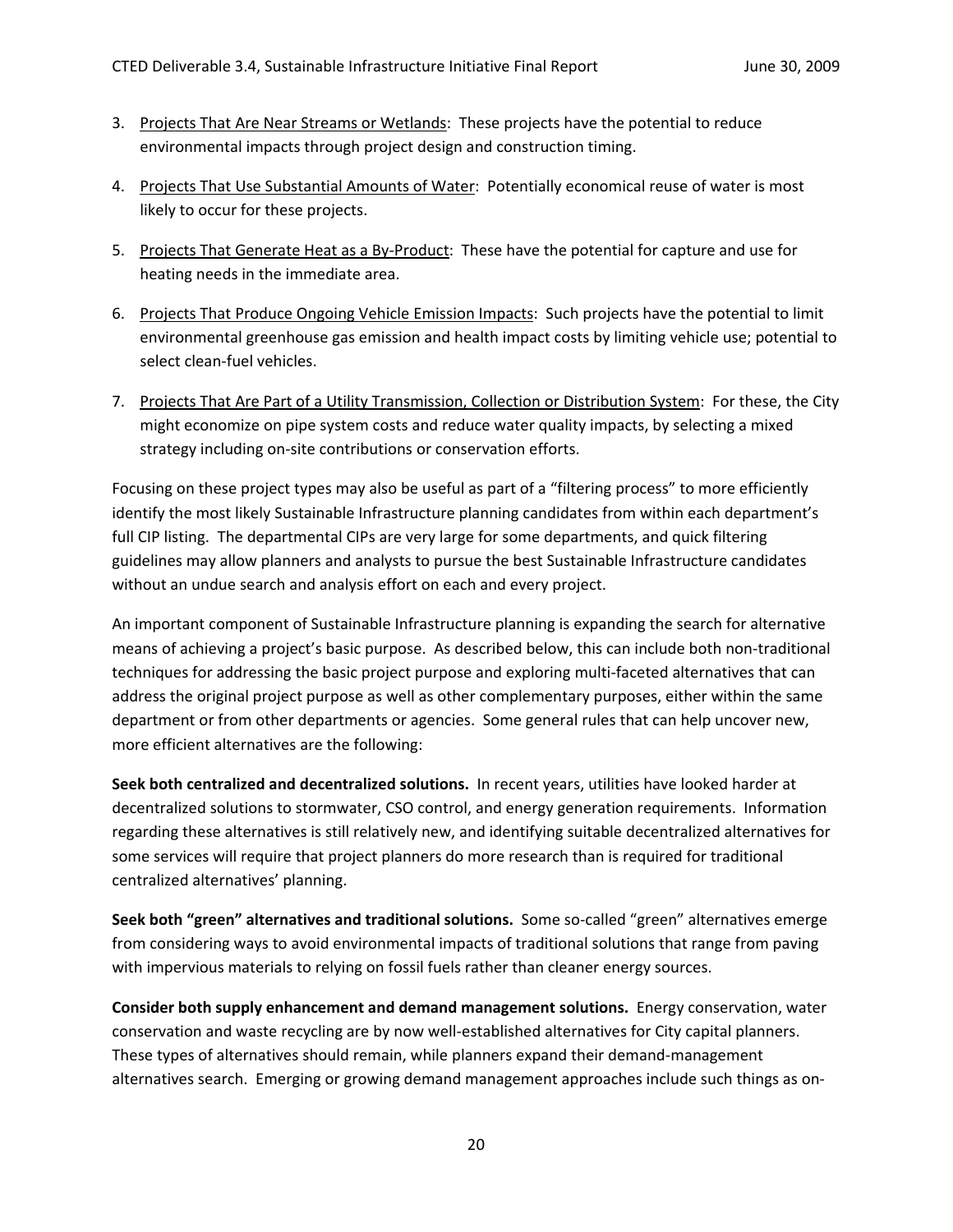site solutions for stormwater runoff, financial incentives to overcome obstacles to increased private initiatives, and street planning options that encourages shifts from SOV to other travel modes.

**Try to define interdepartmental, public/private, and department‐only solutions.** The IDT discussed the "silo" approach, in which individual departments tend to focus on service requirements and solutions that can be managed within their respective departments. More efficient opportunities may be available if that constraint is loosened and departments actively seek solutions that involve coordinating schedules or uses of space, or even making choices of alternatives in one department that improves the performance or lowers the cost of alternatives within another department.

These perspectives were discussed by the IDT, with promising project examples identified for each. The group also included checking for capital‐intensive versus O&M‐intensive, and City‐planned and managed versus privately planned, managed or constructed approaches as areas to consider in any alternatives screening process.

# 2.4.4 TRIPLE BOTTOM LINE EVALUATION

The Sustainable Infrastructure capital planning approach expands on the asset management technique adopted by SPU in 2005. This is the "triple bottom line" approach, which folds environmental and social impacts into project review along with the normal financial considerations. As described in the SPU "Quick Start Guide to Project Development Plans:"

*"The triple bottom line analysis differs from the typical financial analysis. A triple bottom line analysis considers all the benefits and costs accruing to the community as a whole. This means* that values are assigned to benefits and costs that arise from non-market-priced sources. The *triple bottom line considers all benefits and costs to be relevant, no matter to whom, or how, they accrue."*

This approach is different from the narrower financial impact approach, which focuses on the direct budget impacts to the City and its individual departments. It was recognized as particularly well‐suited to the environmental and shared‐impact issues that motivate much of the Sustainable Infrastructure approach.

# *Environmental Impacts Incorporated in Three‐Phase Approach*

Environmental and social impacts are important to project evaluation, but frequently they are difficult to describe in terms of dollars – which are the natural units for financial impacts. While the triple bottom line approach seeks dollar translations of these impacts whenever that is feasible and reasonable, the Sustainable Infrastructure approach recognizes that the impacts remain important even when they cannot be converted to equivalent dollars. The recommended approach is to address these impacts in three steps:

- **E** List and describe the impacts at a minimum,
- Quantify them in some consistent physical units that work for all alternatives when that is possible, and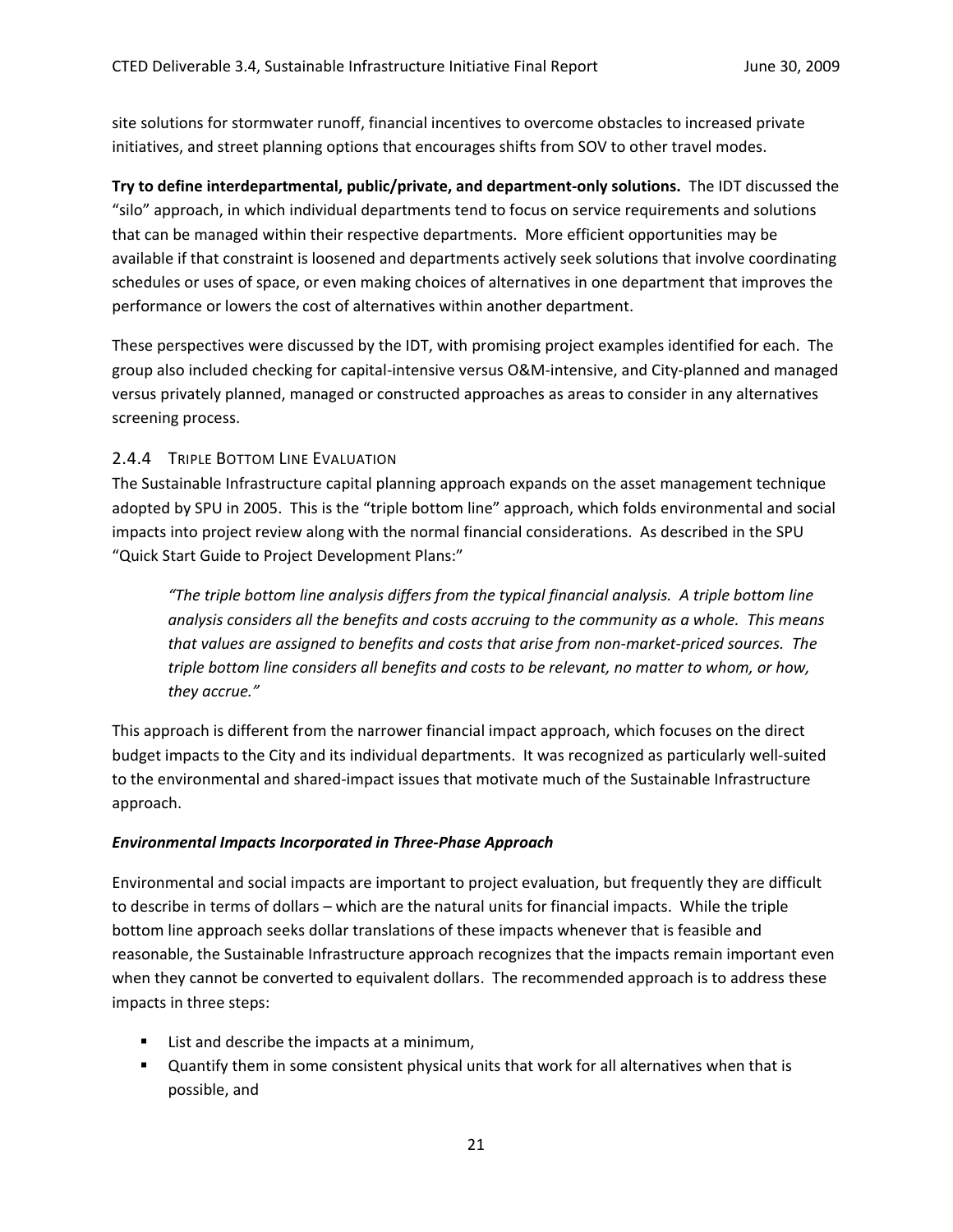Monetize them when that is possible, preferably using standard valuation units that have been developed by a pioneering department such as SPU or that may become a City-wide standard in the future.

It was recognized that environmental impacts are much more important for some project evaluations than for others; therefore environmental costs will be included with varying degrees of quantification, as determined by the specific impact. The important planning guideline is to consider them for every project, using impact checklists, etc., and to include them in alternatives comparisons and decisions to the extent that they are significant.

An important note: The research and evaluation costs of refining environmental cost estimates can be quite high. It is important to rely on secondary research and standardized multiplier values whenever possible. Some have been developed by departments (such as SPU) that encounter environmental impacts in project planning on a regular basis. Others may be developed as part of an established Sustainable Infrastructure planning effort. Planners should consider a significance threshold for quantitative analysis – that is, do an implicit Benefit:Cost evaluation of potential supporting analyses.

# 2.4.5 LIFE CYCLE COST

In conjunction with a triple bottom line evaluation, which includes multiple impacts and perspectives, Sustainable Infrastructure planning also aims to include a long-run focus through the use of life cycle cost analysis, in order to consider and anticipate impacts associated with project alternatives over their entire lives. This long-run focus also encourages consideration of the relative flexibility of various alternatives to adapt and perform their intended purpose in the changing environments that may emerge as a result of climate change, market transformation and other forces. Thus, a life cycle cost focus can improve both long‐run economic efficiency and performance risk management.

A life cycle costs analysis is designed to encompass all associated costs, both direct and indirect, and all costs anticipated to be associated with a project alternative over its useful life. There are several major features of life cycle cost analysis that support that inclusive perspective.

**Inclusion of All Project Phases and Costs.** The broader range of alternatives that characterizes Sustainable Infrastructure planning heightens the importance of including the projected costs of all stages of a project's life. Competing alternatives may include some that are capital-intensive and some that are O&M‐intensive, or some that are department‐only and some that rely on public/private coordination or decentralized, privately owned facilities. Fair and thorough comparisons of such alternatives requires full inclusion of all costs, including initial capital cost, operating cost, routine maintenance and major maintenance costs, and periodic replacement costs. Risk costs for uncertain future events such as performance failure or private abandonment should also be included.

**Use of "Full Cost Accounting."** Another key feature of life cycle costs analysis is the use of "full‐cost" accounting. This means inclusion of both the City's direct and indirect project costs, and specifically the inclusion in projects' initial year cost of the various allied overhead and administrative costs that are inevitably associated with project development. These include project planning, design, property acquisition, environmental review, permitting, contingency allowance, project management, and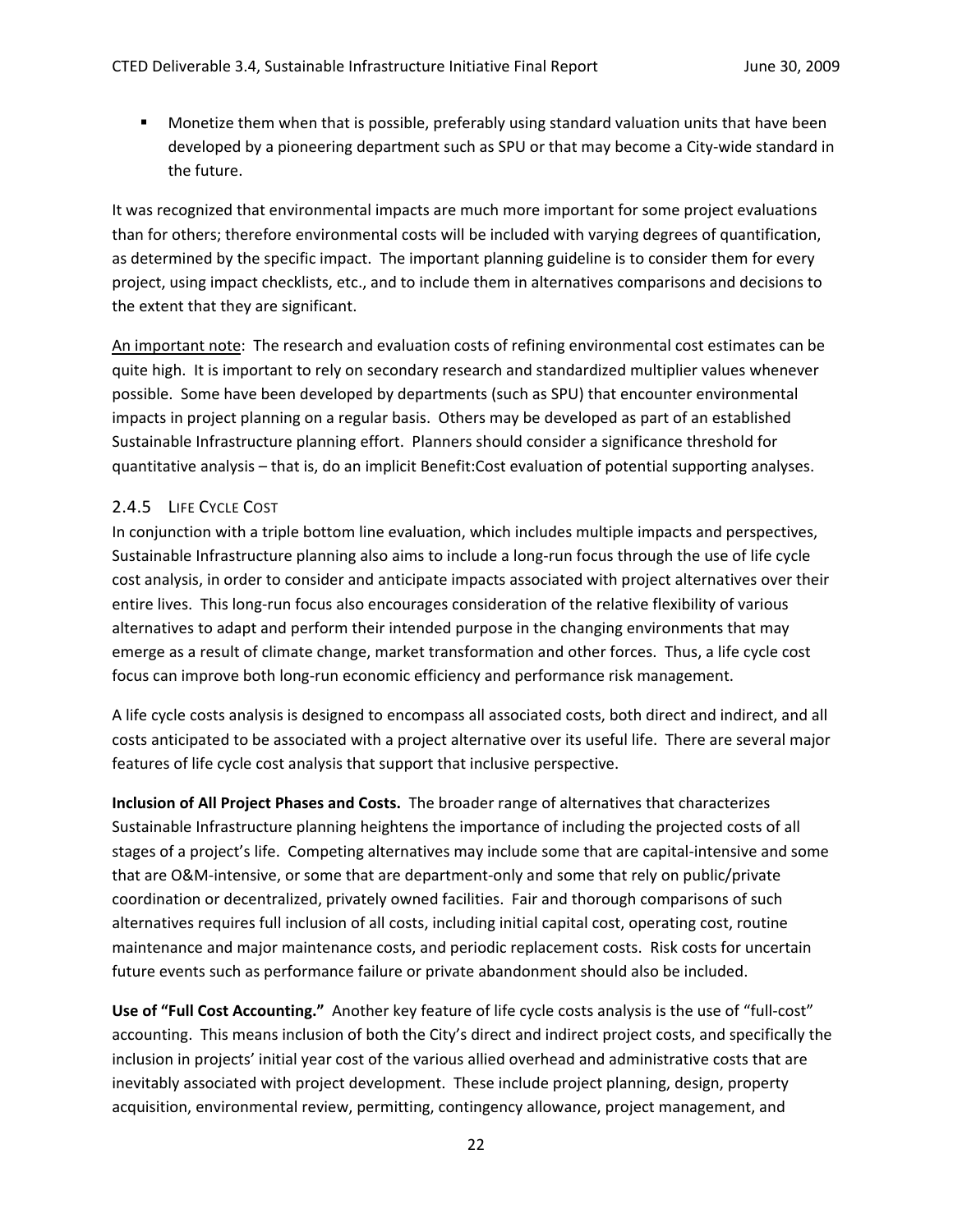closeout activities. These costs comprise a large portion of first‐costs for many projects, and can vary among alternatives as a proportion of direct construction cost, so their full and consistent inclusion in the life cycle cost analysis is important.

**Coverage of End‐of‐Life Costs.** Many projects require specific handling at the end of their useful lives, with associated costs. These can range from decommissioning to demolition to disposal. End-of-life adjustments may also include revenues from salvage value for certain project assets. All of these should be part of the comparative analysis among alternatives.

Another part of the end‐of‐life focus is to ensure that comparisons among alternatives with different projected useful life cycles include credits for remaining life or costs for reinvestment in replacement assets, as appropriate. There are several techniques for making these adjustments, which are necessary to produce fair cost comparisons that support economically efficient decisions.

**Net Present Value, with Benefit: Cost or Comparative Cost Analysis.** Life cycle cost analyses include costs over a long planning period. It is important to combine these costs in the normal present value units already used by City departments. There are policy rationales for assuming a range of discount rates to make the present value calculations, and those choices – along with calculations using one or more discount rates – will be part of the overall City Sustainable Infrastructure process.

In addition to using discounted dollars and net present value, individual project evaluations may rely on either Benefit:Cost analysis or Comparative Cost analysis. If the benefits provided by each alternative are essentially the same, they can be evaluated based on their comparative costs. However, for many Sustainable Infrastructure candidate projects, there will be differing benefits among alternatives. In these cases, the evaluations will either use Benefit:Cost analysis, or "net out" the benefits of each alternative in expanded Comparative Cost analysis.

# 2.4.6 GUIDELINES FOR SUSTAINABLE INFRASTRUCTURE PRESENTATION "PACKAGING"

The information included in Sustainable Infrastructure presentations will be more diverse than the relatively straightforward information in a narrower financial analysis of capital projects. The subsections below describe briefly some of the key presentation requirements.

#### *Global Benefit:Cost or Comparative Analysis*

The linchpin of Sustainable Infrastructure evaluation presentations will be the all‐inclusive triple bottom line results, including the life cycle cost analysis and all relevant environmental and social descriptive information. The tools listed in the preceding section indicate the nature and level of detail involved in producing those evaluations.

#### *Sensitivity Analysis*

In general, Sustainable Infrastructure projects and alternatives will be more complex than standard projects, and will involve more factors and assumptions. It will be important to recognize which assumptions are critical to the ranking of alternatives, whether because of their wide band of uncertainty or their significance as a proportion of composite project costs.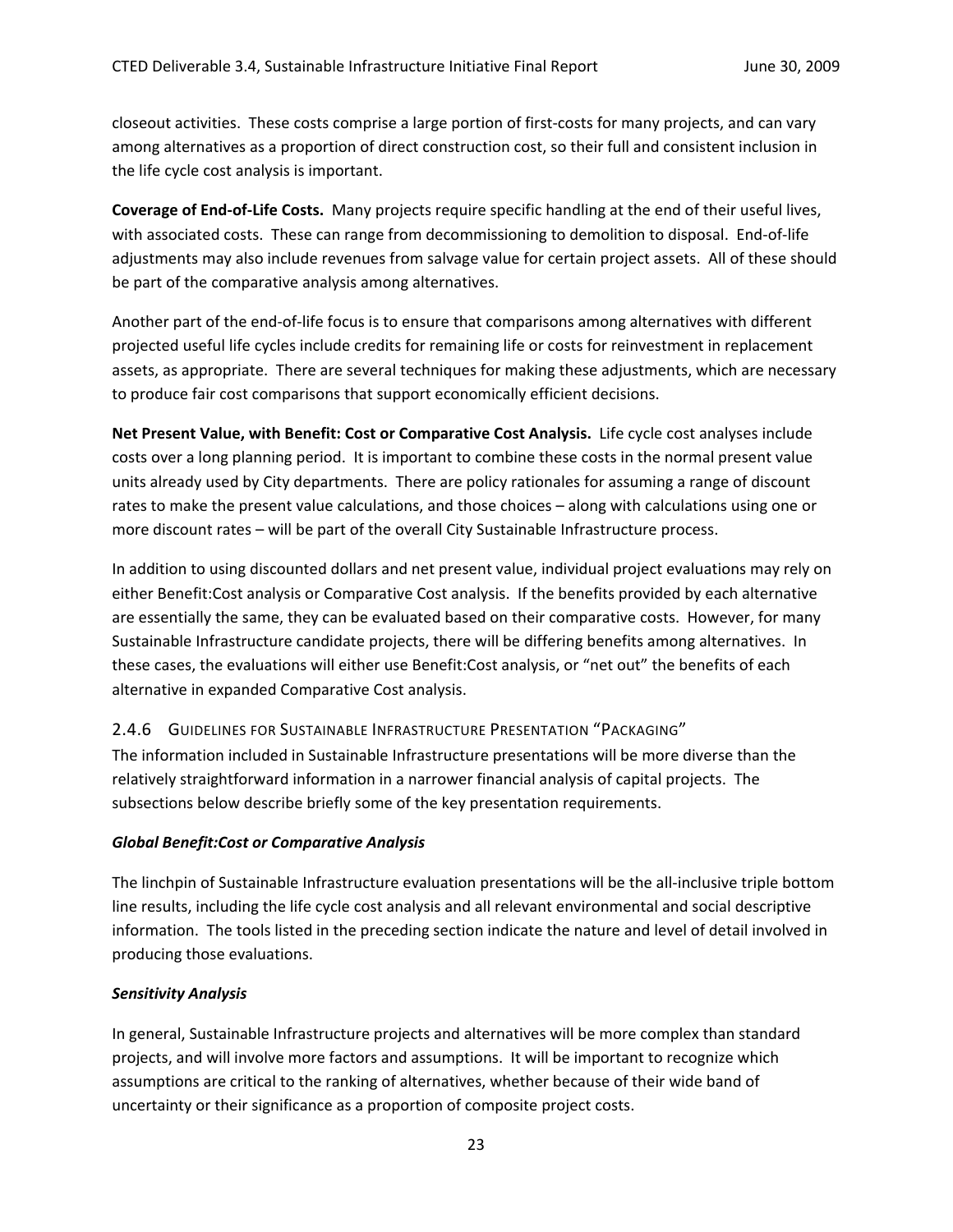While there are some assumptions – such as real discount rate – that are standard candidates for sensitivity analysis, many will be project‐specific. Results should include information on which variables assumed values may alter conclusions and which don't.

#### *Perspectives/Departmental Impacts*

The global impact should also be disaggregated to show the portions of the overall impact that will be borne or accrue to various agencies or groups. Some of the important perspectives to consider are these:

- **Implementing Department**
- **Entire City government**
- **•** Other public agencies or private entities
- **Seattle citizens**
- **Region**
- **Global**

#### *Projected Budget Impacts*

From the City's perspective there are several important impacts. While the City seeks sound capital investment choices, it also considers separate capital and operating budget impacts, recognizing its debt position and borrowing constraints, as well as its revenue projections. As a result, project information on both is important to provide complete presentations.

**Capital Budget Impact.** Both the six‐year CIP period and longer term projected capital budget impacts are important. Sustainable Infrastructure planning specifically encompasses long-range impacts and opportunities, and produces information that will help the City anticipate long‐ range budget consequences.

**Projected Operating Budget Impact.** Sustainable Infrastructure presentations should also provide information to anticipate ongoing budget commitments associated with each alternative. For example, if an alternative appears to have the lowest triple bottom line life cycle cost, but requires significant new maintenance and regular replacement activities to maintain the same level of service as other alternatives, that information and the future budget commitment inherent in that choice would be important features of the project presentation.

#### *Financing Requirements and Potential Solutions*

If the global life cycle cost analysis of a project alternative shows a positive net benefit relative to other alternatives, it would generally be the preferred choice. There may, however, be market conditions that produce both "winners" and "losers" from such a choice.

In those instances, it is important to describe the conditions that produce that outcome, and address and evaluate possible tools the City might use to modify the distribution of impacts. These might include negotiated inter‐agency agreements, private incentive programs or City utility rate structures, as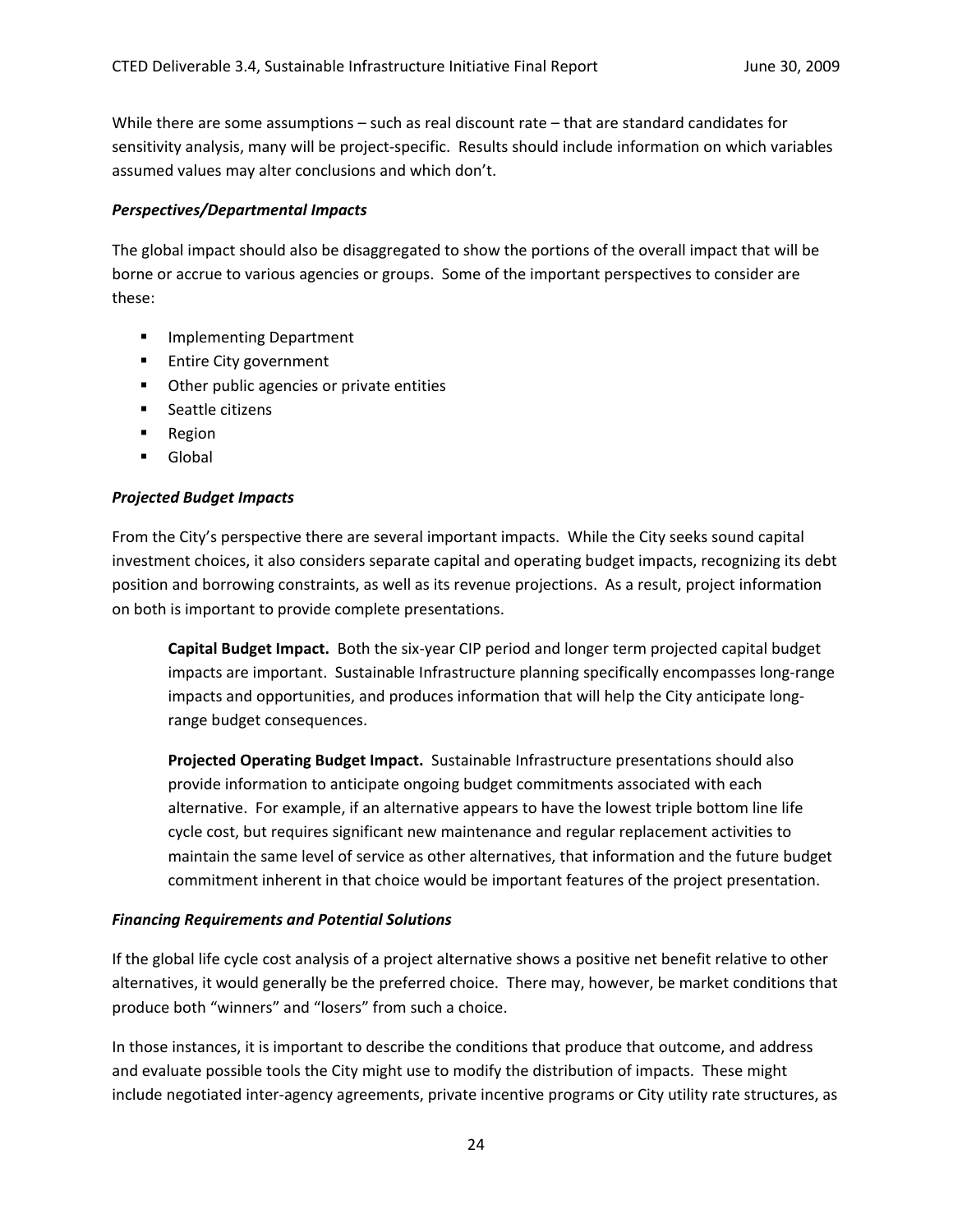well as other options. At this stage of the presentation, there may also be significant legal issues to explain, financial policy choices to point out that would be necessary components of an alternative's choice, or administrative burdens to describe (with costs) that would be involved in modifying the City's financial system or billing procedures to implement some potential tools.

# 3 ILLUSTRATIVE SUSTAINABLE INFRASTRUCTURE PROJECTS

Without detailed examples illustrating Sustainable Infrastructure planning concepts and their benefits, these concepts will not find traction with project planners. The first step in identifying a set of Sustainable Infrastructure pilot projects in Seattle involved a series of focused workshop discussions of specific projects that illustrate Sustainable Infrastructure opportunities and methods.

An initial list of illustrative projects was prepared to focus discussions of the Sustainable Infrastructure Interdepartmental Team (IDT). The list was designed to include projects from each of the City's major capital departments, with the intent being that they would also illustrate Sustainable Infrastructure themes, the foremost being:

- projects that would benefit from cross-departmental collaboration,
- projects for which promising non-traditional alternatives could be defined, and
- projects for which social or environmental impacts present a clear case for "triple bottom line" analysis.

Brief synopses of these projects were developed for and discussed with the IDT. These summaries were the starting point for the IDT discussions. Following a series of IDT workshops, the illustrative project list was modified – with some projects dropped and others added – resulting in a more refined list of consensus pilot project candidates, which were subsequently examined and discussed in more detail.

In most cases, these candidate projects reflected existing City initiatives for which some amount of work had been done, since that extra definition made it more practical to use these projects to examine and illustrate the Sustainable Infrastructure opportunities that might be available. This approach, however, also meant that some projects were already proceeding with limited or no regard for the opportunity to consider alternatives through the Sustainable Infrastructure lens. The IDT recognized that there is an inherent timing challenge when identifying appropriate illustrative pilot projects. An ideal pilot project should be far enough along in its deployment to demonstrate how this approach works in detail, but that goes against the fundamental requirement of early involvement necessary to allow sufficient opportunity to freely explore both traditional and less obvious alternatives. As a result, the more specific projects discussed in this report are not necessarily likely to ultimately adopt Sustainable Infrastructure solutions.

Based on a combination of factors, including Sustainable Infrastructure features, available information, and the stage of project development, the candidate list of potential illustrative projects was sorted into three categories: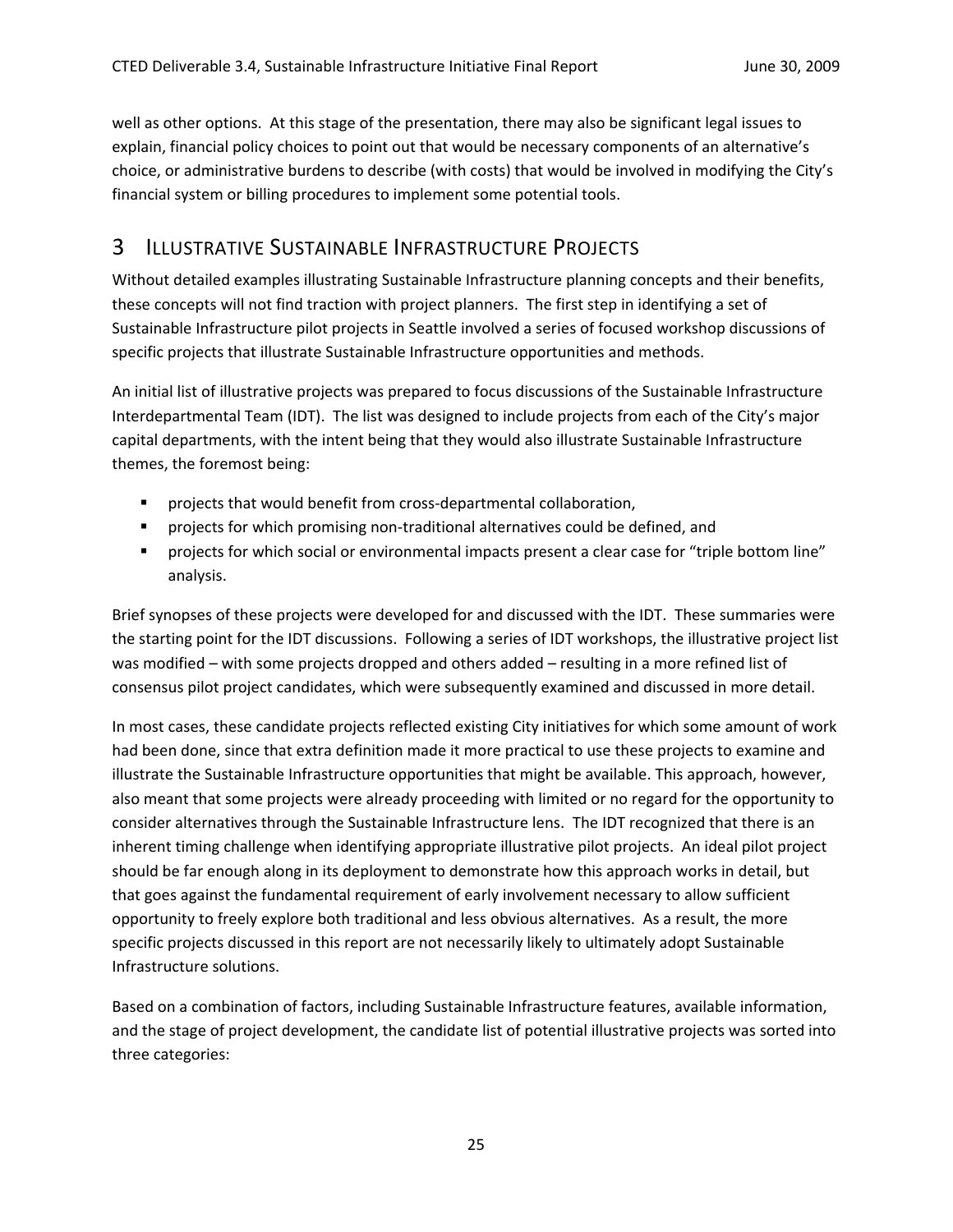#### *Recommended projects*

These projects are the ones that appeared to be the most viable in terms of funding, stakeholder interest, and potential to demonstrate Sustainable Infrastructure concepts, and were subject to more detailed examination and structured development along the lines defined for Sustainable Infrastructure projects.

## *Projects recommended for further consideration*

This section outlines future projects that could benefit from a Sustainable Infrastructure approach. These projects are promising, but they either have a longer planning horizon or have not yet been vetted with all of the interested stakeholders. Some are large capital projects already in planning, while others are examples of small projects that may come up with shorter notice.

### *Projects dropped as Sustainable Infrastructure demonstrations*

Though these project concepts are useful for illustrating the potential of Sustainable Infrastructure analytics, they were dropped for a variety of reasons prior to detailed examination. In some cases early analysis suggested that they were technically infeasible, and in others it became clear that the opportunities for interdepartmental collaboration were limited.

Of these three categories, the recommended projects have been analyzed in greater detail, and their documentation is accordingly more detailed. In this report, dropped and recommended projects are treated with varying degrees of detail, since some were eliminated early and others went through several levels of discussion.

# 3.1 RECOMMENDED PROJECTS

Three projects were recommended for more detailed development as Sustainable Infrastructure Pilot Projects. These are: a) the Linden Avenue Redevelopment, b) the Seattle Center/Lake Union Stormwater Swap, and c) the South Waterfront Shore Power Conversion.

In the sections below, each of these has been outlined in detail, along with short narrative descriptions of selected steps, to highlight the problem statements, the conditions that produce sustainable infrastructure planning opportunities, the nature and range of the benefits and costs that are pertinent to a sustainable infrastructure project review, and the types of issues and analytical tools that come into play for specific projects. Together, these comprise the key elements of Sustainable Infrastructure project reviews of the three projects.

# 3.1.1 LINDEN AVENUE REDEVELOPMENT

#### **a) Problem Statement**

Linden Avenue North is a 3,500‐foot stretch of street in north Seattle that runs parallel to Aurora Avenue and has termini at 128th and 145th. Linden Avenue currently has below standard street infrastructure with a degraded road surface, sidewalks that are incomplete or difficult to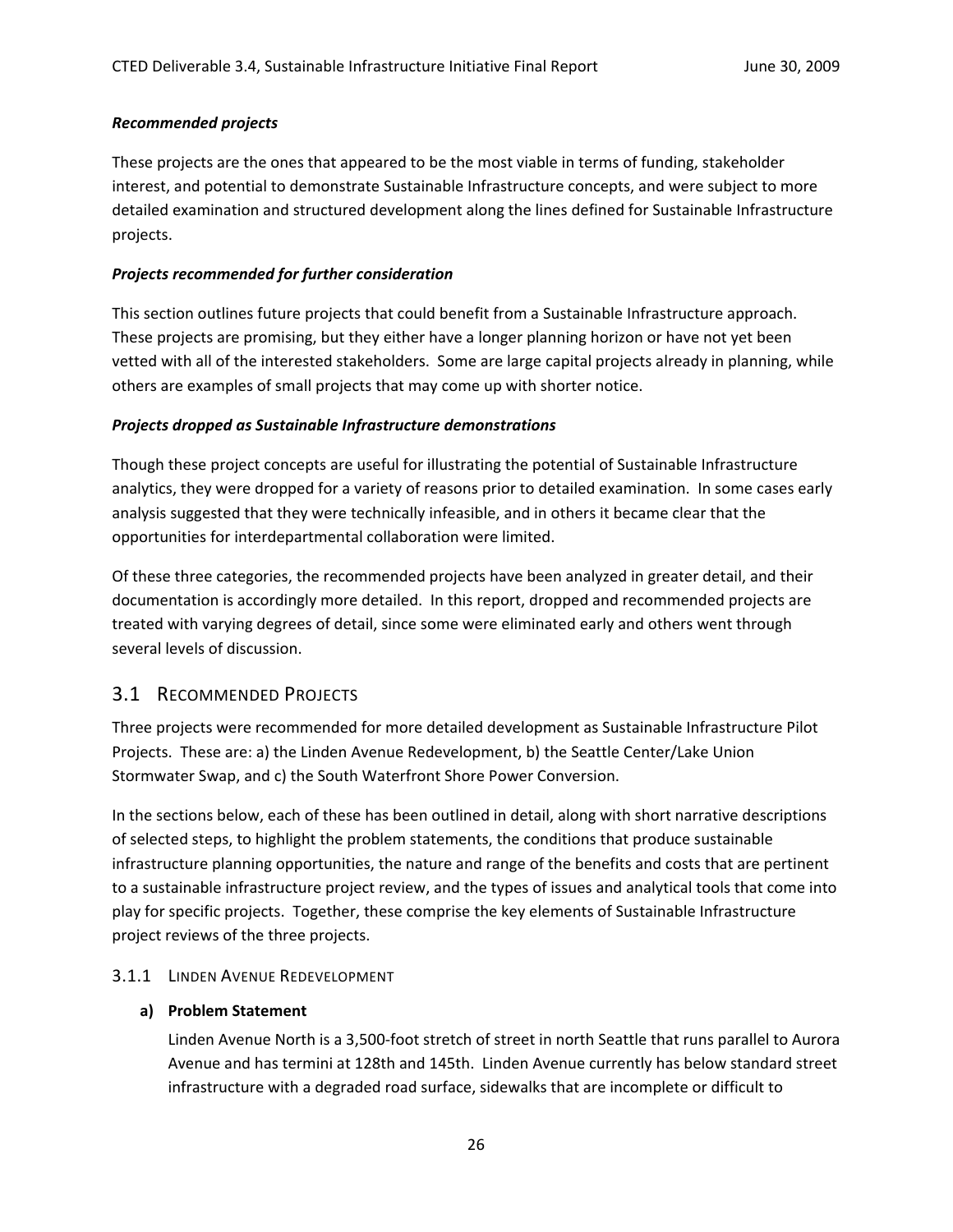navigate, and an overloaded sewer and drainage system. Significant residential and commercial growth is anticipated along the corridor and in the Bitter Lake Village. Capital improvements on the street have become a priority for residents, the Mayor and City Council, and will require coordinated investments from SDOT, SPU and SCL.

The project purpose is to define and implement a comprehensive roadway and sidewalk mobility upgrade solution for Linden Avenue, considering life cycle costs and benefits of roadway, parking and sidewalk design and timing alternatives, near-term and long-term utility requirements in the corridor, and recognizing the unique plans for and non-motorized uses of Linden Avenue.

#### **b) Project Opportunity, History and Stage as a Sustainable Infrastructure Project**

Members of the Broadview Bitter Lake neighborhood area have been organized for over ten years to improve the Linden Avenue corridor. The 1999 neighborhood plan adopted by the City Council called for sidewalks, repaving, bicycle lanes and vegetated swales for storm water control. SDOT prepared a plan for a traditional arterial with concrete sidewalks, two travel lanes, parking lanes, piped drainage and a two way left turn lane. Grant funding was sought but never received to build the project. Ten years later the community is faced with significant recent and anticipated growth and the same list of infrastructure needs.

In 2007, Linden was identified as a potential Sustainable Infrastructure project. Up until this time, the City had only offered two alternatives ‐ build Linden the standard way or don't build it at all. Sustainable infrastructure made sense for Linden, as it looks at multiple alternatives including non‐standard approaches to meet defined levels of service. In particular, Sustainable Infrastructure seeks to optimize city processes through i) better integration across lines of business; ii) enhanced collaboration between departments; iii) additional rigor to alternatives' generation and analysis; and iv) recognition of the role of public property including rights‐of‐ ways, parks, and other city lands to provide an array of sustainability and livability benefits. A successful Linden project would involve significant collaboration and coordination between SDOT, SPU, SCL, Parks, and City Design.

#### **c) Alternatives/Components**

The Linden Avenue corridor includes public facilities ranging from streets and sidewalks to a full range of utilities. All will need upgrading in the future, with the design, timing, level of service, and coordination among these city services all being variables in the upgrade scenario. The main alternatives explored for this pilot project were defined in terms of the transportation elements, but the efficiencies available through coordination with utility service expansion investments were an important dimension of each alternative. Alternatives defined during the City team review, along with potential "add‐on" urban design features, included the following:

- Do nothing
- City-standard complete streets project, including concrete sidewalks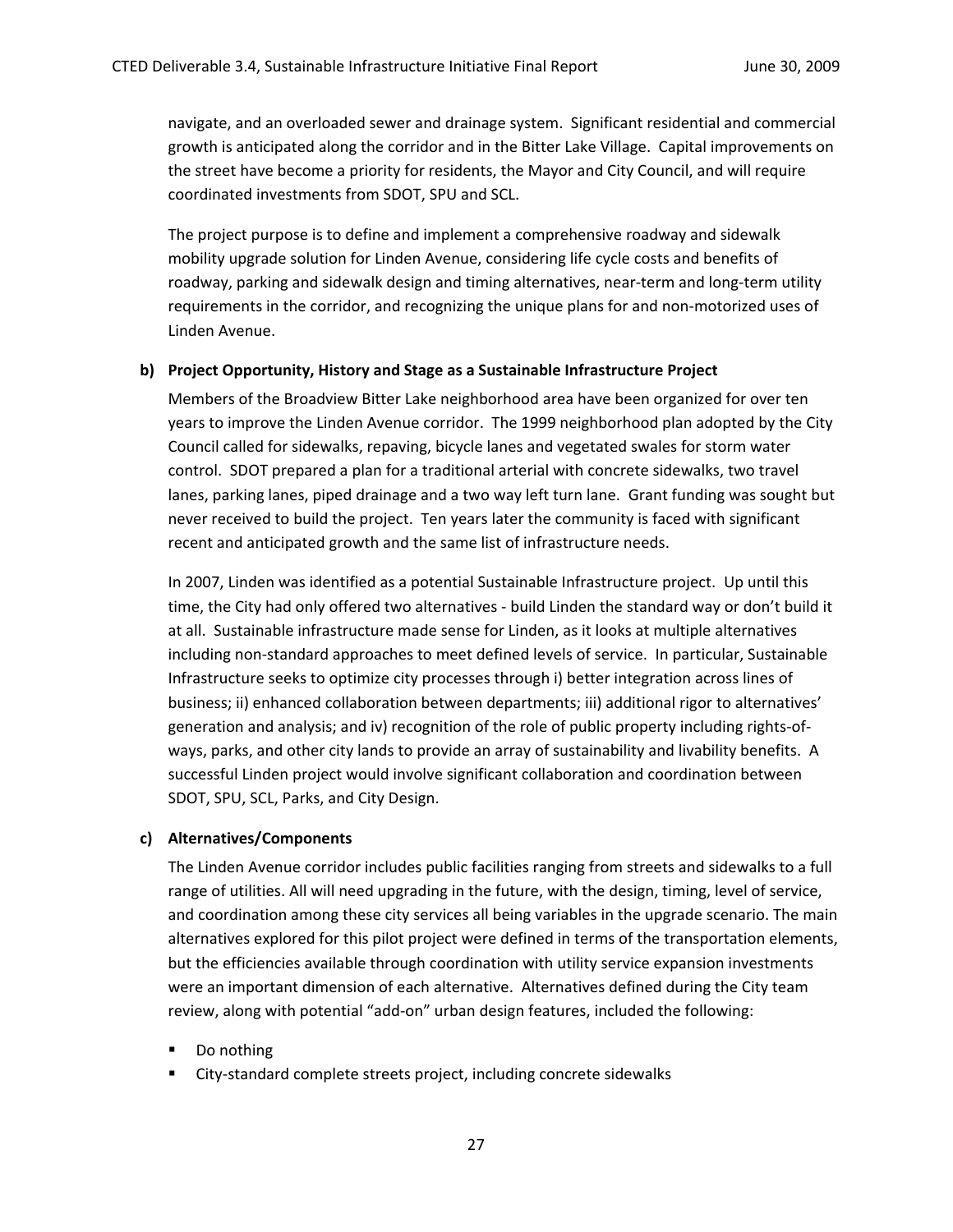- Full corridor planned development, including City Light and SPU service upgrades and longterm service installations/reservations
- **Infill sidewalk construction only (no street replacement elements)**
- **Full corridor sidewalks only** 
	- o Maximum City standard
	- o Cheaper sidewalk construction (self mitigating at a minimum)
	- o Walking pathways
		- ‐ Asphalt
		- ‐ Gravel
- Add-on elements
	- o Bike‐only sharrows on existing street surface
	- o Recreational trails
	- o Trails with pedestrian/bike separation
	- o Trails without pedestrian/bike separation
	- o Local shuttle service for elderly residents
	- o Landscape plantings
	- o Local nursery project
	- o Incremental landscaping
	- o Programmed events (with design to support them)

#### **d) Key Benefits**

A comprehensive street corridor reconstruction produces significant benefits, particularly in automobile traffic flow, mobility, parking and safety. Those benefits would be realized from any alternative, although they would be deferred in the "do-nothing" alternative. Other benefits would be associated more closely with the integrated alternatives designed according to Sustainable Infrastructure principles. These include avoided future costs, earlier pedestrian mobility and safety improvements, and water quality and amenity values. The benefits that would be most enhanced by Sustainable Planning are highlighted in bold and italics below.

- **IMPROVED AUTOMOBILITY**
- *Improved pedestrian mobility*
- *Improved pedestrian safety*
- **IMPROVED BICYCLE COLLEGATE CONNECTIVITY** USE/Safety
- *Avoidance of future electric transmission line relocation*
- *Avoidance of damage to new street surfaces from future SPU utility upgrades*
- **Provision of street amenities**
- *Improved water quality from naturally filtered runoff*
- *Amenity value of boulevards, planting strips and natural drainage systems*
- Environmental value of view improvements through electric wire undergrounding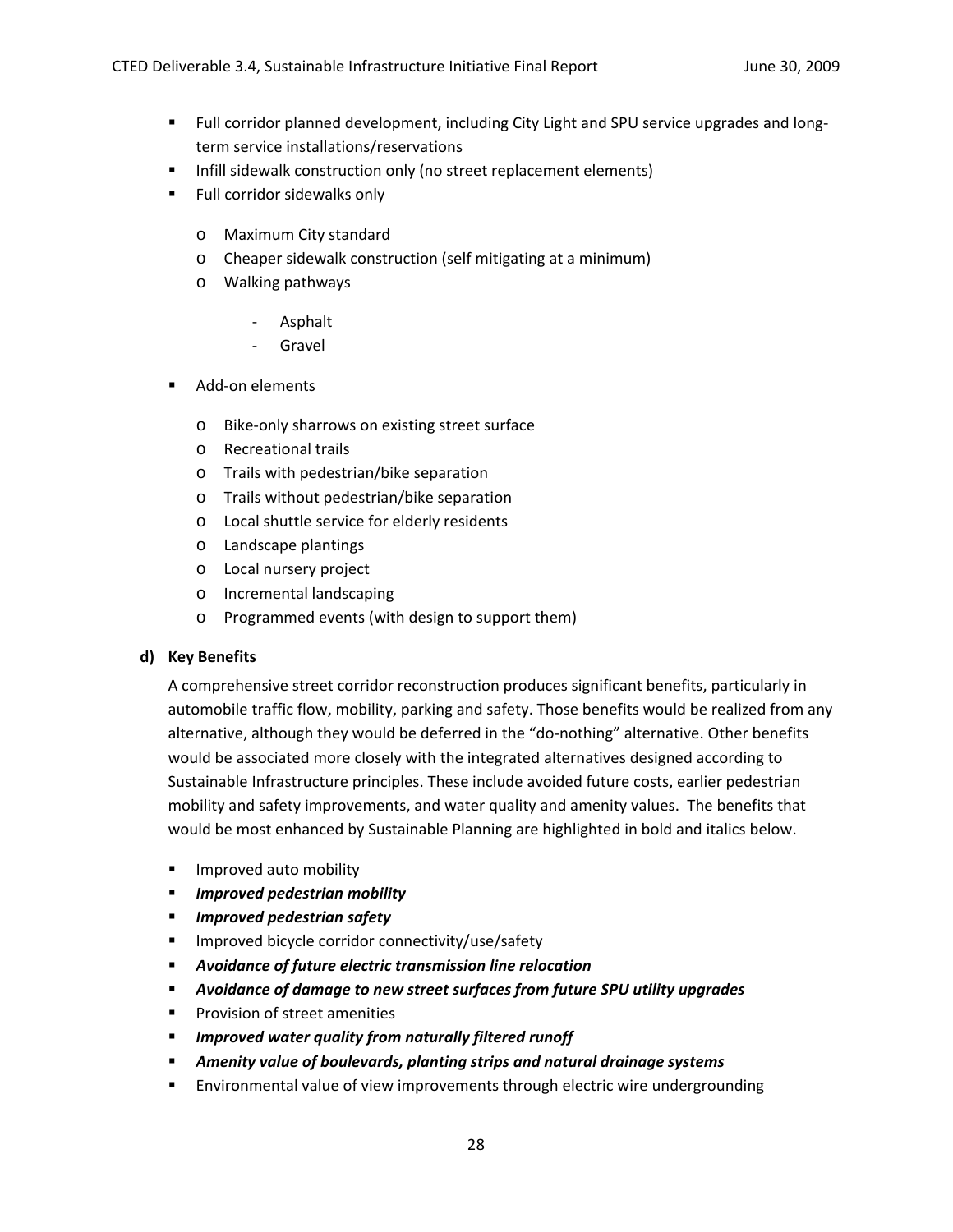# **e) Key Costs**

As with benefits, there would be major costs associated with any comprehensive street corridor reconstruction alternative on Linden Avenue. Other costs would be associated with the integrated alternatives designed according to Sustainable Infrastructure principles. These include accelerated future costs for earlier pedestrian mobility facilities and utility facility installation, possibly an incremental cost for the stormwater facilities that deliver water quality improvements, and costs of streetscape amenities. The costs that would be most affected by Sustainable Planning are highlighted in bold and italics below.

- **EXECOMPLETE Street reconstruction**
- **Power line undergrounding**
- *Increased lineal feet of sidewalk installation*
- *Accelerated sidewalk installation*
- *Accelerated utility installation*
- *Accelerated electricity transmission line relocation*
- *Possible cost increment for natural drainage system installation*

# **f) Interdepartmental Elements and Potential Efficiencies**

The Linden Avenue project involves investments from several City departments, and its Sustainable Infrastructure benefits are linked in large measure to the opportunities available from coordinating their design and timing.

- **SDOT** Building street surfaces, creating parking spaces, traffic control & turn lanes, bike lanes, and installing power pole bulbs and sidewalks
- **SCL** Moving 1<sup>st</sup> transmission line from west to east side, designing a route for a 2<sup>nd</sup> transmission line, installing distribution poles, and potentially under‐grounding wires
- SPU water replacing and upgrading potable water line in street right-of-way
- **SPU** sewer replacing and upgrading sewer line in street right-of-way
- **SPU** drainage installing drainage flow control facilities, either though new pipes or with natural drainage
- **DPD** applying zoning requirements, and coordinating growth and development information with other City departments
- **Project element sequencing** some needs have less flexible siting requirements and need to be defined first; others can be developed more cheaply if scheduled around activities of another department

# **g) Inter‐Agency Coordination and Financing Complexities**

N/A

# **h) Key Parameters and Information Needs for Sustainability and Triple Bottom Line Analyses**

This project involves both extensive opportunities for coordinating multiple city service investments, and alternative approaches or timing for individual project elements. Consequently, the key information needs to include details on both.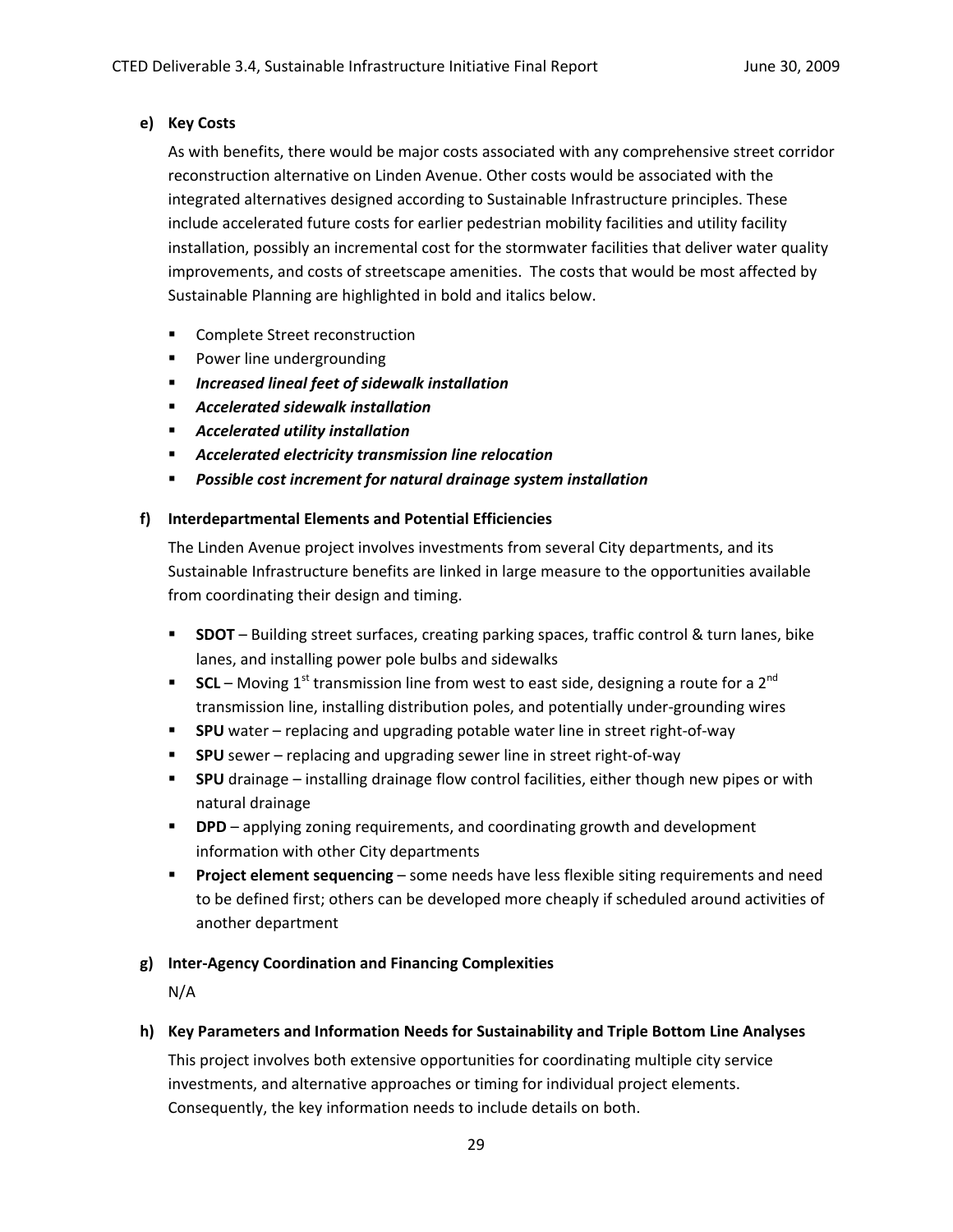For coordination of the various services involved, the most important information concerns the spatial needs of the various transportation system elements and of the electricity transmission lines (including set-back requirements). Also important for service investment coordination is the timing sequence of the various service components and their impacts on the choices for the remaining components.

For evaluation of alternative approaches to individual project elements, in addition to their space needs implications, it is important to define level of service options (e.g., sidewalk materials/design), the cost of constructing now versus waiting as long as possible (e.g., water and sewer line upgrades), and the cost of feasible alternatives for meeting the same service needs (e.g., stormwater pipes versus natural drainage systems). A partial listing of key parameters and information needs follows.

- Complete feasible transportation layout alternatives within corridor area
- **Projected need and timing of SPU sewer collection system upgrades**
- **Projected need and timing of SPU water distribution system upgrades**
- Comparative costs of sewer and water system installations as part of street upgrades and as retrofit projects
- Cost, runoff management potential, and space requirements of SPU bio-installations in the Linden corridor
- **Projected need and timing of SCL transmission corridor upgrades**
- Space and set-back requirements of projected SCL transmission and distribution system upgrades
- **EXECOM** Comparative costs of overhead and underground SCL power lines
- Comparative costs and timing of development-provided sidewalk installations versus SDOT infill sidewalks with alternative pavement (e.g., concrete, asphalt, permeable paving)
- **Projected population and associated pedestrian mobility requirements for the Linden** corridor

#### **i) Analytical Techniques**

This project requires a mix of basic economic calculation methods. Some improvements will be made over time in the area even in the base case, possibly on a piecemeal basis. That suggests that some components of alternatives can be evaluated with a comparative cost approach rather than a benefit cost approach, since level of service standards exist for both transportation/mobility and utility facility elements. Other discretionary elements such as amenity improvements can best be evaluated with a triple bottom line benefit cost analysis, recognizing that quantification of some benefits may require judgmental assessments.

Other significant elements of the analysis of this project include the following:

 **Life Cycle Cost Analysis, with a long‐run perspective** – Comparisons of sidewalk surfacing options, drainage options and transmission line siting options all require life‐cycle cost analysis. The life cycle cost analysis period should be sufficiently long to reflect SCL distant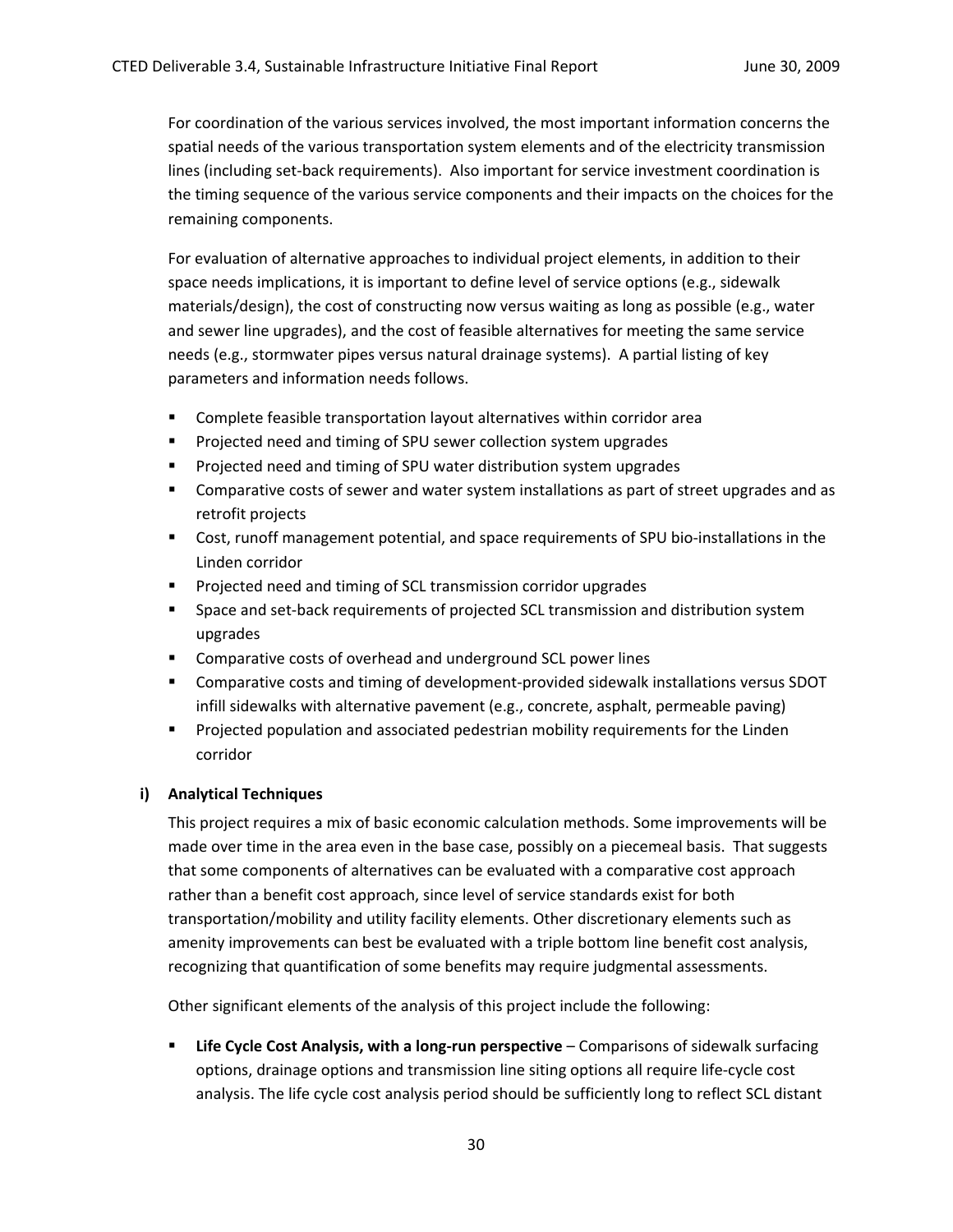future transmission needs that may require planning now to prevent costly relocation later; also, several options include different capital‐versus‐operating cost schedules whose evaluation requires a long‐run perspective.

- **Level of service reconsideration** The city sidewalk design requirements may ensure that no continuous sidewalks will be completed for decades in the Linden corridor. Consideration of possible lower‐cost options that could accelerate this completion can be done with separate benefit‐cost analysis.
- **Constrained optimization** The project's space utilization and service locations will require staff coordination among departments. Specifically, space limitations in the right‐of‐way will require the design of alternative roadway width allocations relaxing various level‐of‐service constraints.
- **Service sequencing for alternative development** As alternatives are developed, they will require that the designs recognize certain sequencing constraints. Specifically, SCL transmission line corridor requirements, including set‐backs, should be considered first. Then, SPU natural drainage system alternatives' locations should be defined, given minimum roadway space requirements. Then the range of feasible locations for alternative sets of traffic and pedestrian components can be defined.
- **Sensitivity analysis** For this project, several variables should be examined with sensitivity analysis to determine the effect of alternative assumptions on the overall triple bottom line economics of the alternatives. These include the timing of future second transmission line needs, the timing of SPU water and sewer line upgrades, and the cost of transmission lines. Other standard sensitivity analysis such as those involving alternative discount rates should also be performed.

#### **j) Sources of Input Values**

City departments:

- SDOT
- **SPU**
- $SCL$
- DPD

#### **k) Major Sustainable Infrastructure issues**

This project would benefit from evaluation according to the sustainable infrastructure principles for several reasons. Project features that make it an attractive candidate for this approach include the following:

- The need for creative alternatives tailoring transportation layouts to space constraints, including corridor width variations and need to choose among alternative exceptions to various transportation components such as parking, planting strips, two-way left-turn lanes, bicycle lanes, etc.
- The need for inter-departmental service design coordination
- **Dependence on interdepartmental capital construction sequencing**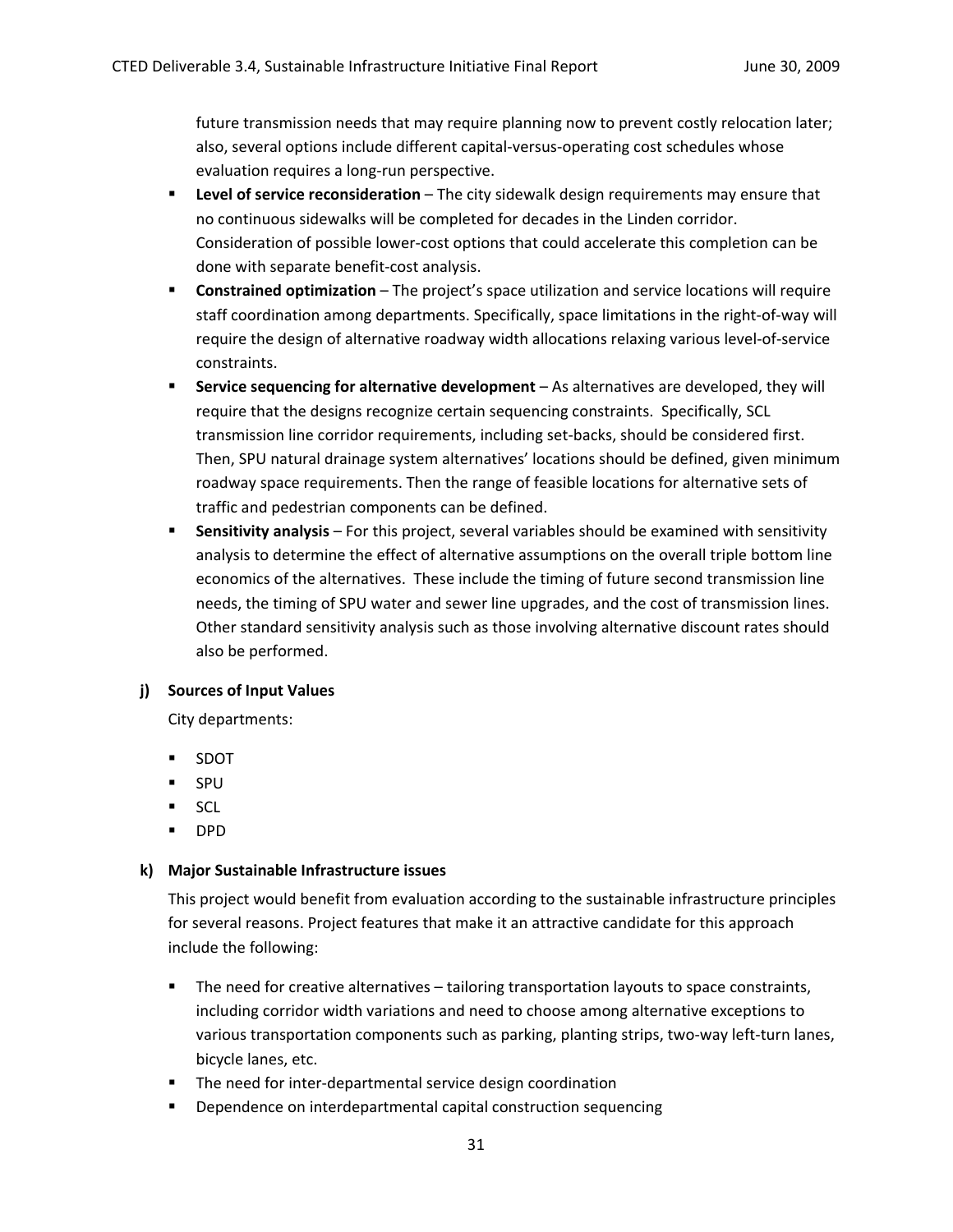- Consideration of deviating from current level of service standards, in particular complete streets and sidewalk construction standards
- **The presence of environmental and amenity benefit opportunities**

#### **l) Decision**

The City dropped the omnibus Linden Avenue project from consideration in April. It cited the high cost compared to financial constraints, as well as problems in assembling land to support the most favored layout for multi‐service corridor development and the need for more detailed analytical support for a project of this financial magnitude.

#### **m) Retrospective on "Lessons Learned"**

Key lessons learned include:

- **The value of early coordination among departments,**
- **The need to maintain communication among divisions within each department,**
- **The need to establish a process and assign staff early enough to support full development of** information on complex projects,
- The importance of considering service constraints imposed by level-of-service standards,
- **The importance of a process that maintains a voice for projects independent of any single** department's position.

### 3.1.2 SEATTLE CENTER WATER SWAP

#### **a) Problem Statement**

Develop a stormwater management strategy for the Seattle Center acreage as part of the comprehensive Center capital plan, considering the potential efficiencies of coordinating on‐site strategy elements with optimal use of CSO facilities in the area and needs to manage stormwater flows from other major pollution‐generating streets and highways draining into the same basin.

#### **b) Project Opportunity, History and Stage as a Sustainable Infrastructure Project**

Stormwater runoff in the South Lake Union area drains to the lake, carrying toxic contaminants such as polyaromatic hydrocarbons and heavy metals. Direct alternatives include discharging flows into the lake and treating them in a facility prior to their release. In the same general area, King County has a line around Lake Union that carries combined flows to the West Point treatment facility. A significant portion of the flow in that line is relatively clean runoff from Seattle Center.

There may be an opportunity to substitute some of the more contaminated stormwater flows for equivalent Seattle Center flows, reducing the amount treated and discharged to Lake Union, and possibly directing some Seattle Center flows to attractive or ecological water features in the area. By removing a large volume of the relatively clean Seattle Center water that enters the CSO downstream and introducing a smaller amount of contaminated surface water upstream,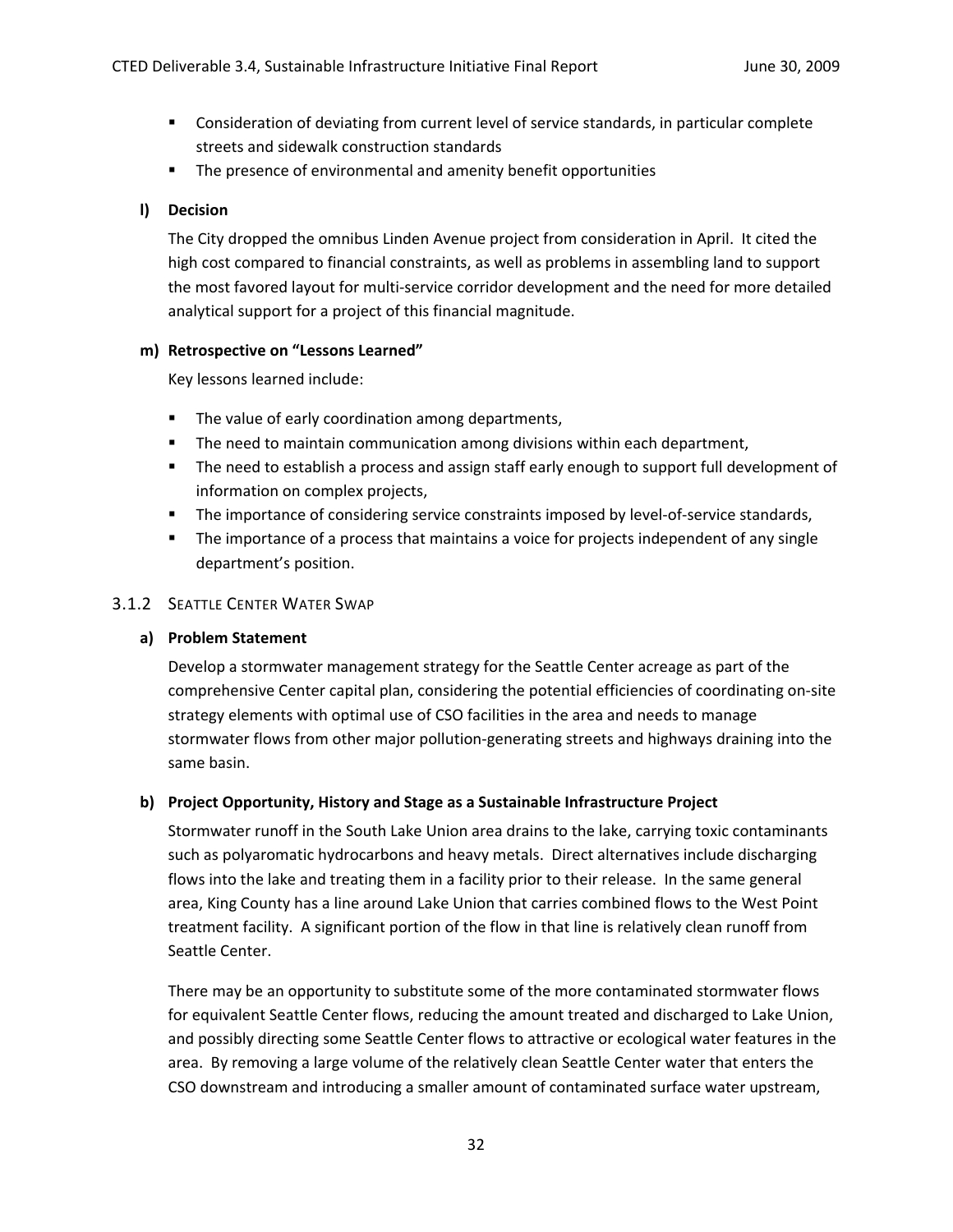we would a) keep much of the PAHs and metals from road runoff out of the lake, b) decrease the volume of water discharged through the CSOs, and c) reduce the volume of water to be treated by King County.

The project's history began in 2007‐08 as a "brainstorming" idea, and has evolved into its current status as a promising feature of the current Seattle Center planning effort.

#### **c) Alternatives**

In a larger context, this project focuses on one of the overall options for Seattle Center redevelopment. Several of these do not involve a stormwater management/water feature emphasis. This project in effect constitutes consideration of alternatives one or which could then become an alternative within the larger Seattle Center redevelopment plan selection process.

Seven on‐site stormwater capture or reduction measures have been identified and discussed with Seattle Center. A composite on-site strategy could combine any of a wide variety of combinations of these measures. Whatever composite on-site strategy is selected could then be coupled with a stormwater swap with flows from city surface streets.

#### **On‐Site Measures**

- No action, with respect to stormwater issues
- **Targeted percentage reduction in Seattle Center runoff (up to 100%), through one or more** of:
	- o On‐site wastewater treatment
	- o Water features, such as "Enviro‐Lakes"
	- o Evaporation‐promoting water features
	- o Green roofs
	- o Toilet flushing recirculation
	- o Building cooling use
	- o Infiltration features

and

**Off‐Site Swap Components.** Replace Seattle Center flows into the Dexter Avenue CSO Interceptor with stormwater from north downtown.

Some refinement and possibly reduction in number of these on‐site alternatives would be a valuable next step in what otherwise may be too amorphous a project.

#### **d) Key Benefits**

The Seattle Center comprehensive Plan alternatives will all address wastewater and stormwater flow management requirements. These will produce significant benefits. Some Plan alternatives also include water feature amenities. Other benefits would be associated more closely with the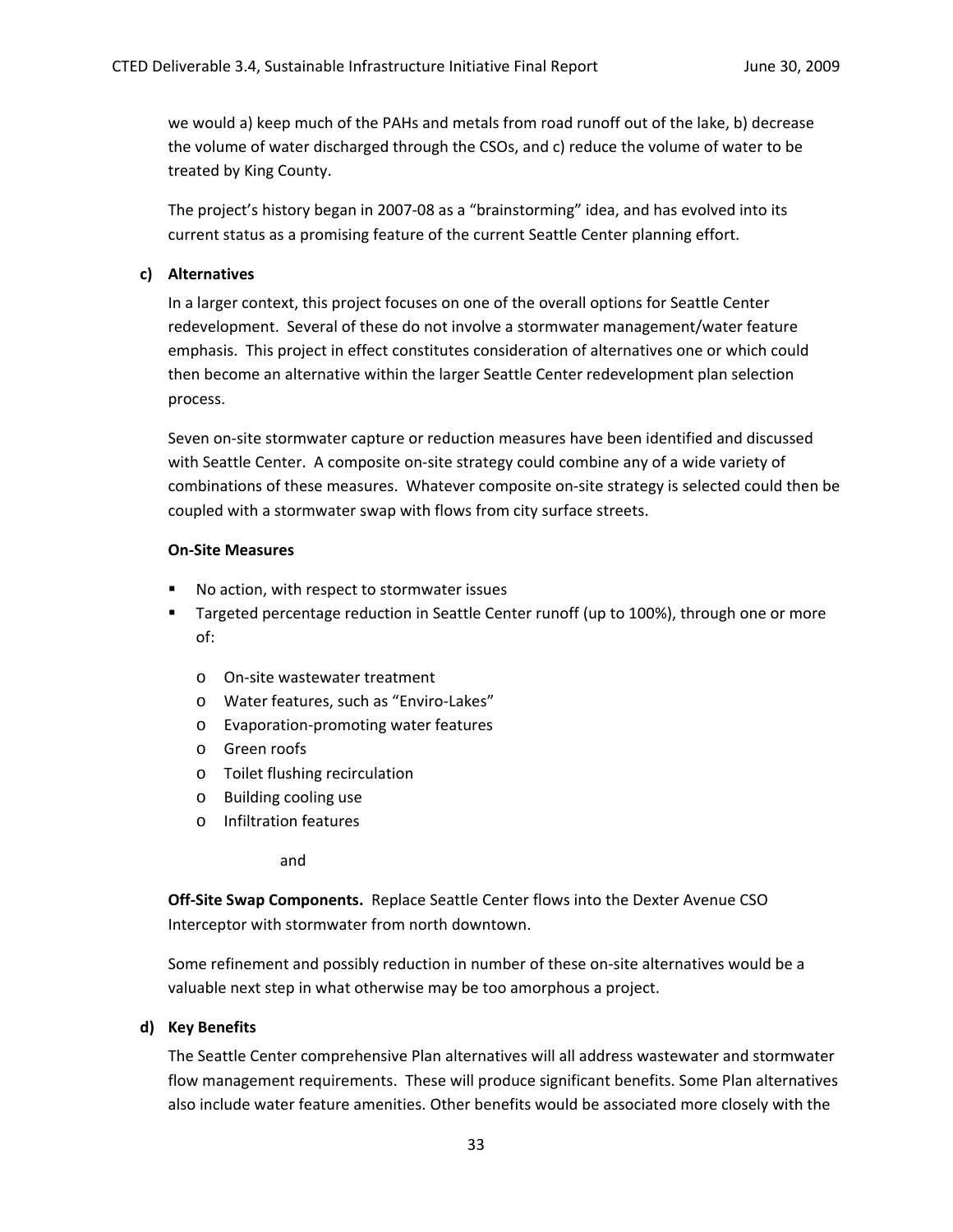integrated alternatives designed according to Sustainable Infrastructure principles. These could include deferred future costs of wastewater and stormwater conveyance, reduced CSO volumes, improvements to Lake Union water quality, and Seattle Center on‐site amenity values. The benefits that would be most enhanced by Sustainable Planning are highlighted in bold and italics below.

- *Environmental values –improved Lake Union water quality, in excess of that resulting from simply meeting minimum regulatory standards*
- Amenity values Some of the Seattle Center water flow control measures could have significant amenity value as a side benefit
- *Reduced potable water use at Seattle Center*
- Reduction in CSO volume and frequency
- *Recaptured carrying capacity in King County's Dexter Avenue CSO*

# **e) Key Costs**

The costs of on‐site water capture projects depends on the nature and condition of the existing facilities, since that determines what repairs, improvements and additions would be needed to collect, hold or apply stormwater under the various potential measures.

- New drainage connections
- New combined system conveyance connections
- New on-site plumbing installations at Seattle Center
- New water features at Seattle Center

# **f) Interdepartmental Elements and Potential Efficiencies**

The Seattle Center redevelopment alternatives that include special consideration of drainage, water recirculation and the installation of water features involve benefits and costs that are dependent on the impacts on the utilities serving the Center. Determining the magnitude of potential benefits available from such features and the flow impacts required to generate different levels of benefit involves detailed cooperation between departments.

- **Seattle Center** Comprehensive Plan water feature, stormwater management and water recirculation facilities
- **King County/SPU Drainage** Existing system capacity planning, drainage system work associated with the Seattle Center redevelopment and the King County CSO reduction program

# **g) Inter‐Agency Coordination and Financing Complexities**

The project's benefits would require coordinating design and flow direction with other involved agencies.

 King County Wastewater Treatment Division – The County must agree to terms that would control or neutralize the impact of any flow changes on the County's treatment and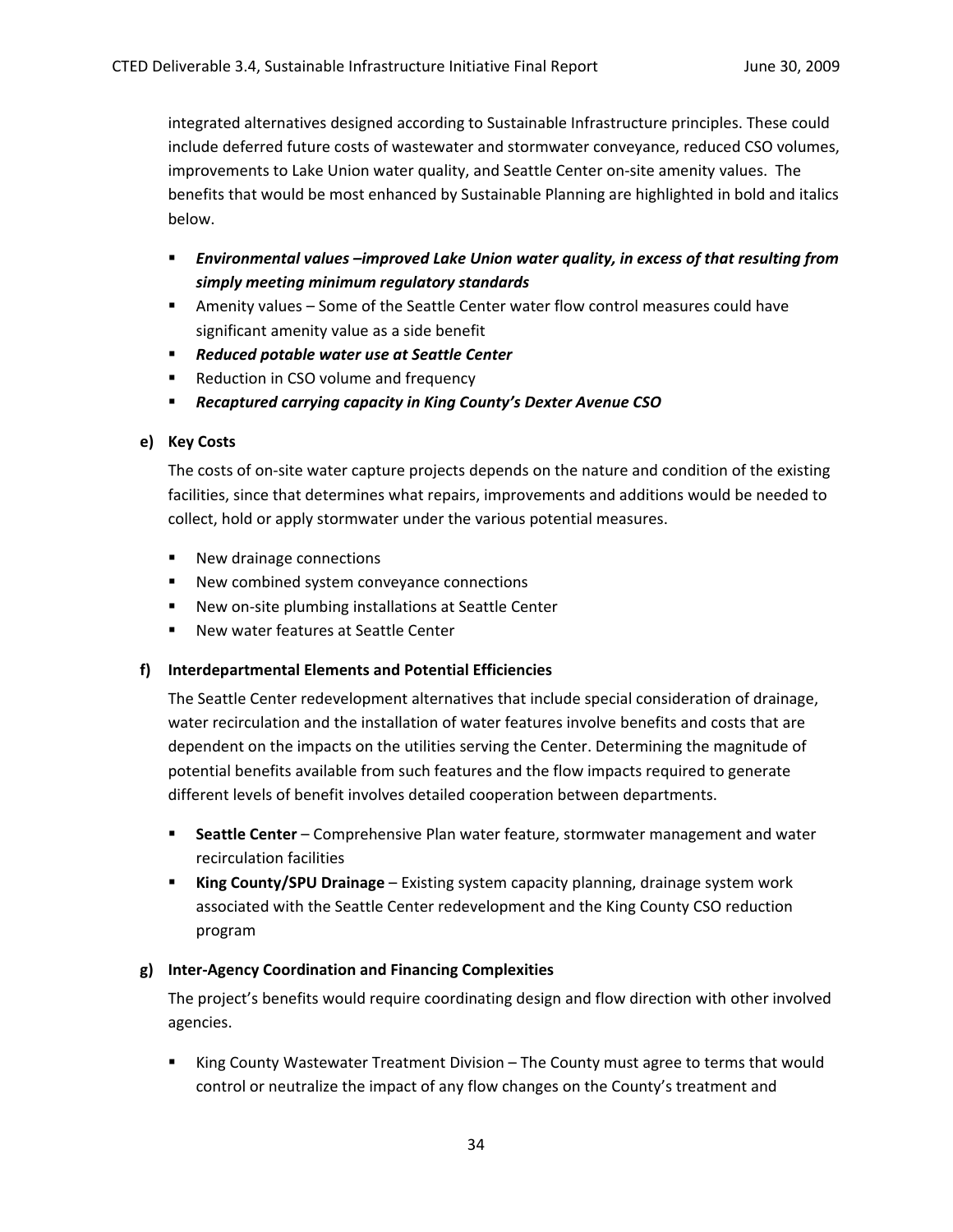conveyance system needs. There may also be economic benefits to the County that could be part of an overall agreement.

 Washington DOE – Revisions to the flow direction may require interaction with and approval from the state regulatory authority.

#### **h) Key Parameters and Information Needs for Sustainability and Triple Bottom Line Analyses**

This project would require coordination among multiple city departments and King County to realize the sustainable alternative. It would also rely on alternative approaches for some stormwater flow management and Seattle Center design project elements. Consequently, the key information needs include details on both.

For coordination of the various departments and agencies, the most important information concerns the impact of the "swap" on King County's system flows and the timing of Seattle Center improvements.

For evaluation of alternative approaches to stormwater flow management, it is important to define the cost of feasible alternatives for meeting the same service needs (e.g., stormwater pipes versus re‐programmed on‐site facilities, natural drainage systems, and dual‐purpose water features), and the amenity values of alternative design options that could accompany these alternative approaches. A partial listing of key parameters and information needs follows.

- Runoff distribution from Seattle Center and its sub-areas
- **•** Detailed definition of various Seattle Center flow management, detention and reuse options
- Flow reduction impacts of each measure being evaluated for inclusion in a composite strategy
- Cost of the various candidate elements of a potential mix of existing Seattle Center facility modifications and new facility construction required
- Design features that could be either pursued or improved through use of on-site flow management options
- On-site irrigation needs projection
- Runoff distribution for blocks whose runoff flows could be redirected to replace Seattle Center flows in the combined system
- **Timing of Seattle Center improvements**
- Chemical content of Seattle Center peak and off-peak runoff

#### **i) Analytical Techniques**

The basic economic analysis of the swap will require triple bottom line benefit cost analysis. The "Do Nothing" alternative is viable, so other alternatives can be measured according to their net benefits relative to that case.

Other significant elements of the analysis of this project include the following: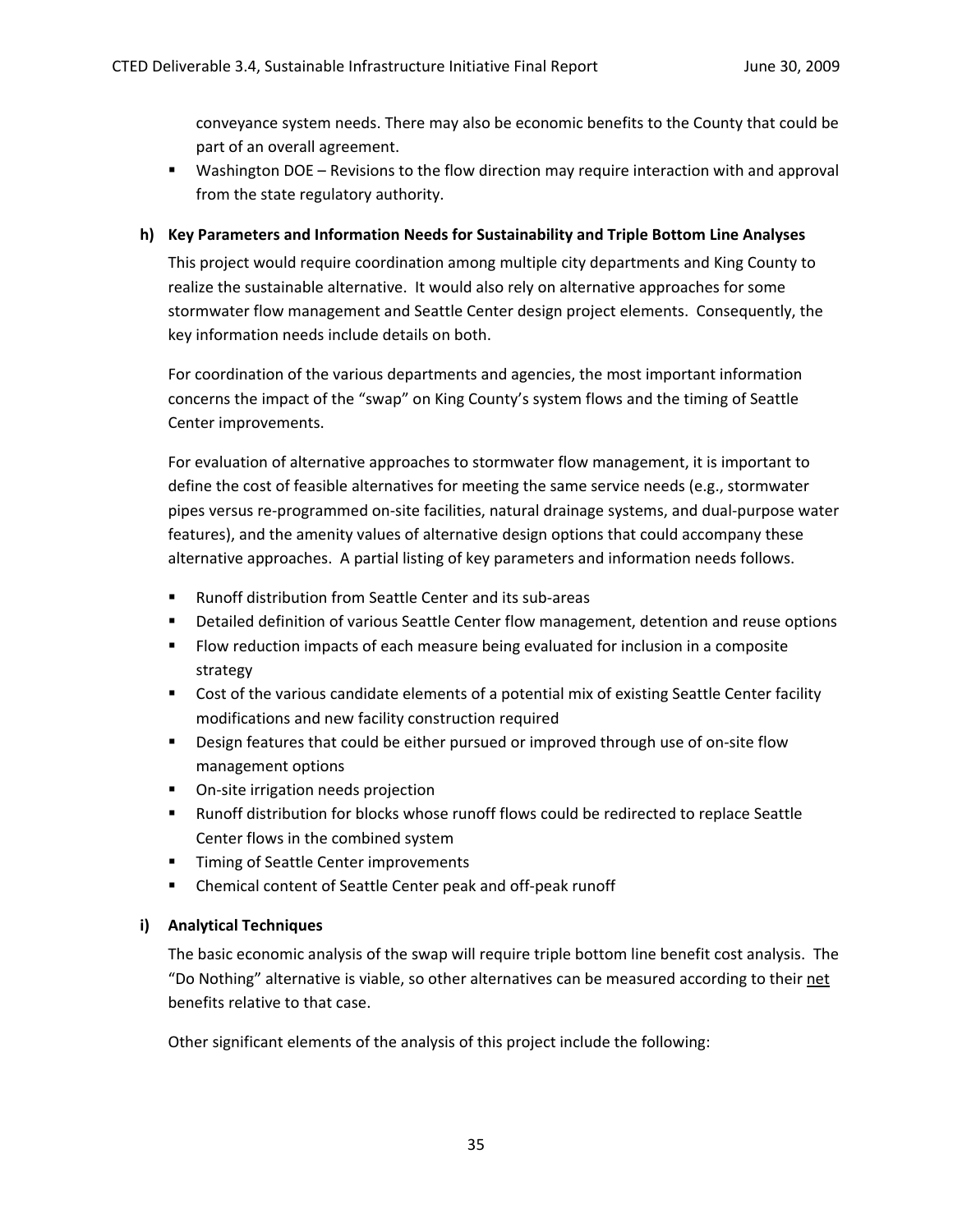- **Life Cycle Cost Analysis with a long‐run perspective** This project will require life cycle cost analysis over a sufficiently long period to capture anticipated saturation flows to existing CSO system and treatment system facilities.
- **Specialized cost estimation** There are several possible non-standard components of an on‐site stormwater management system that will require special cost estimation. These include unique options such as the reprogramming of existing storage tanks.
- **Developing "win‐win" planning and financial arrangements** Independent action by Seattle and King County is not likely to accomplish some potential beneficial outcomes. If both agencies were involved from the outset, the range of solutions that would at least hold each agency harmless may be more limited than the global solution set. The global optimum may require some compensation flow between the agencies. The analysis can identify the overall optimum, determine the financial impacts on each agency under current decision-making roles, and then determine the parameters for cost-sharing or flow redirection limits that are necessary to ensure net beneficial outcomes to both parties.
- **Sensitivity analysis** There are several key areas of uncertainty for this project, the impacts of which can be estimated with sensitivity analysis. These include: i) levels of flows generated on the Seattle Center site and its sub-areas, ii) flow reduction impacts of each measure being evaluated for inclusion in a composite strategy, iii) costs of the ad hoc mix of existing facility modifications and new facility construction required, and iv) pollutant loadings of each separate source of stormwater that may be involved in the swap. When the basic project analysis has been completed, it will be possible to plug in alternative assumptions for these sensitivity analysis variables.

# **j) Sources of Input Values**

City departments:

- **EXEC** Seattle Center
- SDOT
- **SPU**
- A substantial number of input requirements have been defined for this project. They include general descriptions of flow quantities, area‐specific flow capture options, and pollutant information for source flows that could potentially be swapped. Cost information would also need to be developed for project elements managed by Seattle Center, SPU and SDOT.
- Other needed information includes Seattle Center drainage and wastewater bills and water usage. The reduction in any of these depends on the flow capture available from the various on‐site measures. Physical descriptions of the existing facilities, can allow for modeling the flow impacts of measures.
- Generic pollutant loading information may be available from SPU.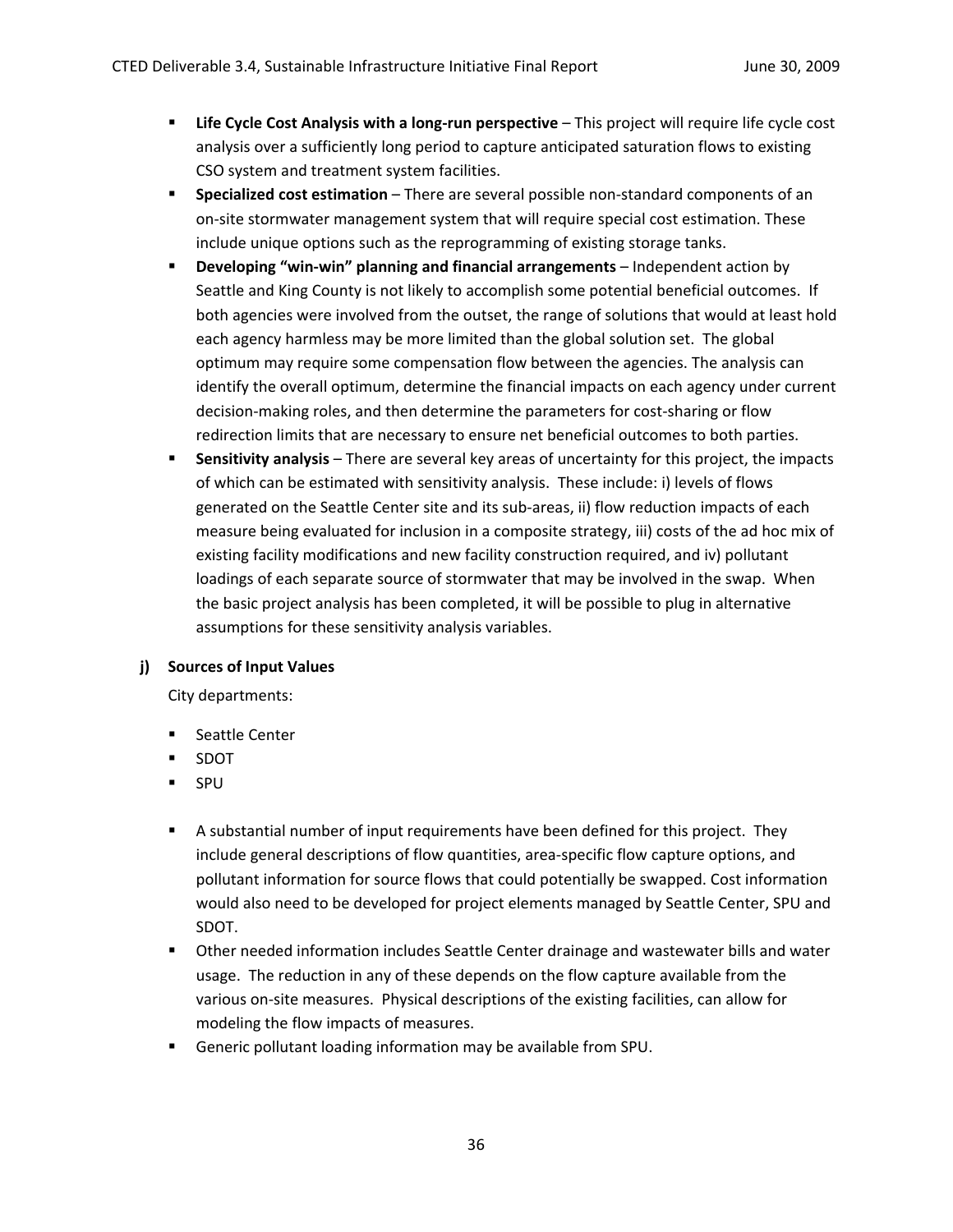### **k) Major Sustainable Infrastructure issues**

This project would benefit from evaluation according to the sustainable infrastructure principles for several reasons. Project features that make it an attractive candidate for this approach include the following:

- The need for creative alternatives definition No agency's service planning requires action for which this alternative might emerge. Adequate, but sub‐optimal solutions are in place to deal with area surface runoff flows and Seattle Center flows.
- The need for inter-agency service design coordination
- The need for inter-agency cost sharing agreement
- **EXECO EXECOGO FIGO THE OPIGET IN SEALLY FOR THE OPIGET ASSET IS ALLY FEATLE ASSET IS ALLY FEATLE ASSET ASSET I** campus visual amenities and stormwater management facilities.
- The potential for net benefits from exceeding water quality minimum requirements in Lake Union or achieving overflow reduction targets earlier than required in an efficient way while pursuing Seattle Center comprehensive redesign and construction.

# **l) Next Steps**

 Evaluation. This step has not been begun. It depends on assembling the information described above. However, it is possible to design the analytical model, into which we can then insert data and assumptions as they are developed.

### 3.1.3 SOUTH WATERFRONT SHORE POWER

# **a) Problem Statement**

Address anticipated and potential additions in demand for electricity for "Cold Iron" shore power service needs from ships docked at the Port's facilities on the South Seattle Waterfront. Determine the "Triple Bottom Line" least-cost strategy, considering life cycle costs of alternatively scheduled shore power capacity additions and the positive environmental and health impacts of the service. Identify a coordinated multi‐agency, and possibly multi‐city strategy that could increase aggregate net benefits and improve the likelihood of a cooperative effort among involved parties.

# **b) Project Opportunity, History and Stage as a Sustainable Infrastructure Project**

Container ships run diesel engines to provide power while docked at Port of Seattle facilities on the south waterfront. The emissions cause significant levels of air pollution, which the Puget Sound Clean Air Agency has suggested could be reduced or eliminated by connecting the docked vessels to the SCL grid. If SCL chooses to respond to this suggestion, it has a range of possible strategies to consider.

Transferring ship demands onto the electrical grid introduces opportunities for a set of alternatives to the current practice. For example, a traditional response may be to acquire additional power supply and substation capacity to serve the added demand. A more imaginative response could be to coordinate City efforts within the area served by the current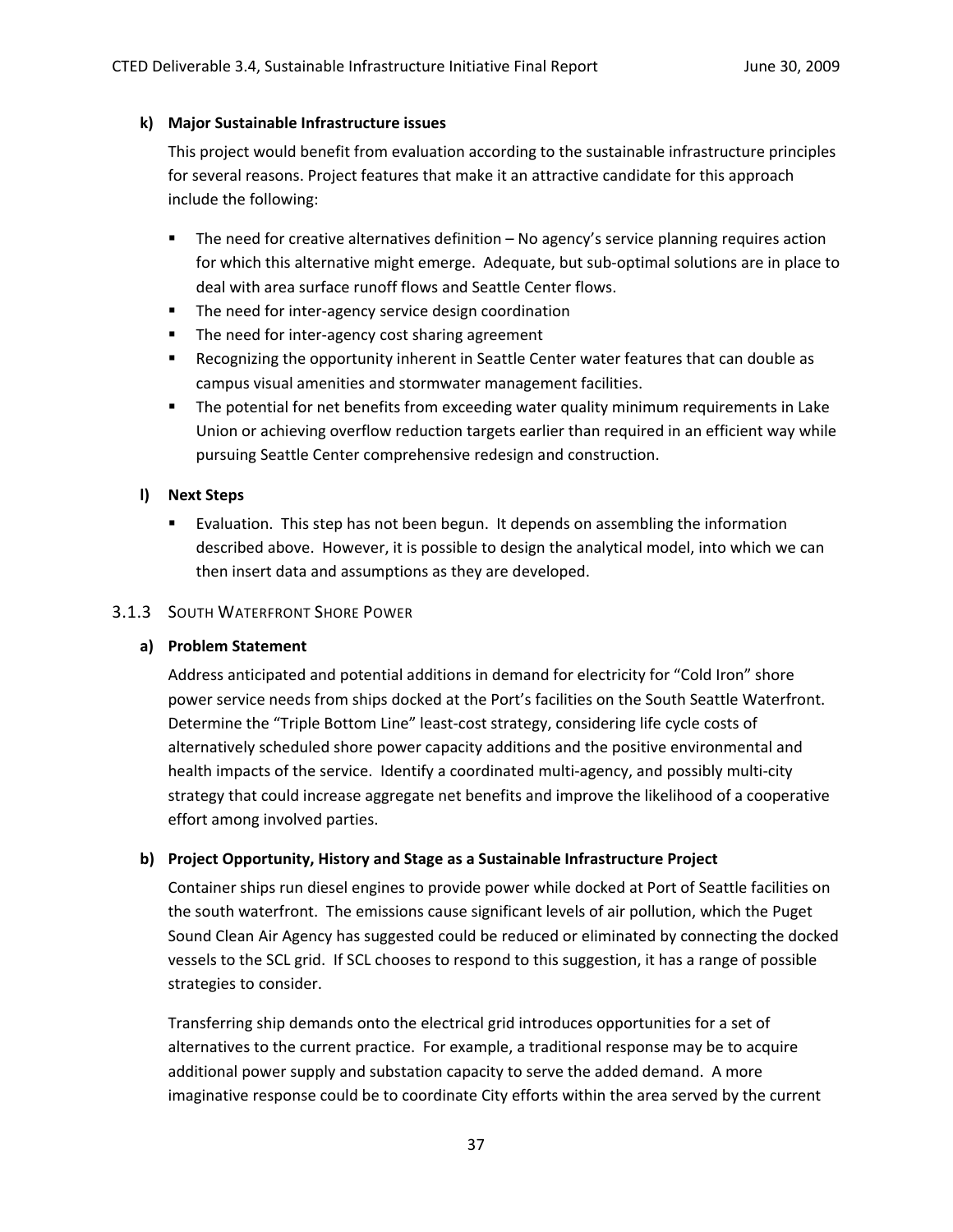SCL south waterfront substation, so that development guidelines within the substation service area include sufficient energy efficiency features to offset some or all of the added ship demands, possibly including energy allowance swaps within new developments in the area.

The project's sustainable infrastructure history began in 2007‐08 as a "brainstorming" idea, followed by initial conversations involving Seattle City Light staff. Research indicated that at least some aspects of the project had been included in a Port of Seattle 2005 study, and other aspects in a more general demand management investigation by Seattle City Light staff.

#### **c) Alternatives**

Four alternatives have been defined, all addressing ship power requirements, and ranging from "do nothing" to full expansion of on‐shore power supply capacity provided by SCL through the Port of Seattle (see attachment).

Among these, the two incremental alternatives will require refinement as analysis progresses.

- No "Cold Iron" service from SCL; continued reliance on on-board diesel power.
- **Incremental Cold Iron service over time; adopt a passive strategy, in which SCL responds to** Port demands, based in turn on shippers' conversion plans and consequent shore power demands.
- **Accelerated incremental Cold Iron service, with the City, the Port and SCL collaborating with** other West Coast cities, Ports and electric utilities to expand availability of on‐shore electrical service and fleet capacity to substitute electricity for on‐board diesel‐fueled power supply.
- **Full Cold Iron service capacity and maximum hookup in the near term.**

#### **d) Key Benefits**

This project has a perfectly viable "do‐nothing" alternative. Thus, all project benefits associated with the other alternatives designed according to Sustainable Infrastructure principles are incremental. These include avoided diesel fuel costs, and improvements to air quality, water quality and the health of the area population. The benefit listing, including potentially accelerated timing of most, includes the following:

- **Avoided diesel fuel costs**
- Reduced health costs through pollution reduction
- **Water quality improvements in Puget Sound through reduced diesel emission deposition**
- Greenhouse gas environmental cost savings through reduced air pollution
- **Their timing is an important variable, and more importantly, they must be quantified.**
- A crucial element of this project, from a Sustainable Infrastructure perspective, is the potential efficiencies to be gained by expanding the numbers of ships with on‐board hookups and the number of ports with on‐shore hookups. This is where the economies of scale would occur.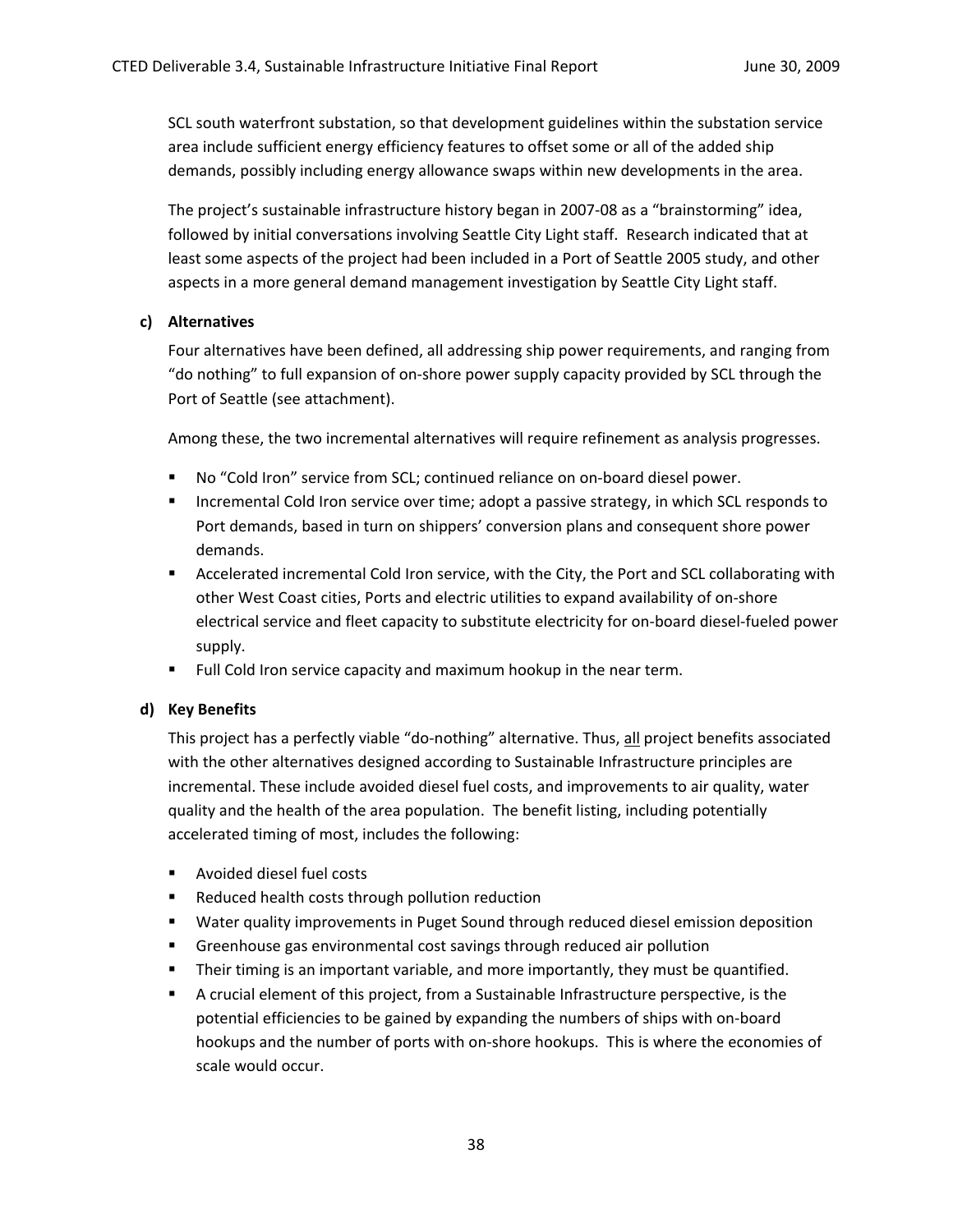# **e) Key Costs**

Since this project has a perfectly viable "do‐nothing" alternative, all project costs associated with the other alternatives designed according to Sustainable Infrastructure principles are also incremental. These include electricity supply costs, and the cost of electrical connections on both the ships and the shore facilities. The cost listing, including potentially accelerated timing of most, includes the following:

- On-shore electrical hookup installations
- On-board electrical conversions
- Seattle City Light may be required to add substation capacity

### **f) Interdepartmental Elements and Potential Efficiencies**

Most of the inter‐agency complexities of this project are between the City and other governmental or private entities. However, for certain potential elements of the project, coordination between the regulatory role of DPD and the power planning activities of City Light would be important.

- **SCL** Installation of power supply facilities for ships, possible expansion or acceleration of substation capacity, and special contractual service arrangements with major area customers
- **DPD** Regulatory agency capacity to adopt neighborhood development energy budget regulations involved in a broad area energy demand management strategy

# **g) Inter‐Agency Coordination and Financing Complexities**

The "parties potentially involved" have been identified. The general nature of their involvement has also been defined.

- City of Seattle Electrical service provider, offering alternative to diesel power
- **Port service provider, partially controlling demand and any financial mitigation terms** required
- Steamship Lines point-of-service customer, whose agreement to terms will be required
- **PSCAA** possible coordinator, officially representing air quality interests
- State technical support agency, involved in 3rd party health benefit verification
- Seahawks/Qwest Field major, complementary electricity customer, whose game day demands or exceptions may be involved
- Mariners/Safeco Field major, complementary electricity customer, whose game day demands or exceptions may be involved

A key feature of this project from a Sustainable Infrastructure perspective is how the roles of these various parties can be defined and coordinated to produce a successful outcome. That needs attention in the near term.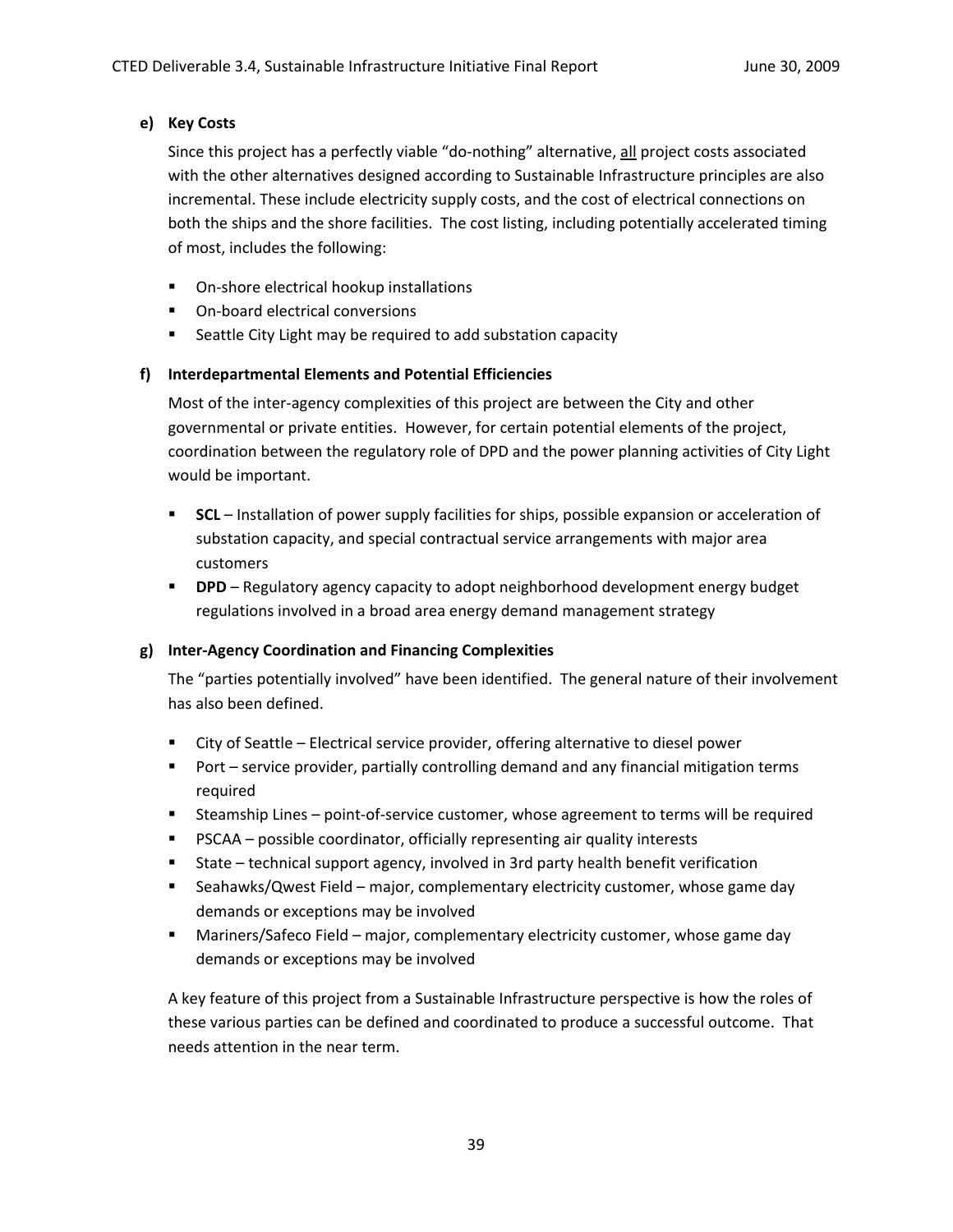#### **h) Key Parameters and Information Needs for Sustainability and Triple Bottom Line Analyses**

The capital installation impact of this project is clear – the addition of on‐shore electrical hookups suitable for container ships on the south waterfront. However, defining and achieving the sustainable benefit and cost outcomes of the project would require coordination among the city, other agencies, and private entities.

The scale of the impacts depends on the traffic of ships docking in the area, the proportion of those ships that has electrical hookup capabilities, and the number of on‐shore slips that have been equipped with electrical hookups. Those parameters in turn depend on the degree of success in coordinating the efforts of multiple ports and multiple shipping companies.

The benefits and costs of such a sustainable strategy over time depend on the installation costs, the cost of fuel saved, the cost of additional electricity produced, and the environmental impacts of switching the sources of energy/fuel and relocating them from the densely‐ populated central Seattle area to more remote energy generation locations. The following list contains some of the most important pieces of information needed to define a range of potential outcomes and complete the triple bottom line analysis.

- **Projected numbers and durations of stay of vessels requiring power at South Waterfront** moorage
- **Projected power demand profile of South Waterfront shippers over time**
- **Projected shipping fleet capacity to hook up to shore power**
- **Health costs of air pollution components**
- **Environmental costs of air pollution components**
- Projected amounts of air pollution components emitted per energy use unit from docked diesel‐powered vessels
- Amounts and location of air pollution components emitted from incremental electrical power generation facilities needed to provide shore power
- Discounted SCL costs of long-run alternatives' comparisons
- Discounted shipper costs of L-R alt comparisons
- **Timing of health improvements**
- **Distribution among parties of benefit shares versus cost shares**
- Similar information concerning other West Coast ports that provide moorage and that could potentially provide shore power to improve shippers' overall ability to realize a return on investment in on‐board capability to hook up to shore power
- Future cost (and avoided cost) of diesel fuel and electric power
- Future trends in Port visits by ships with on-board electrical hookup capability
- **Potential changes in legal limits for allowable sulfur content of marine diesel fuel**

#### **i) Analytical Techniques**

The basic economic analysis of the Shore Power project will require triple bottom line benefit cost analysis. The "Do Nothing" alternative is again viable, so other alternatives can be measured according to their net benefits relative to that case.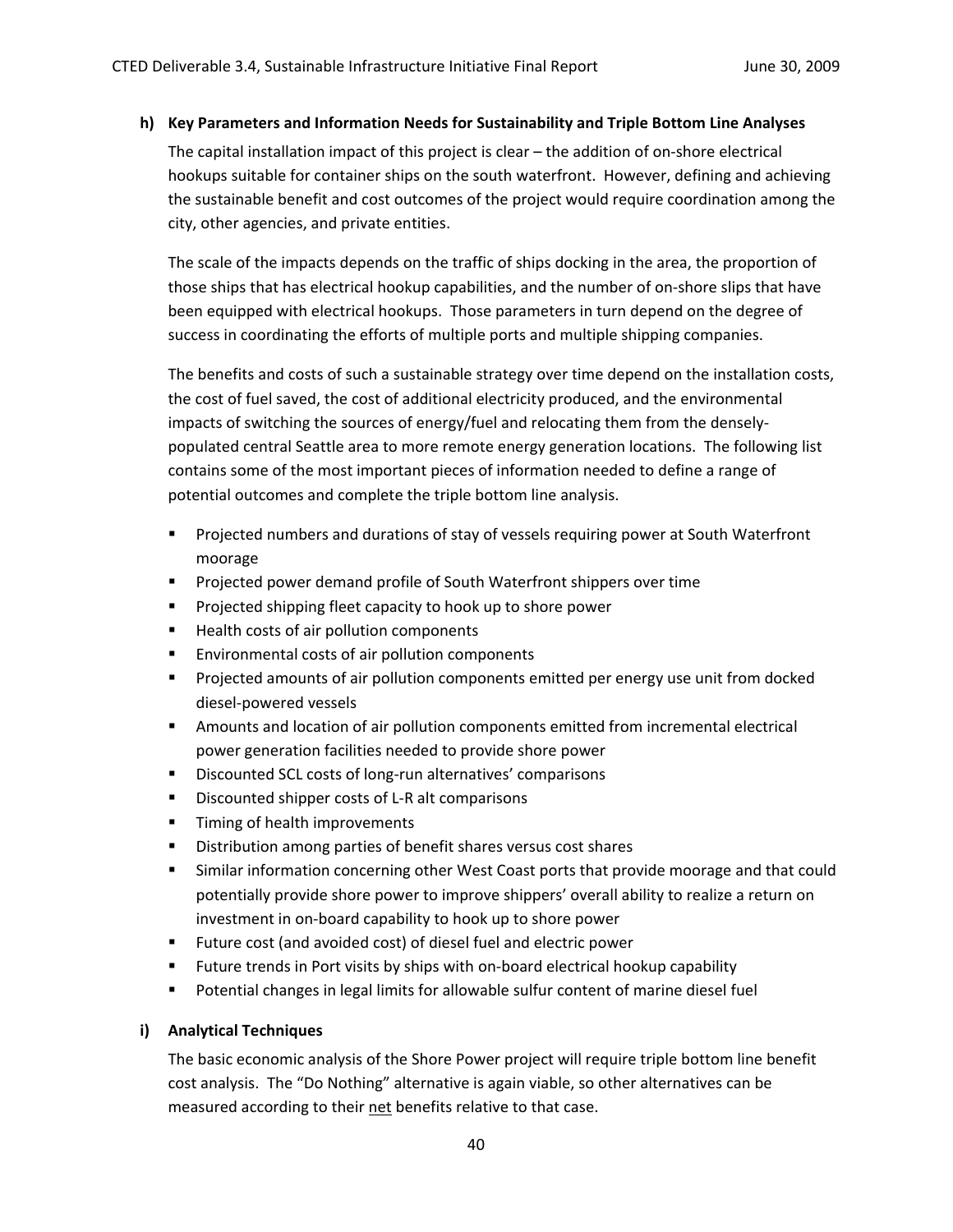Other significant elements of the analysis of this project include the following:

- **Triple Bottom Line analysis** Environmental and health benefits are a significant feature of this sustainable project. It is crucial that they be quantified to the maximum extent possible and included in the evaluation.
- **Life cycle cost analysis with a long‐run perspective** –The analysis period should be sufficiently long to capture anticipated evolution of shipping industry practices. In addition, some major costs will be incurred at the front end, while the benefits will continue to accrue over a very long period.
- **Developing "win‐win" planning and financial arrangements** This project involves a complex mix of direct participants and indirect beneficiaries. An important element of the analysis will be to determine the overall best outcome, determine the distribution of benefits in that scenario, and then design the necessary cost‐sharing or financing arrangements that would align the costs with the benefits, to ensure willing participation and equitable outcomes.
- **Sensitivity analysis** There are several significant areas of uncertainty in this project. They include: i) the future cost (and avoided cost) of diesel fuel and electric power, ii) the future trends in Port visits by ships with on‐board electrical hookup capability, and iii) the future trends in baseline pollutant loadings of both diesel and electrical power production fuel. When the basic project analysis has been completed, it will be possible to plug in alternative assumptions for these sensitivity analysis variables.

#### **j) Sources of Input Values**

Public Agencies:

- **Seattle City Light**
- **Port of Seattle**
- **Puget Sound Clean Air Agency**
- A substantial number of input requirements are needed for this project. They include various relevant dimensions of power demand, alternative power supply costs, avoided costs, and air pollution damage costs, in particular.
- **Some data and impact estimates have been developed in the Port's Shore Power Study.**
- Private shipper data is also necessary, including on-board investment requirements, fleet electrical capabilities and Seattle stops and duration of stay projections.

# **k) Major Sustainable Infrastructure issues**

This project would benefit from evaluation according to the sustainable infrastructure principles for several reasons. Project features that make it an attractive candidate for this approach include the following:

 The need for creative alternatives definition – No agency's service planning requires action for which this alternative might emerge. Non-electric service currently provides needed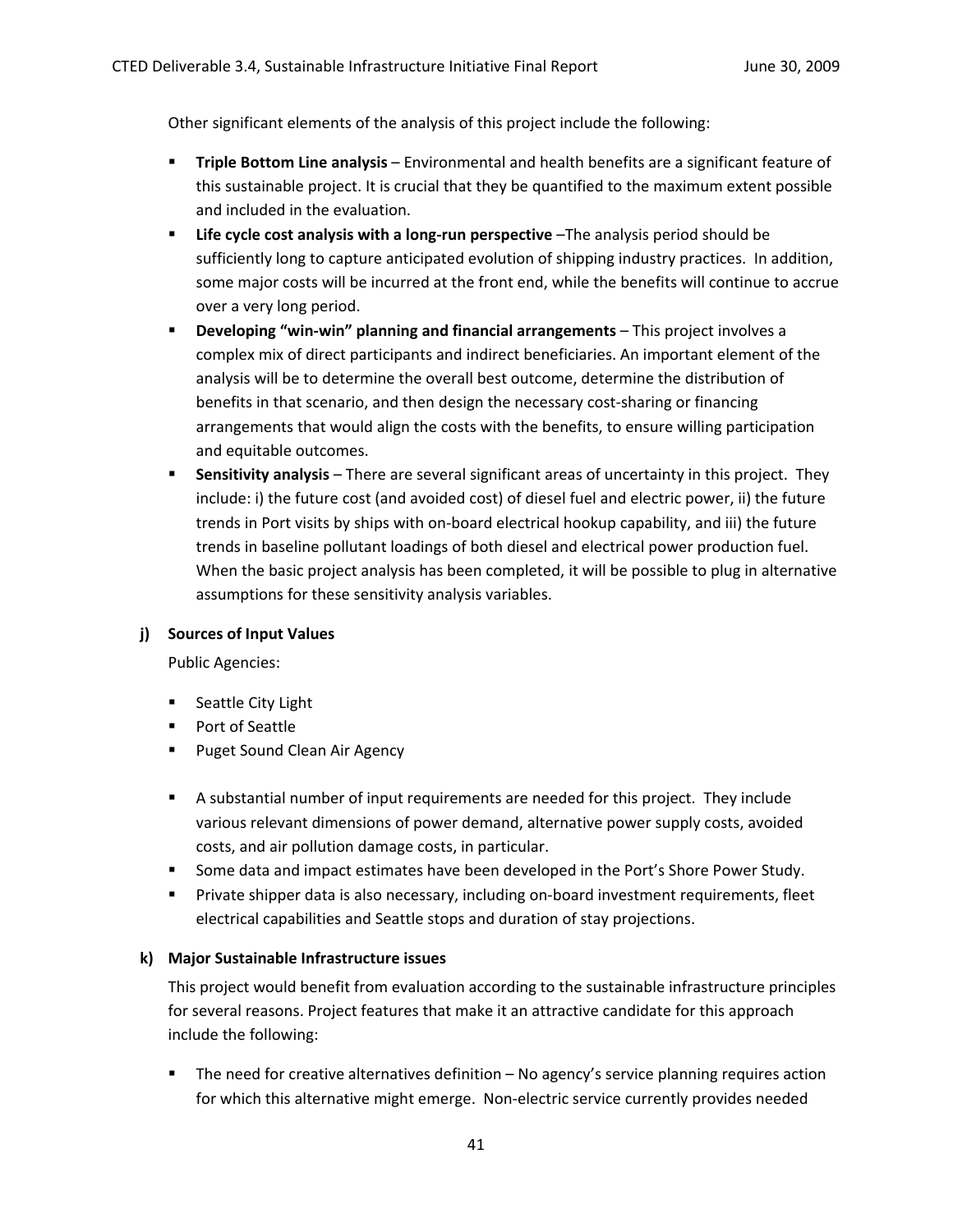power. A potentially superior solution would require both coordination of multiple parties and probably creative financing to ensure shared incentives are consistent with that solution.

- The presence of significant "un-internalized" environmental values The health and greenhouse gas benefits that could be provided with an electrical solution are not adequately reflected in current market conditions, but can be addressed in a sustainable analysis.
- The need for an inter-agency compact This project will proceed only in conjunction with a formal agreement among the agencies that must be involved to achieve and encompass all potential benefits.
- The probable need for a public/private partnership There is a "Prisoner's Dilemma" situation with respect to the investments in on-shore and on-board electrical hookups and retrofits. Neither party has an incentive to invest unless they know the other party will. The shippers may actually require multiple jurisdictions to commit to shore power investments before it is in their financial interest to do so.

# **l) Next Steps**

 Evaluation. This step has not been begun. It depends on assembling the information described above. However, it is possible to design the analytical model, into which we can then insert data and assumptions as they are developed.

# 3.2 PROJECTS DEFERRED FOR FUTURE SUSTAINABLE INFRASTRUCTURE EVALUATION

# 3.2.1 SPU RESERVOIR RE‐PROGRAMMING: MAPLE LEAF & ROOSEVELT RESERVOIRS

*Concept description:* SPU is in the process of putting lids on all drinking water reservoirs. In some cases, these capped reservoirs are becoming parks. In some cases parks are less feasible – on these sites, the lidded area could be used for alternate uses. The Maple Leaf and Roosevelt reservoirs offer opportunities for a variety of uses, which should be aligned with planned uses on adjoining parcels.

#### *Partner agencies:* SPU, SPR, SCL

#### *Alternatives:*

- **E** Lid the existing Maple Leaf reservoir per SPU standards
- **E** Lid the reservoir per the Open Space 2100 design concept
- Retire and remove the reservoir, and select a (mixed) combination of:
	- o SPU alternative utility purpose site use
	- o Camp Fire site private development
	- o Maple Leaf Playground expansion opportunities
	- o "Maple Leaf Grove" quiet space
	- o Solar, wind, or heat pump energy collection
- **Ownership arrangements may include:**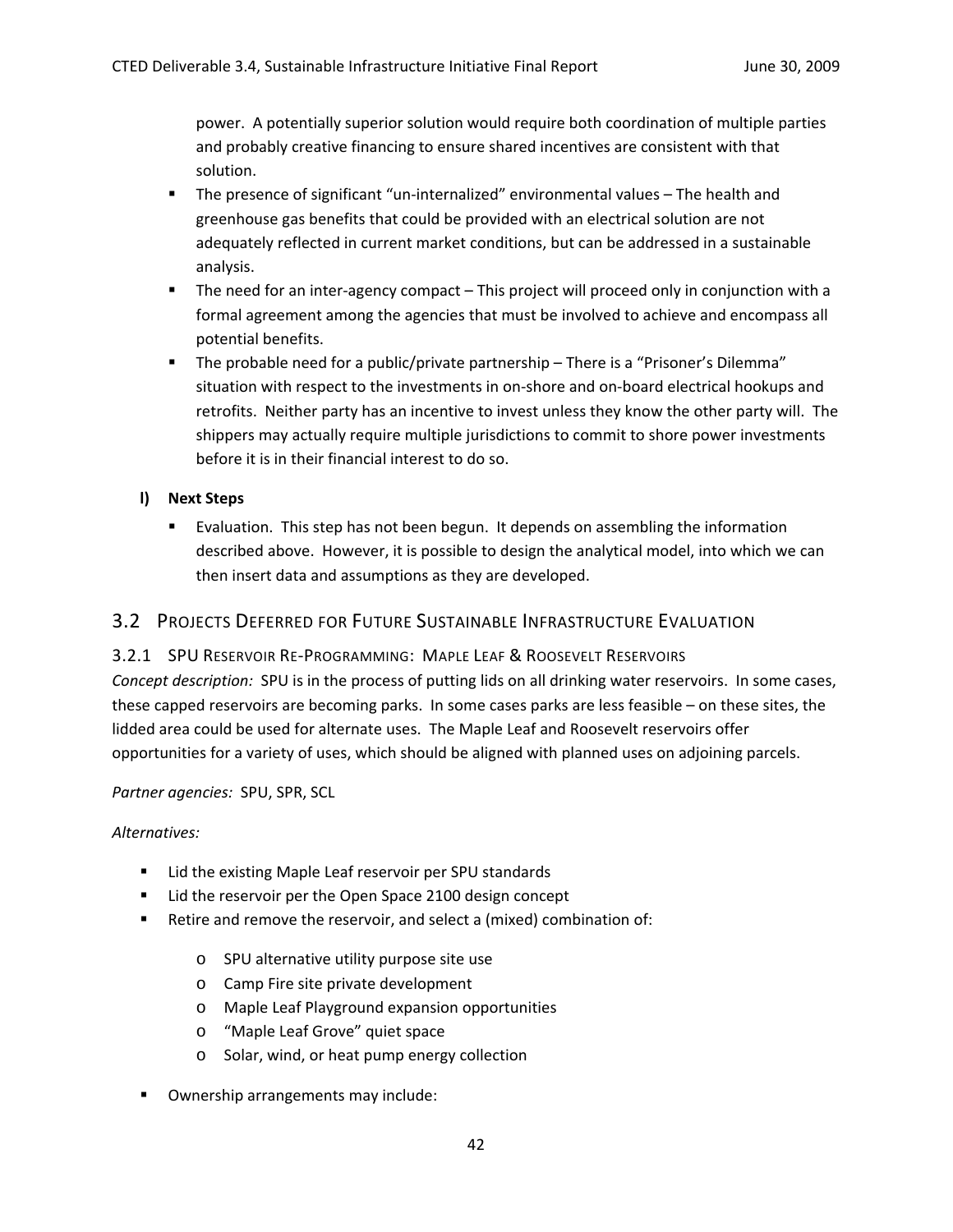- o Stand‐alone SPU site retention and reuse
- o SPU/DPR land sharing and potential surplus of a portion
- o SPU/Camp Fire land swap, with Maple Leaf Grove land transfer to DPR

*Key Parameters to be Considered in Triple Bottom Line Analysis:*

- **Water distribution system storage requirements and projections**
- **Costs for alternative lidding designs**
- Costs of reservoir removal
- **Projected alternative SPU real estate uses in the area**
- **Projected real estate value for private sector options**

3.2.2 CENTRAL WATERFRONT PROMENADE: AMENITIES AND STORMWATER DEMAND MANAGEMENT *Concept description:* During large rain events, the Elliott Bay Interceptor combined sewer conveyance system often fills to capacity. Runoff from downtown Seattle either flows untreated into Elliott Bay or causes combined sewer overflows. The removal of the Alaskan Way Viaduct and Seawall present an opportunity to incorporate green stormwater infrastructure facilities as part of the planned promenade and adjacent street improvements. Demand management provided by bioretention planting areas can help reduce CSO events to Elliott Bay, while contributing a pedestrian amenity through landscaping.

#### *Partner agencies:* SPU, SDOT, WSDOT

#### *Alternatives:*

- Mitigation only for Alaskan Way surface road and sidewalk improvements (required for Alaskan Way improvements)
- **Detention/treatment of downtown runoff through underground facilities (required for Clean** Water Act compliance)
- Integrated green stormwater infrastructure management of downtown runoff, through one or more of:
	- o Swales, lined and unlined bioretention cells, plantings, water features
	- o Treatment of Alaskan Way runoff
	- o Treatment of runoff from downtown
- Build detention capacity through re-use of Battery Street Tunnel (~2.2 million cubic feet)

#### *Key Parameters to be Considered in Triple Bottom Line Analysis:*

- Constraints and overflow rates for each waterfront CSO outfall
- On-site detention/treatment facility options (gray and green)
- Per unit costs of detention/treatment facility options
- **•** Opportunities to fit green infrastructure into planned public open space improvements
- **Potential capacity to treat downtown runoff**
- **EXEC** Chemical content and volume of downtown peak runoff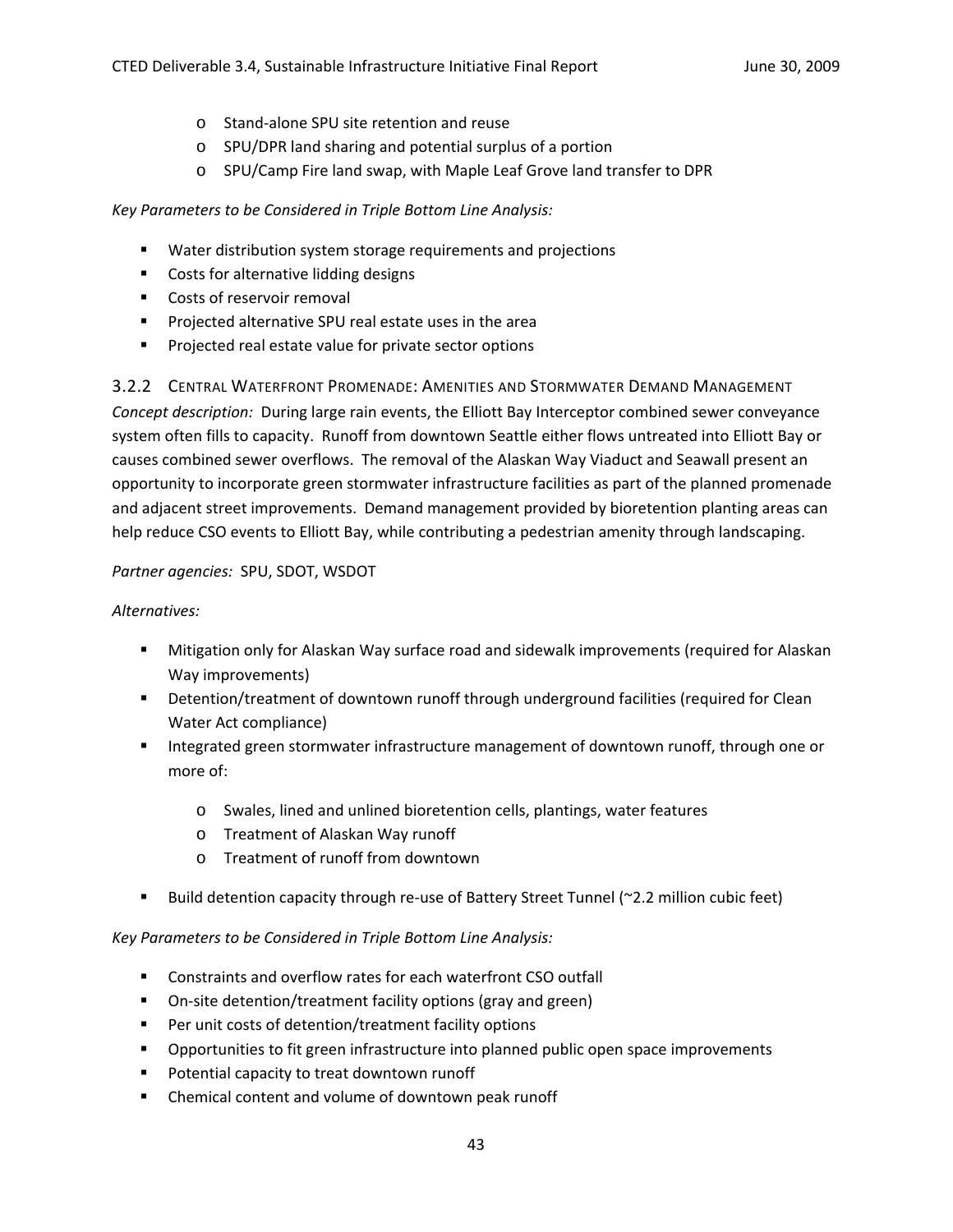- Chemical content and volume of downtown off-peak runoff
- Chemical content and volume of waterfront peak runoff
- Chemical content and volume of waterfront off-peak runoff
- **FIOW reduction impacts of each measure being evaluated for inclusion in a composite strategy**
- Cost of the ad hoc mix of existing facility modifications and new facility construction required

# *Benefits of Sustainable Infrastructure Approach:*

- **Investment in stormwater treatment and detention doubles as investment in public amenities** along the Central Waterfront (trees and other plantings)
- Repurposing of the Battery Street Tunnel for stormwater detention "recycles"
- Reduce the frequency of CSO events, improving water quality in Puget Sound

# 3.2.3 RESERVOIR CAPPING: GENERATING NEIGHBORHOOD ENERGY

*Problem Statement:* To improve the security of Seattle's water supply, Seattle Public Utilities is capping reservoirs throughout the city. In many cases, the newly capped reservoirs are being converted to park space, but some remain closed to the public given site-specific concerns. When adjacent to new development, these reservoirs may provide an opportunity to generate local energy through geothermal or solar collectors.

# *Alternatives:*

- Current model: cap reservoir with turf, maintain fence around perimeter
- **Install geothermal heat pump system and/or photovoltaic panels to supply energy to an** adjacent development

# *Key Parameters to be Considered in Triple Bottom Line Analysis:*

- Additional capital and maintenance costs for energy infrastructure
- **Potential energy production**
- **EXECOLOMIC EXAGGE 1** Economic impact (savings for a public development) **EXAGGE 1**
- **Potential reduction of GHG emissions**

# *Benefits of Sustainable Infrastructure Approach:*

**Investment in stormwater treatment and detention doubles as investment in public amenities** along the Central Waterfront (trees and other plantings)

# 3.2.4 YESLER TERRACE: PEDESTRIAN AMENITIES AND DEMAND MANAGEMENT

*Concept description:* Seattle Housing Authority is redeveloping Yesler Terrace, the first public housing development in Washington State. SHA proposals include 5,000 new dwelling units and 1,000,000 square feet of office space, as well as 5-8 acres of public open space. Redevelopment will require an estimated \$82 million in new and replaced infrastructure, which presents an opportunity to include sustainable practices such as district energy systems, rainwater harvesting, and pedestrian improvements.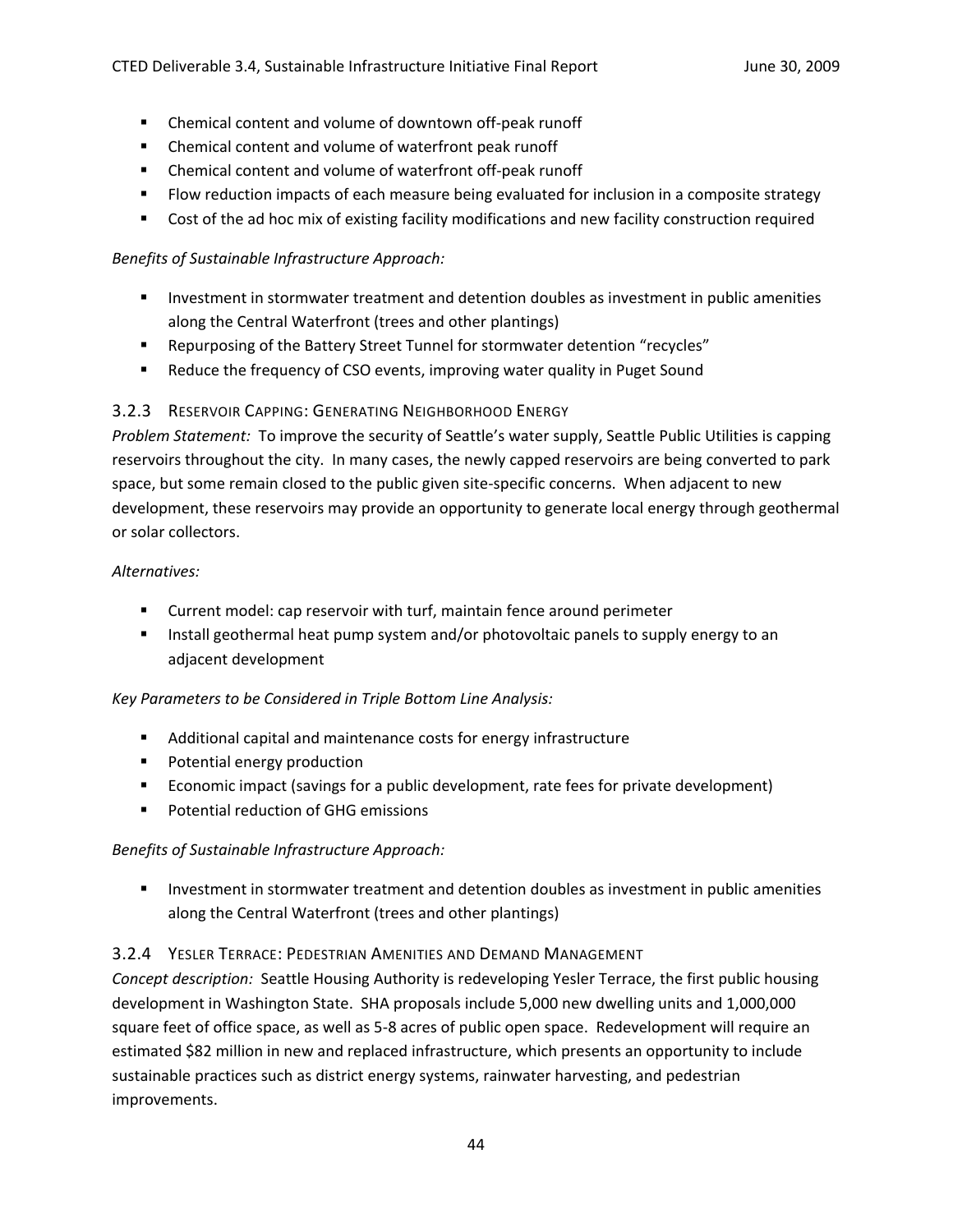#### *Alternatives:*

- Conventional redevelopment: emphasis on vehicular circulation, drain and pipe stormwater management, standard electric distribution
- **BUDIST ENEXA)** District energy using heat pumps, sewer heat recovery, solar collectors, and/or recycling energy among uses
- On-site stormwater management including rainwater harvesting and reuse, infiltration, biodetention/retention
- Green streets and other pedestrian amenities, including a pedestrian crossing over I-5 and green midblock corridors

# *Key Parameters to be Considered in Triple Bottom Line Analysis:*

- **Projected energy demand of future development**
- **Projected energy savings through use of various district energy strategies**
- **Relative installation and maintenance costs of energy distribution systems**
- **Projected GHG reductions of district energy**
- Average annual stormwater volume for site
- Total annual cost for stormwater treatment at West Point
- Same water quality/quantity parameters as Central Waterfront Promenade
- **Per unit cost of harvesting rainwater**
- **EXECUTE:** Current walking trips/day/resident
- **Projected walking trips/day/resident with improved pedestrian amenities**

# *Benefits of Sustainable Infrastructure Approach:*

- Reduced annual energy costs
- Reduced net GHG emissions
- **Investment in stormwater treatment and detention doubles as investment in public amenities** (trees and other plantings)
- Reduce the frequency of CSO events, improving water quality in Puget Sound
- **IMPROVED INCOVED INCOVER 19 IMPROVED INCOCO I**

# 3.2.5 OTHELLO STREET STATION AREA: WATER, ENERGY, AND GREEN JOBS

*Concept description:* The station area planning process is intended to help accommodate anticipated population and business growth around Seattle's new light rail stations. This process presents an opportunity to look for comprehensive opportunities in rapidly developing areas. While the infrastructure around the Othello Street Station (MLK and Holly St) has started expanding to allow new development, various systems are still in need of major renovation. Various opportunities exist for energy savings and/or green stormwater infrastructure. The latter could build drainage capacity while creating public amenities. Further, while traditional infrastructure needs maintenance from heavy equipment, much of the maintenance for green stormwater infrastructure comes in the form of landscape care, creating a potential for green jobs.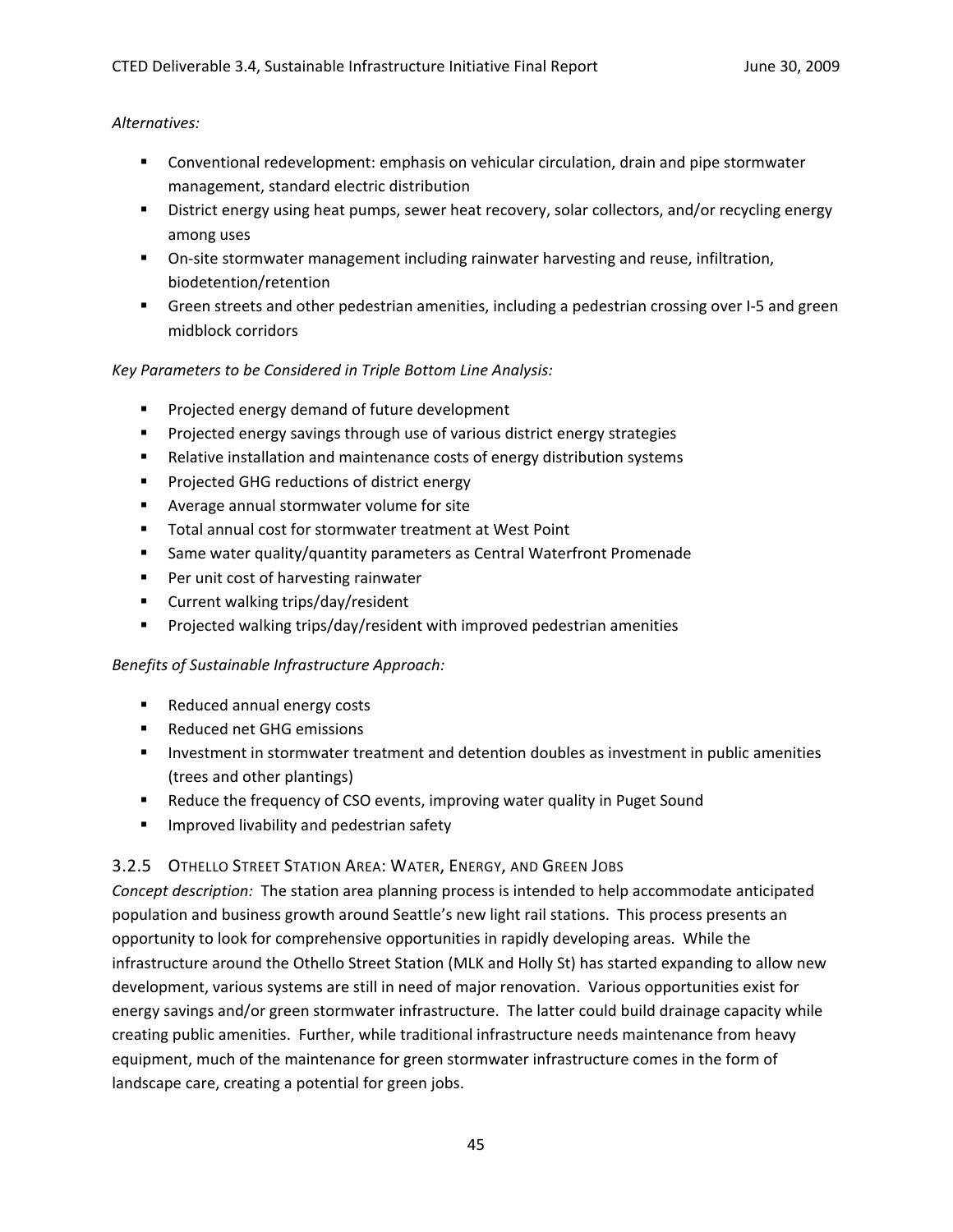#### *Alternatives:*

- Finish expanding conventional infrastructure: higher-capacity power lines, larger stormwater drains and drainage pipes
- Build capacity through district energy: recycle waste heat from UW laundry facility and/or sewer heat recovery to heat local homes and businesses
- Reduce load on partially separated sewer system and Lake Washington through use of green stormwater infrastructure.

# *Key Parameters to be Considered in Triple Bottom Line Analysis:*

- **Construction and maintenance costs for necessary electric and drainage infrastructure** improvements
- **Construction and maintenance costs for alternatives meeting the same capacity targets**
- **KW** hours saved through district energy
- Reduced GHG emissions
- Total planted area that would be added to the right-of-way if stormwater were managed through green stormwater infrastructure rather than pipe and drain
- Number of hours landscape maintenance needed annually to maintain green stormwater infrastructure
- Translate hours to number of potential full-time or part-time jobs

# *Benefits of Sustainable Infrastructure Approach:*

- **Reduced annual energy costs**
- Reduced net GHG emissions
- **Investment in stormwater treatment and detention doubles as investment in public amenities** (trees and other plantings)
- **•** Create green jobs for community members
- **IMPROVED INTERS IN ADAM** Pedestrian safety

# 3.2.6 DEEP WATER THERMAL: HEATING UNIVERSITY BUILDINGS, COOLING WATER

*Concept description:* The University of Washington is exploring using thermal energy from waters of the Lake Washington Ship Canal to heat buildings. Rising water temperatures in Lake Washington and the Ship Canal are thought to contribute to declining salmon populations; by slightly cooling the water at the eastern end of the canal, UW may contribute to the health of this highly altered water system. Protecting and restoring salmon migratory routes is a priority of Seattle Public Utilities, Restore Our Waters, and the Office of Sustainability and Environment.

# *Alternatives:*

- **EXECONTER 12 Continued use of gas and electricity for heating**
- Use of thermal energy and a heat pump system for heating (not cooling) buildings

*Key Parameters to be Considered in Triple Bottom Line Analysis:*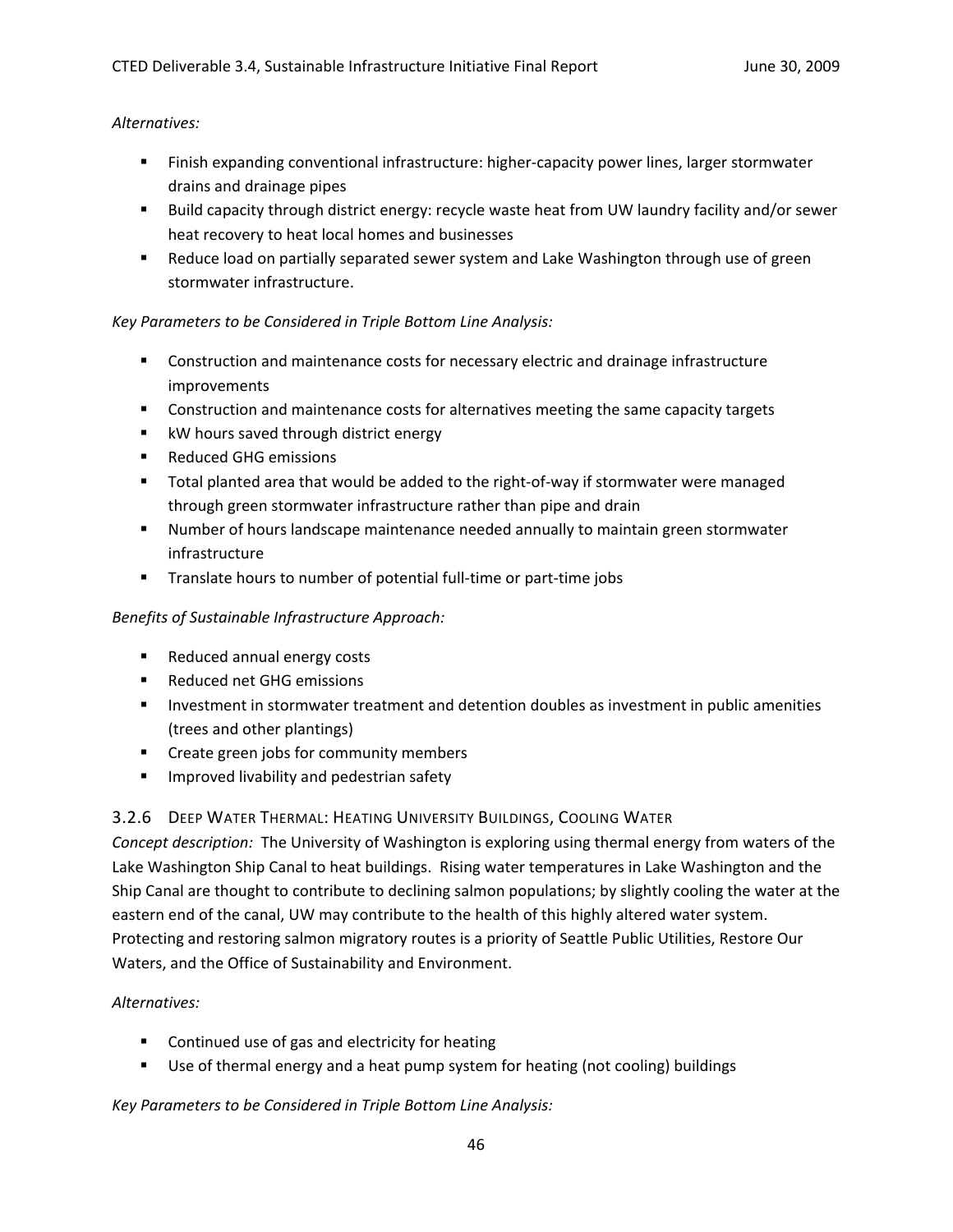- Relative costs of conventional vs. thermal heating systems
- **Size of net GHG emission reduction**
- **Physion Exercise** in temperature of Ship Canal waters, and the distance around thermal collectors that this difference would take effect

#### *Benefits of Sustainable Infrastructure Approach:*

- Reduced annual energy costs
- **Reduced GHG emissions**
- Reduced water temperature, beneficial impact on fish

# 3.3 PROJECTS DROPPED FROM FURTHER EVALUATION

### 3.3.1 NORTHGATE PARK & RIDE SITE: PARK DEVELOPMENT

*Concept description:* The Metro Park & Ride lot on 5th Avenue NE just north of Northgate is slated for closure and redevelopment as a mixed use development. Part of the site was historically a bog, and this area may be excluded from future redevelopment. Also, there is a stormwater collector that runs underneath 5th NE, eventually draining to Thornton Creek. Complete the design and construction of the planned park at the Northgate Park & Ride site, building in consideration of the significant stormwater flows adjacent to the site and the Green Factor installations that will be required for the private development currently slated for the parcel bordering the park on its west side.

#### *Partner agencies:* SPU, DPR, DPD

#### *Alternatives:*

- DPR "stand-alone" park development
- "Parks Plus"
	- o Stormwater control structure
	- o Stormwater water feature
- Coordination with adjacent private development
	- o Optimal location of "Green Factor" landscape features
	- o Bog preservation for water flow regulation
- **Sidewalk alternatives to enhance reach of 5th Ave NE and Northgate Way project**

#### *Key Parameters to be Considered in Triple Bottom Line Analysis:*

- Runoff flows from 5th Ave NE and their schedule
- On-site park-like detention facility and flow attenuation water feature options
- On-site irrigation needs
- SPU system flow reduction and attenuation impacts of water features
- **Per unit costs of detention facility and water feature options**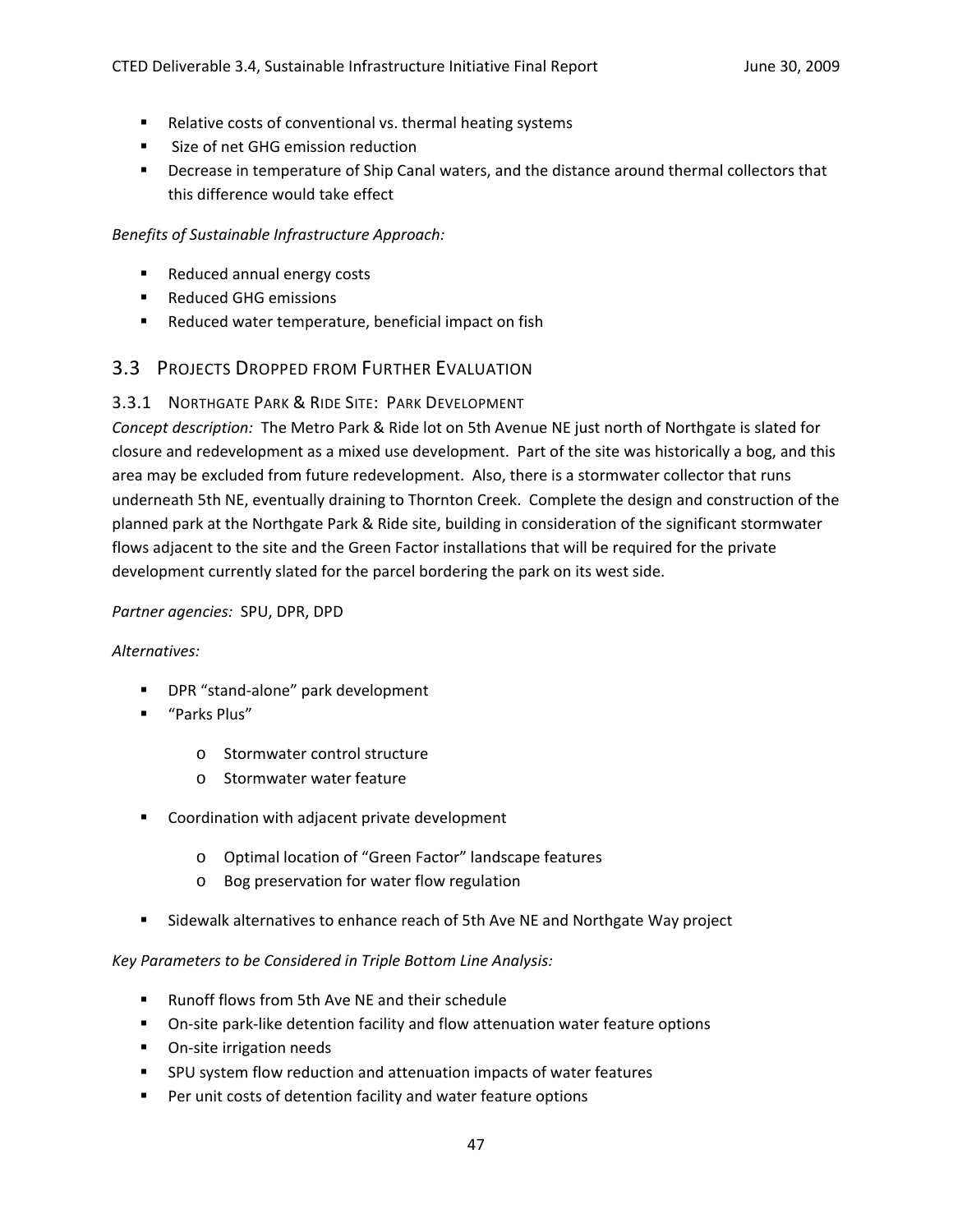Sidewalk impermeable, permeable and decorative pavement unit costs

### *Benefits of Sustainable Infrastructure approach:*

- Water quality and flow control protection of Thornton Creek
- **•** Open space provides public amenity (meeting objectives of Parks and/or private developer while providing utilitarian function for SPU

*Reason dropped:* Nearby private development in the same drainage basin has recently partnered with SPU to build a large, park‐like stormwater treatment and detention system. This facility (part of the Thornton Place development) treats much of the same stormwater volume as the Sustainable Infrastructure Park and Ride proposal.

# 3.3.2 OPTIMAL MIX OF SEDAN TYPES IN CITY FLEETS

*Concept description:* FFD provides a fleet of vehicles to support the City's various departments, some housed centrally and some on site, depending on the purpose. For uses requiring sedans, FFD has to choose between models with a low initial cost and high operating‐plus‐environmental costs and those with a higher initial cost and low operating-plus-environmental costs. As described in the City's "Green Fleet Report," FFD considers environmental impacts in its choices among fuels and among vehicle types for various fleet assignments. The choice of sedan inventory, in particular, provides an opportunity for FFD to both a) incorporate research findings on the health and greenhouse gas costs of vehicle emissions and b) apply "optimal mix" principles more commonly used in electricity facility dispatch situations.

#### *Partner agencies:* FFD

*Reason dropped:* This illustrative example served well to point out how optimal strategies could be changed by including triple bottom line impacts. However, it was deemed to be too narrowly defined to qualify as a candidate for Sustainable Infrastructure – the costs and benefits predominantly fall within one department.

# 3.3.3 HILLMAN CITY FIRE STATION: WATER USE CAPTURE

*Concept description:* FFD is in the midst of a program to upgrade or replace many of the City's fire stations. In addition to the stations' primary uses ‐ to house fire suppression and life safety equipment and staff in strategic locations – the stations are the site for other related day-to-day activities, including vehicle and equipment cleaning that uses and releases a considerable amount of water on site. Currently, the water is simply drained into the City's stormwater and combined sewer collection systems.

The use and disposal of significant amounts of water defines an inter‐departmental opportunity for FFD, SPU, and others. Capturing and reusing this water reduces the use of potable water; reduces pressure on the City's drainage system, freeing capacity and reducing overflows; and reduces pressure on King County's sewage treatment plant.

# *Partner agencies:* FFD, SPU, King County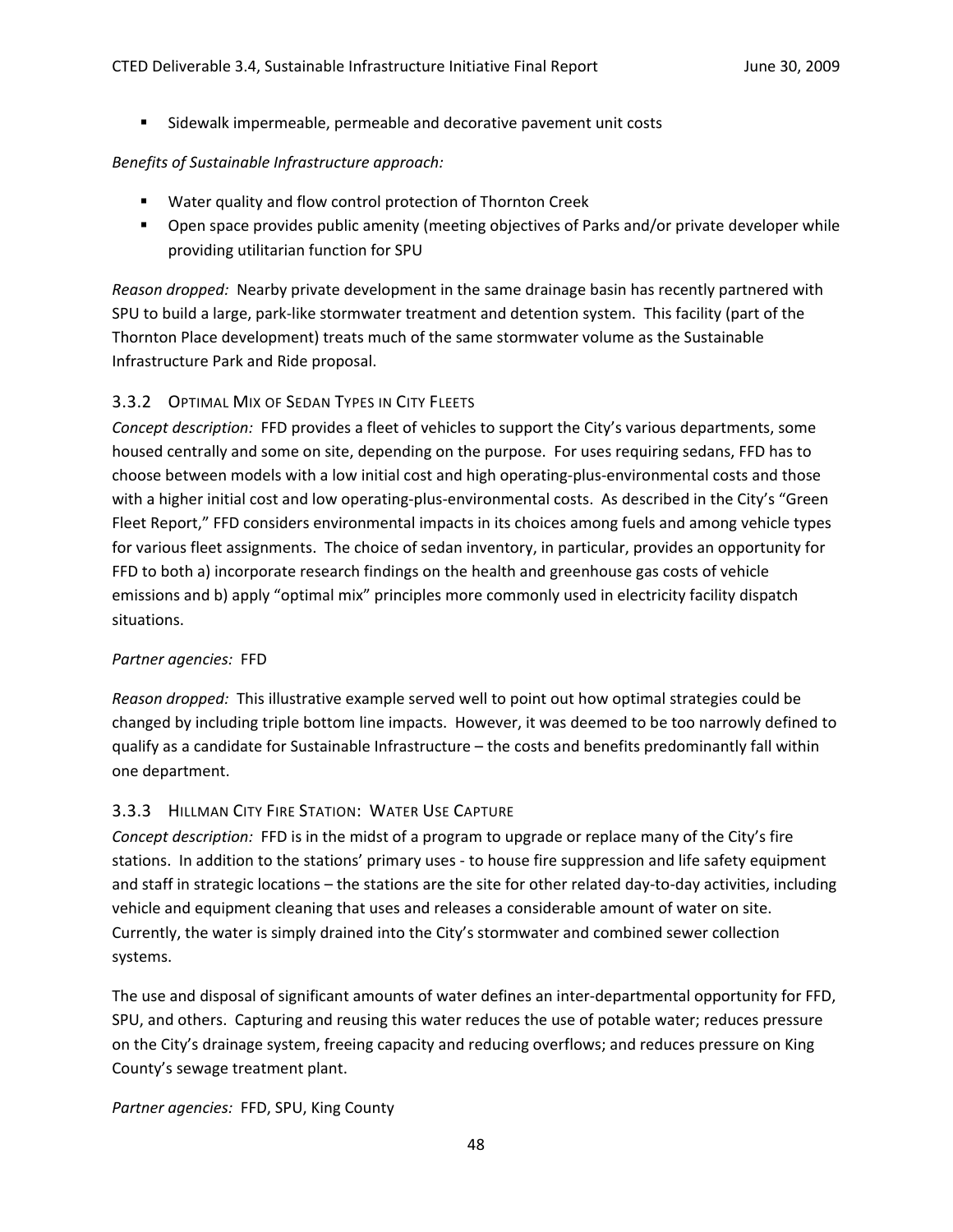#### *Alternatives:*

- Fire Station based solely on SFD least cost
- **Fire Station with water recapture for hose drilling and truck washing**
- **Fire Station with water recapture for hose drilling and truck washing, and a pocket park on SW** corner of parcel
- Fire Station with site mitigation for slide and environmental risk reduction:
	- o Slope stabilization through drainage
	- o Slope stabilization through reinforcement
	- o Environmental mitigation through invasive species removal

#### *Key Parameters to be Considered in Triple Bottom Line Analysis:*

- Water use for standard Fire Department site use and for expanded station hose drilling use
- Cost of water recapture facility installation at construction
- Area and configuration of land potentially available for shared use with Parks
- Site-specific runoff and slide risk information
- Cost of slope reinforcement and runoff collection alternatives

*Reason dropped:* Sustainable Infrastructure analysis was applied too late in the planning process. Plans for the project had developed to a point that opportunities for water re-use were substantially reduced.

# 3.3.4 DENNY STREET SUBSTATION POTENTIAL MULTI‐USE SITE

*Concept description:* SCL is planning to construct a new substation on a parcel it has acquired on Denny Street west of Olive Way. The SCL parcel encompasses a closed street segment and the substation would only require the area on one side of the street right‐of‐way. In addition, the substation will generate a substantial amount of heat as a byproduct of operation, which may simply be released, or vented if the facility is built underground.

As the owner of the parcel, the City can coordinate the diverse opportunities that will arise as a substation is developed on part of the property. The street right‐of‐way could be opened to expand transportation flow options in the area, or retained as a non-vehicle pedestrian mini-corridor. The new parcel area across from the substation site could be developed in a variety of ways. Heat generated by the substation could be captured and used within any development on the new parcel area, and if the substation is underground, the surface area could be developed as a small park. Various combinations of these opportunities could be developed, to find a solution that provides the best triple bottom line outcome.

#### *Partner agencies:* SCL, SDOT, SPR

*Reason dropped:* This project was seen as having too many potential difficulties in realizing benefits from multi‐departmental reuse. While not rejected as a future project, it was felt not to be ready for development as a potential Pilot Project.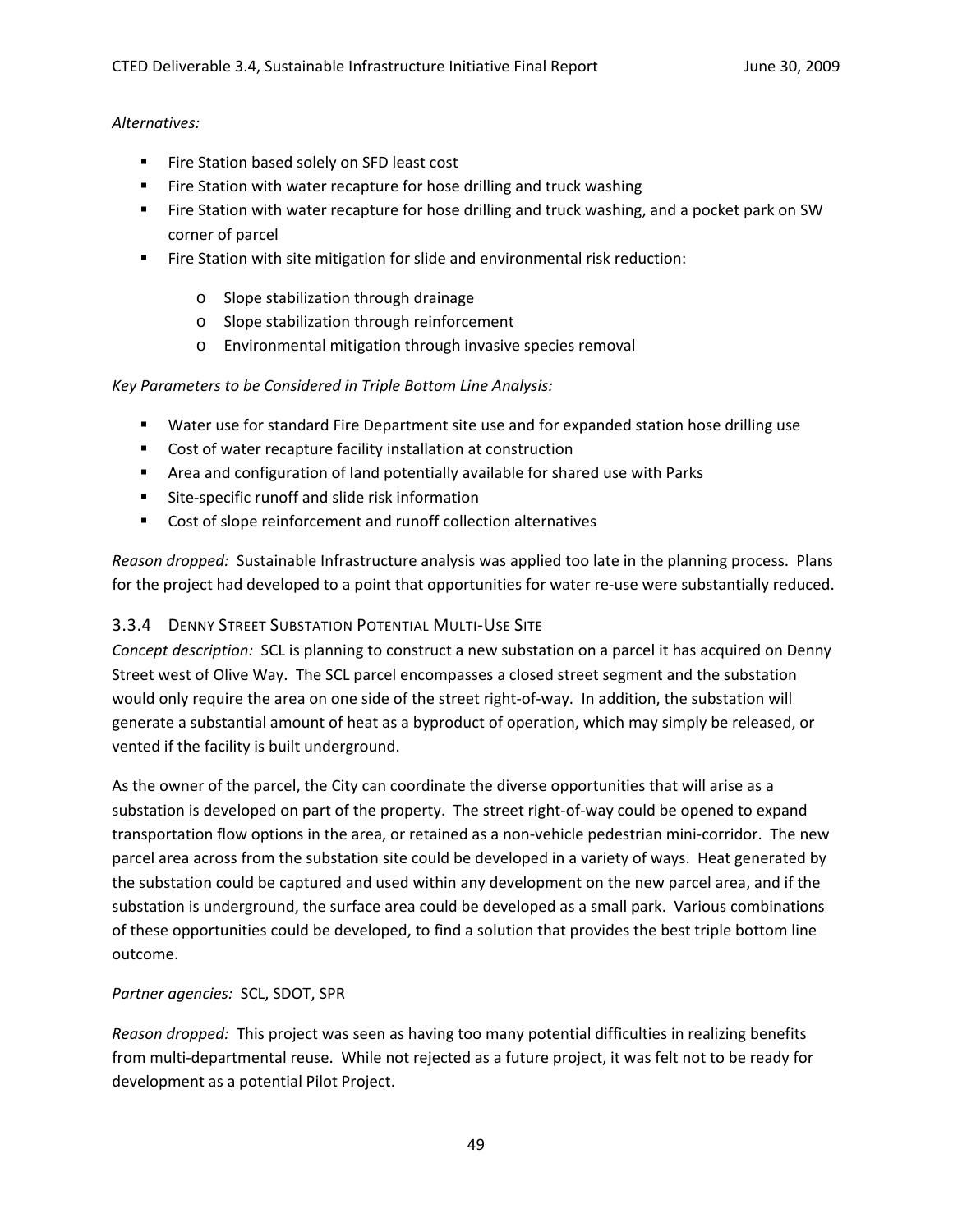### 3.3.5 PIONEER AREAWAY STORMWATER STORAGE

*Concept description:* Pioneer Square still has many aging underground areaways. Many are unused, and in some instances require filling with shotcrete to provide structural support for the sidewalks above. Both SPU and King County have planned waterfront CSO projects in the same area. Preliminary staff estimates suggest that the storage capacity in available areaways could provide a significant amount of storage, potentially reducing the necessary size of facilities to be built in the area. By targeting structurally weak areaways, such a decentralized storage strategy may also replace structural shoring needs.

### *Partner agencies:* SPU, SDOT, King County

### *Alternatives:*

- **EXEC** Central storage and treatment facility
- Decentralized on-site installations
- **EXEC** Cluster Neighborhood storage
- Street (re-)design for detention
- Opportunity-driven sites and projects (e.g., Areaways)
- **Strategies that address more than one problem (e.g., Areaways)**

# *Key Parameters to be Considered in Triple Bottom Line Analysis:*

- **EXTERGHTM** Areaway storage volume not reserved for other uses
- Stormwater flow distribution in gravity-fed basin area
- Costs of installed tanks and influent lines
- Costs of effluent filtration and pumping facilities
- **Unit costs of other storage alternatives**
- **Decrement in projected basin storage need**
- Potential effluent flow distribution for water features

*Reason dropped:* Further analysis of this concept suggested that it would not be feasible for a variety of reasons. Fluctuating water levels are likely to exacerbate structural problems rather than reduce them, and the historical protections on these areaways make utilities work very difficult.

# 4 CONCLUSIONS

# 4.1 LESSONS LEARNED

Seattle's Sustainable Infrastructure initiative is beginning to demonstrate the potential benefits of a new approach for making capital investment decisions. Although the City of Seattle may be unique in some ways, many of the lessons learned have relevancy, and can be applied to the decision making processes for a wide range of other municipalities.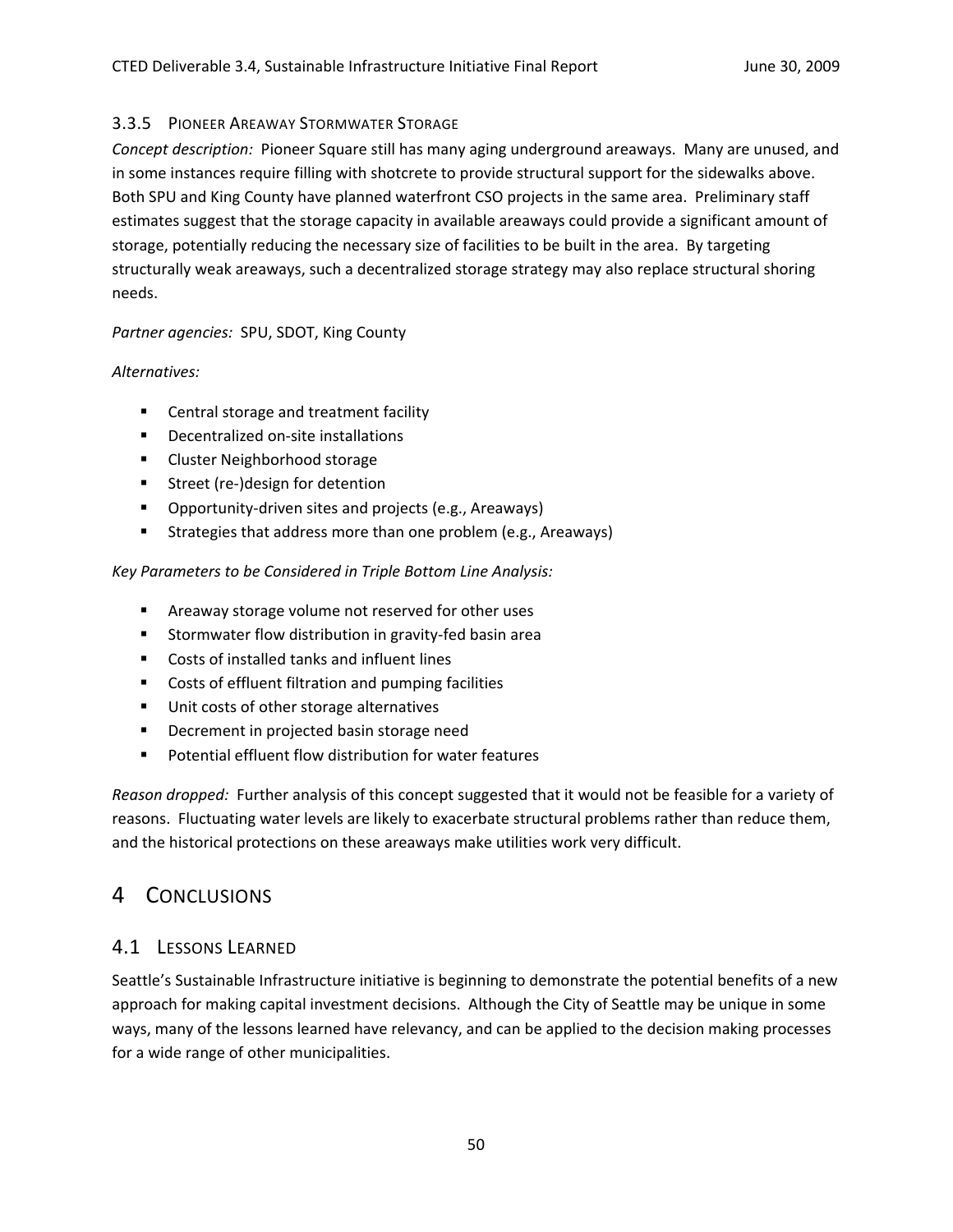The pilots described in this report are still being explored and final results are not complete. However, in developing them and evaluating other candidate projects, a number or recommendations and lessons learned are already apparent. We share them below, recognizing that these insights may change or need to be amended.

# **1. Consider all city land, staff, and funding resources for a whole‐city systems approach to infrastructure**

The City of Seattle owns a highly interconnected network of roads, open spaces, parks, public property, and utility corridors that provide multiple services to city residents. However, these networks have not been optimized to address the diversity of community needs. Roads are more than habitat for automobiles, trucks and buses ‐ they must also become fully participating elements of the city's open space network. In a sustainable city, roads would also provide human habitat, street side vegetation and paving that cleans the water and cools the air. Parks are not only recreation facilities but in a sustainable city they may host temporary uses such as stormwater control during extreme events.

# **2. Expect that investments in one infrastructure system could and should have multiple triple bottom line benefits**

Enlightened infrastructure investments will deliver system robustness, livability and cost control. When investments in one infrastructure system routinely provide multiple benefits, then cities can get more value for the money they spend. Where quantitative information is not available for environmental or community costs and benefits, we recommend using qualitative values. The port electrification example above highlights this issue. By only looking at power utility issues, the human health impacts of nonutility uses were not included in the original analysis. By the same token, the land use planning department did not factor in air pollution concerns or alternatives to port and utility operations when designating Seattle's Center City as the locus of increased population growth.

City capital investments tend to focus on a single line of business with no expectation or requirement to look at the full range of city services that may be served by any investment. We marginalize nonquantified values such as the need for a beautiful, livable, and sustainable city; externalities such as these don't show up in project pro formas. Looking at impacts and benefits outside of a particular entity's line of business must become routine in order to truly develop a triple bottom line sustainability solution for capital investments.

# **3. Broaden the alternatives considered beyond the traditional discipline**

Another key element of a sustainable infrastructure approach is to consider a broader range of alternatives. Seattle Public Utilities' Triple Bottom Line Guidebook (SPU, 2005) identifies the appropriate range of alternatives to consider, such as capital-intensive vs. operations and maintenance; centralized vs. decentralized; department‐alone vs. collaboration; traditional vs. natural/green; supply enhancement vs. demand management; and City staff vs. contracted performance. When reviewing these alternatives there is an off‐ramp for elimination of inferior alternatives that do not require more in depth analysis for an accurate determination.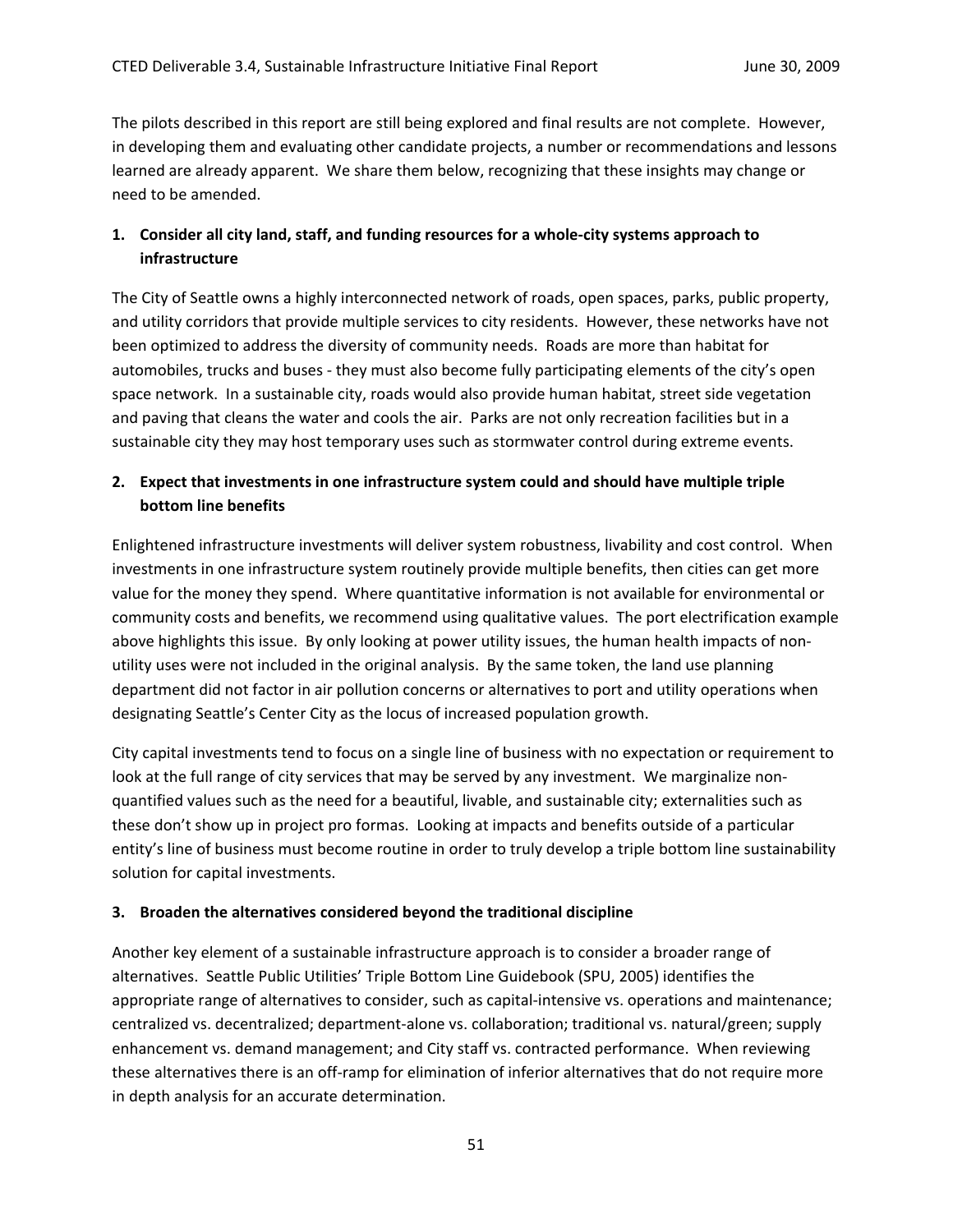#### **4. Consider decentralized options that can nest into existing infrastructure**

In developing integrated alternatives that are consistent with sustainability, it is important to consider decentralized options that can cost-effectively nest into existing infrastructure. These approaches shrink the ecological footprint of the infrastructure and provide as many infrastructure services on site as costeffectively possible. Examples of decentralized options such as green roofs and rain gardens not only control flows and improve water quality, but they provide habitat, urban cooling, and aesthetic relief to urban inhabitants. On site waste water treatment can lower demands on centralized wastewater systems, reduce potable water use, and provide high quality effluent suitable for irrigation and toilet flushing. Solar hot water heaters or geo‐exchange heat pumps use the energy of the sun or the earth to provide onsite heating and cooling and remove thermal loads from centralized power distribution systems or oil and gas systems. Onsite photovoltaics or plug-in electric hybrid vehicles linked with a smart grid can control demand for centralized power distribution and production systems. Indeed, even decentralized concepts like pedestrian improvements that make walking enjoyable can minimize demand for centralized transportation systems and their associated costs and environmental impacts.

Since decentralized alternatives are inherently smaller in scale than centralized infrastructure, they can be constructed in appropriately sized, cost-effective increments as demand justifies the investment. Strategic investments in decentralized options can often eliminate or significantly delay the necessity for costly expansion of traditional infrastructure systems. Over the last nine years, Seattle Public Utilities has begun to move more readily towards these nested solutions as a normal part of utility management expectation. It is anticipated that other City departments will have similar or even quicker levels of adoption of these broadly defined decentralized/demand management options.

#### **5. Partner with city planners responsible for land use, comprehensive planning, and urban design**

Utility planners hoping to implement progressive and integrated infrastructure practices must collaborate with the land use authorities responsible for land use, comprehensive planning and urban design. Seattle's Comprehensive Plan encourages sustainable practices but needed new land use codes to implement these practices. Because state-wide growth management controls direct growth into existing urban areas like Seattle, there has been a decades‐long shift from green field development to much more complex urban redevelopment with higher densities. Local residents have often supported this growth as long as it generates improved amenities and open space in the neighborhood.

Redevelopment in dense urban areas can, by its very nature, be complicated. Given Seattle's progressive citizens, developers are finding that public acceptance of new growth can be increased through use of green strategies. For example, Seattle has adopted the Seattle Green Factor, a landscape code that encourages builders to construct green roofs, porous paving, vegetated walls and rain gardens. The Green Factor provides benefits not only to gardeners, but to water utility systems and even sewer systems by encouraging practices that divert some of the flow into water vapor or ground water and away from combined sewers. It allows developers to get credit for meeting street tree and tree protection requirements, and also can be used to help meet a project's drainage requirements. At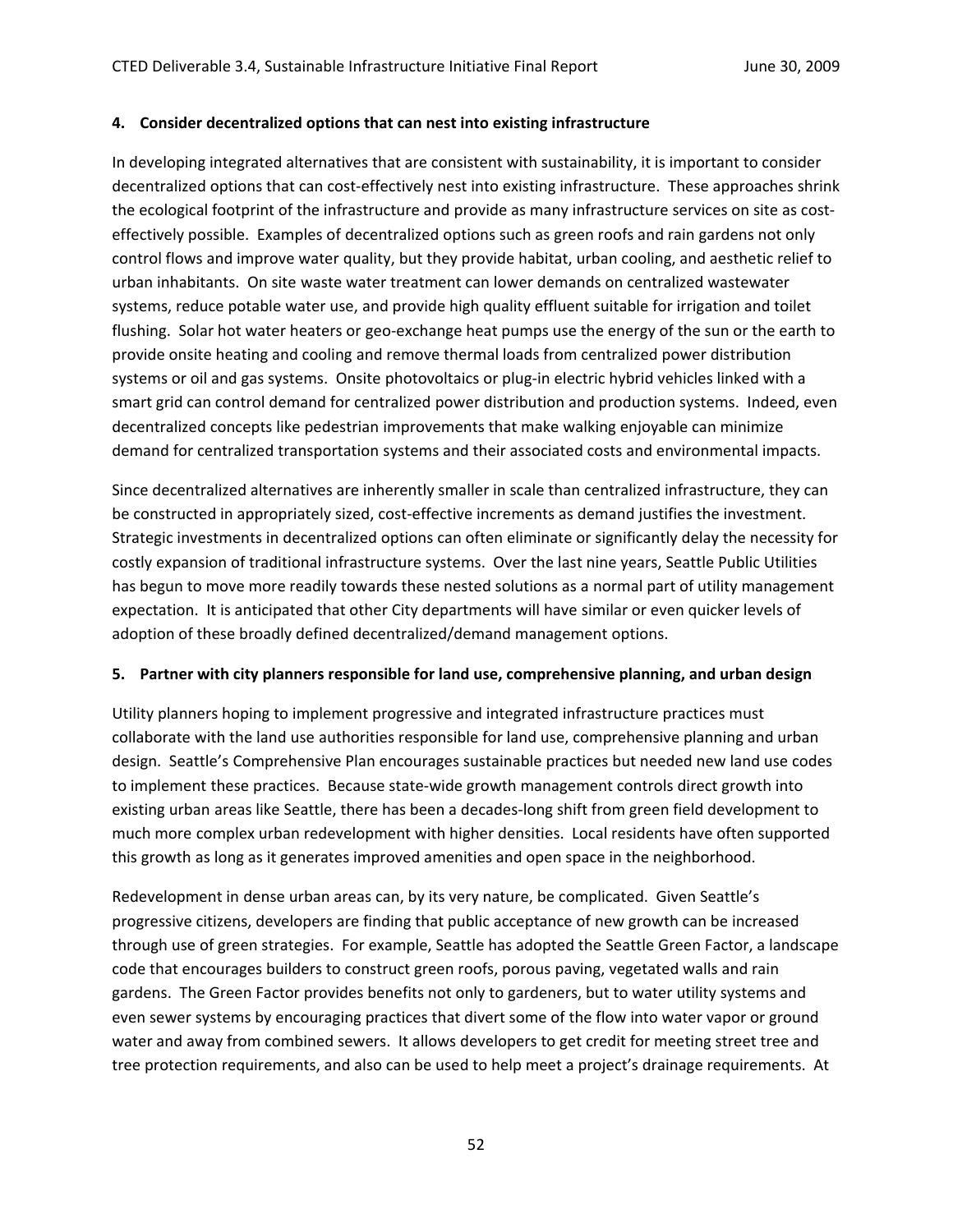the same time, it helps neighbors to be more accepting of new development as the Green Factor explicitly encourages landscaping of the public right of way.

#### **6. Use GIS tools to identify spatial overlaps in infrastructure investments**

GIS mapping tools can play a critical role in helping to identify where multiple departments are expecting to construct capital projects in the same location over different time periods. Sustainable Infrastructure data gathering must work with capital projects reporting systems to define processes for adding spatial and time‐oriented information across departments, for future as well as existing projects. As part of the Sustainable Infrastructure Initiative, the Seattle Department of Finance developed a capital improvement project map that included all capital projects geo‐located for all departments, while the Department of Planning and Development developed a complementary map that included all city ownership. This data allowed the utilities to effectively identify where a small shift in scheduling could permit multiple projects to proceed in tandem, avoiding the unnecessary construction costs otherwise incurred by digging up the same right‐of‐way multiple times. The next step is to use the Department of Planning and Development's mapping of anticipated private construction activity, as well as long-term development activity projected to be driven by the targets of the Comprehensive Plan, as a tool to systematically determine where and when future infrastructure investments should be directed.

#### **7. Convene an integrated expert team from multiple disciplines and City departments**

To achieve robust alternatives analysis and to include the full array of possible infrastructure issues for capital spending, it makes sense to convene an integrated expert team from multiple disciplines and City departments. While some individuals who are subject matter experts prefer to remain issue‐specific in their focus, there are many others who are attracted to an interdisciplinary approach. During Seattle's pilot process, these interdepartmental teams have been project specific. In other jurisdictions, such as San Francisco, California, the city has a Coordinated Capital Program expert team that works across a number of issues and coordinates with project staff (Coordinated Capital Planning, City of San Francisco, 2007). This more centralized approach should be considered if a city decides that a majority of capital spending needs to be coordinated across the city. Another advantage to this approach is that the metrics used to measure project costs and benefits can be consistently applied across city departments.

#### **8. Collaborate two or three years in advance**

A key element of Seattle's Sustainable Infrastructure approach is to encourage generation of alternatives well in advance of the actual project implementation. If a project is already assigned to a project manager whose job is to get the project done on time and on budget, they will not have the luxury of thoughtful analysis of alternatives. However, almost every capital project starts as an idea before it is funded. It is at this early stage that capital coordination has the potential to pay off. To alleviate this issue, the Sustainable Infrastructure process must identify emerging projects two to three years out, where the solution has not already been determined and where funding is still fluid.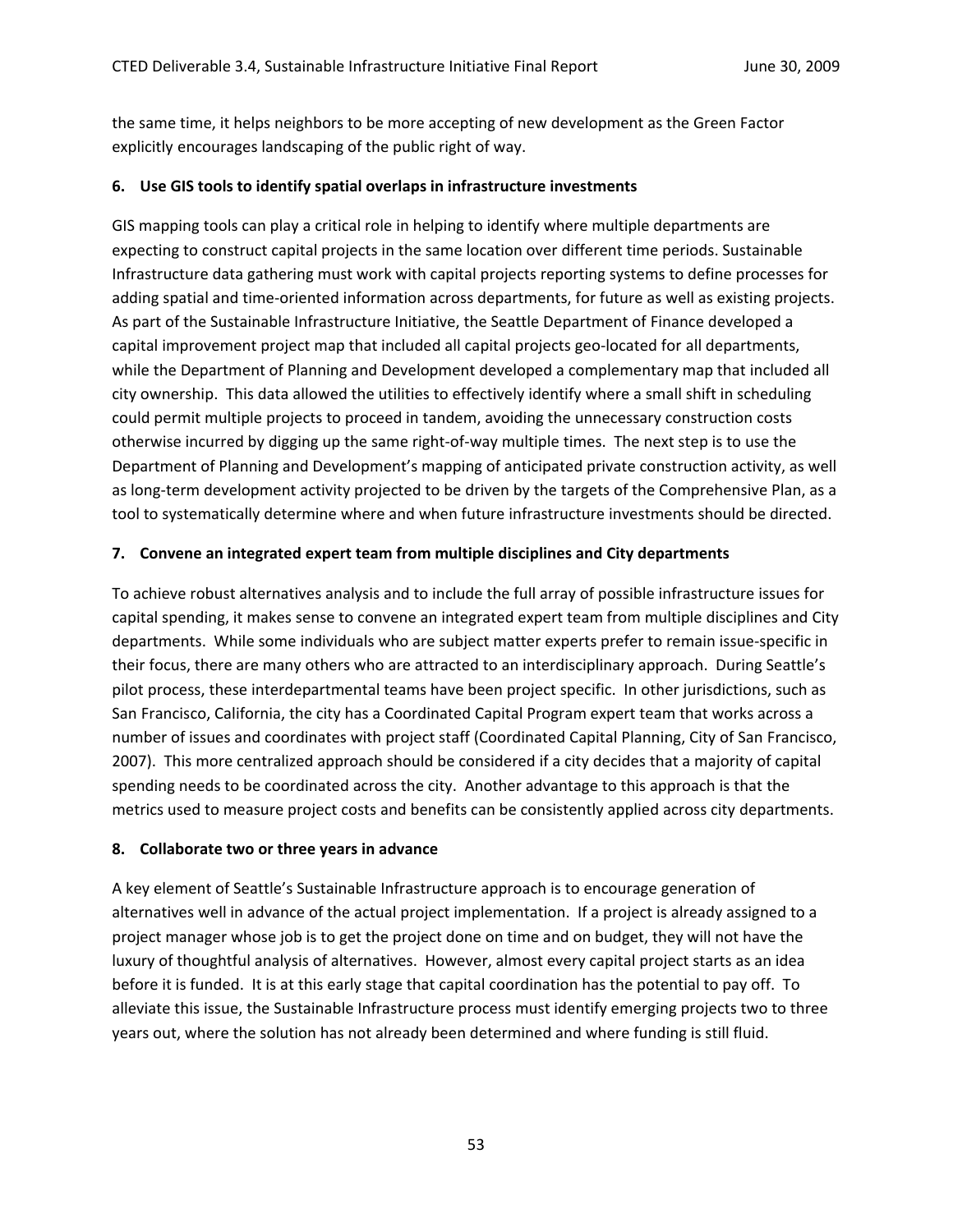#### **9. Consider implications of long‐range strategic planning projections**

Although capital planning is done with a four to six year planning horizon, utilities must make long range projections about impacts twenty years or more in the future. Large infrastructure investments are designed to have lifespans of many decades, and all utilities develop strategic plans with these longer time horizons in mind. Individual projects are seldom defined with any specificity in these forecasts. Nevertheless, the projections of anticipated future needs should be considered when developing alternatives for near-term infrastructure investments. For example, with Linden Avenue, Seattle City Light's strategic plan described the need for future expansion to the distribution system, and the ensuing clearances and right‐of‐way that would be needed to provide sufficient separation between power lines. The CIP plan did not look far enough into the future to highlight this issue; a design that did not consider the long term implications of constructing a second transmission line would have led to a very poor design decision on the current placement of streets, sidewalks and utility right of ways.

#### **10. Develop funding agreements to overcome funding constraints**

Funding that is bound to certain purposes is often a barrier to implementing an integrated approach to infrastructure development. Funds raised for stormwater control cannot be spent on recreation facilities; while parks departments could include drainage facilities in their parks if they choose, they may have precious few funds to apply to regional drainage when their own budgets are already tight. Thus to do an integrated project, different departments must have the budget to participate, the time to collaborate, and the tools to make agreements for funding responsibility.

# **11. Overcome the inertia of past practice**

There is a certain inertia that can set in. Experienced government employees base their expectations for future projects on past practice, since these practices have already proven to be successful within the established work regime. When a sustainable infrastructure approach is adopted the criteria for success must be broadened to include a number of additional benefits to city spending. Not only do we need to meet our identified levels of service for our particular line of business, but we must also meet expanded criteria for sustainability and livability. These expanded criteria are not always well defined, and may raise ambiguous issues that have not been clearly spelled out in policy terms. Furthermore, some of these criteria can bump up against regulatory boundaries that complicate coordination and collaboration. Strategies to deal with this inertia can be addressed by leadership, executive direction, and staff investment in working through issues, whether technical, operational, or policy.

# **12. Work to overcome regulations that may be barriers to innovation**

As a local government entity, Seattle can work with other regulators to change regulations if they preclude sustainable solutions. For example, in Seattle, rainwater harvesting strategies were severely constrained by the determination by the State Department of Ecology that an expensive and onerous water rights permit was needed to legally harvest rainwater. Many in the development community were not prepared to use rainwater harvesting while this interpretation was in effect. To overcome this regulatory hurdle, Seattle was able to successfully negotiate a water right for much of the city. Already